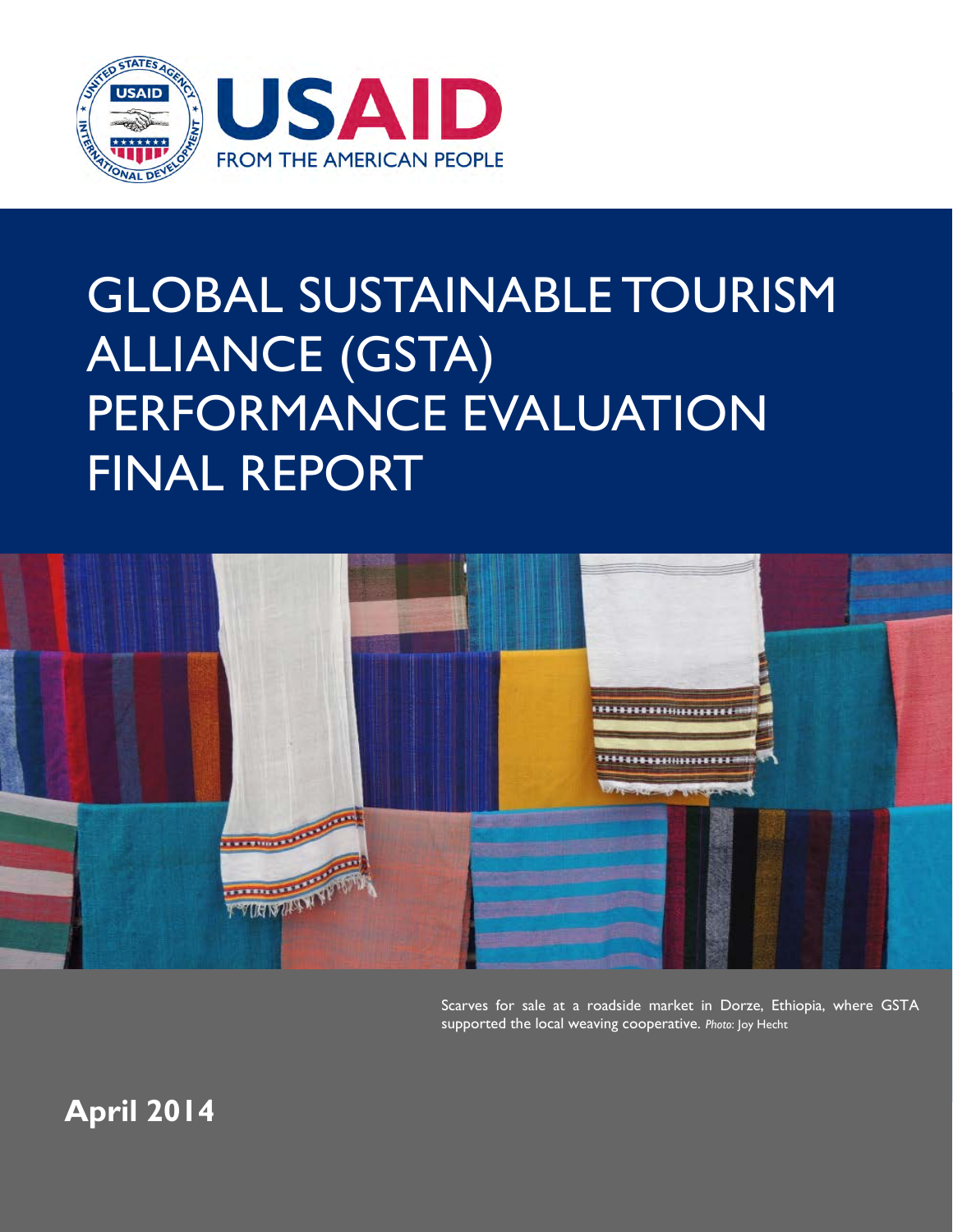# GLOBAL SUSTAINABLE TOURISM ALLIANCE (GSTA) PERFORMANCE EVALUATION

## FINAL REPORT

Evaluation Services IQC Task Order: AID- OAA-TO-13-00040 Order No: 01

April 2014

This publication was produced at the request of the United States Agency for International Development under the Evaluation Services IQC Task Order AID-OAA-TO-13-00040, awarded to International Business and Technical Consultants, Inc. (IBTCI), with ECODIT as a subcontractor. It was prepared by Joy Hecht, ECODIT, and Arthur Mitchell, IBTCI.

#### **DISCLAIMER**

The authors views expressed in this publication do not necessarily reflect the views of the United States Agency for International Development or the United States Government.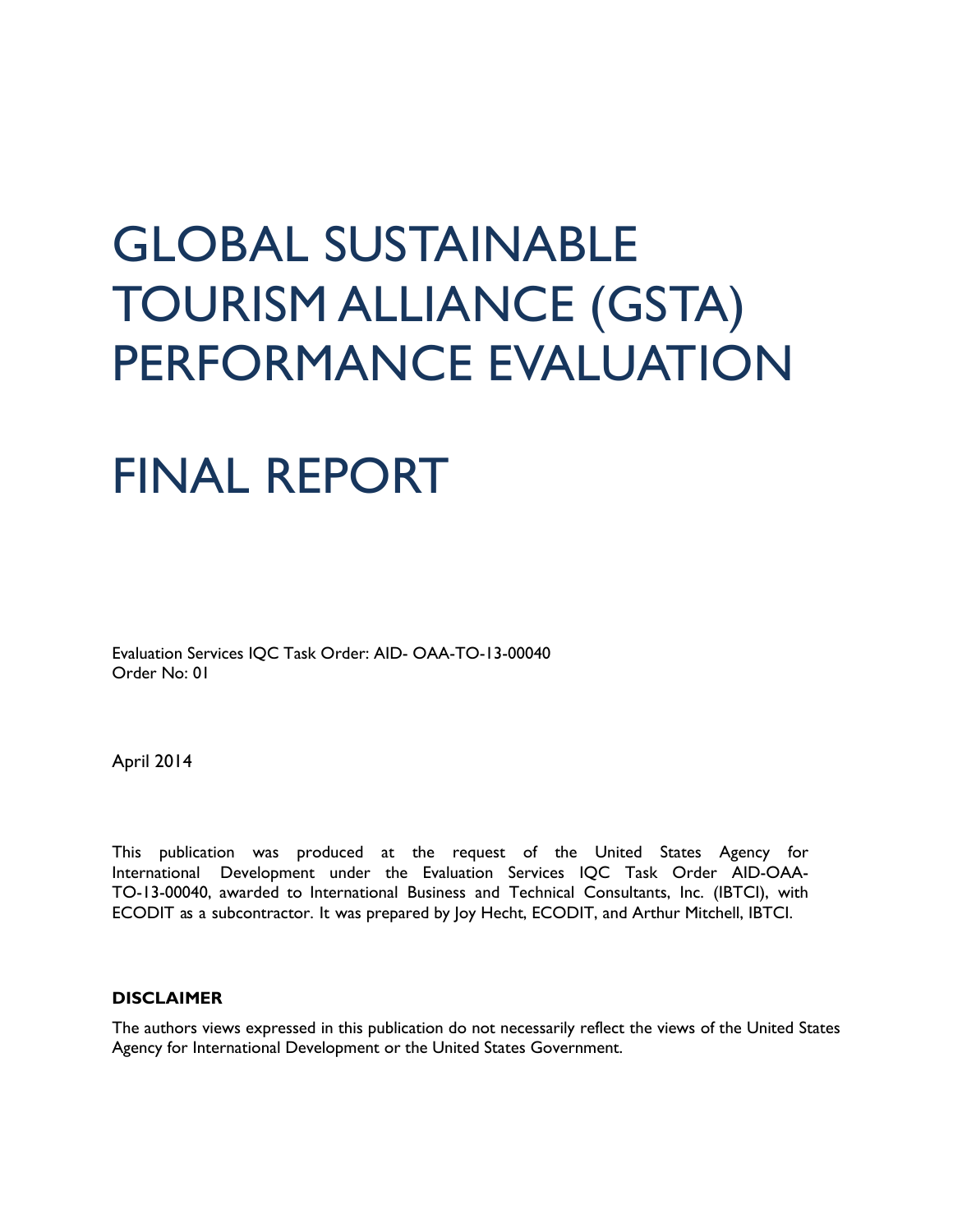## **CONTENTS**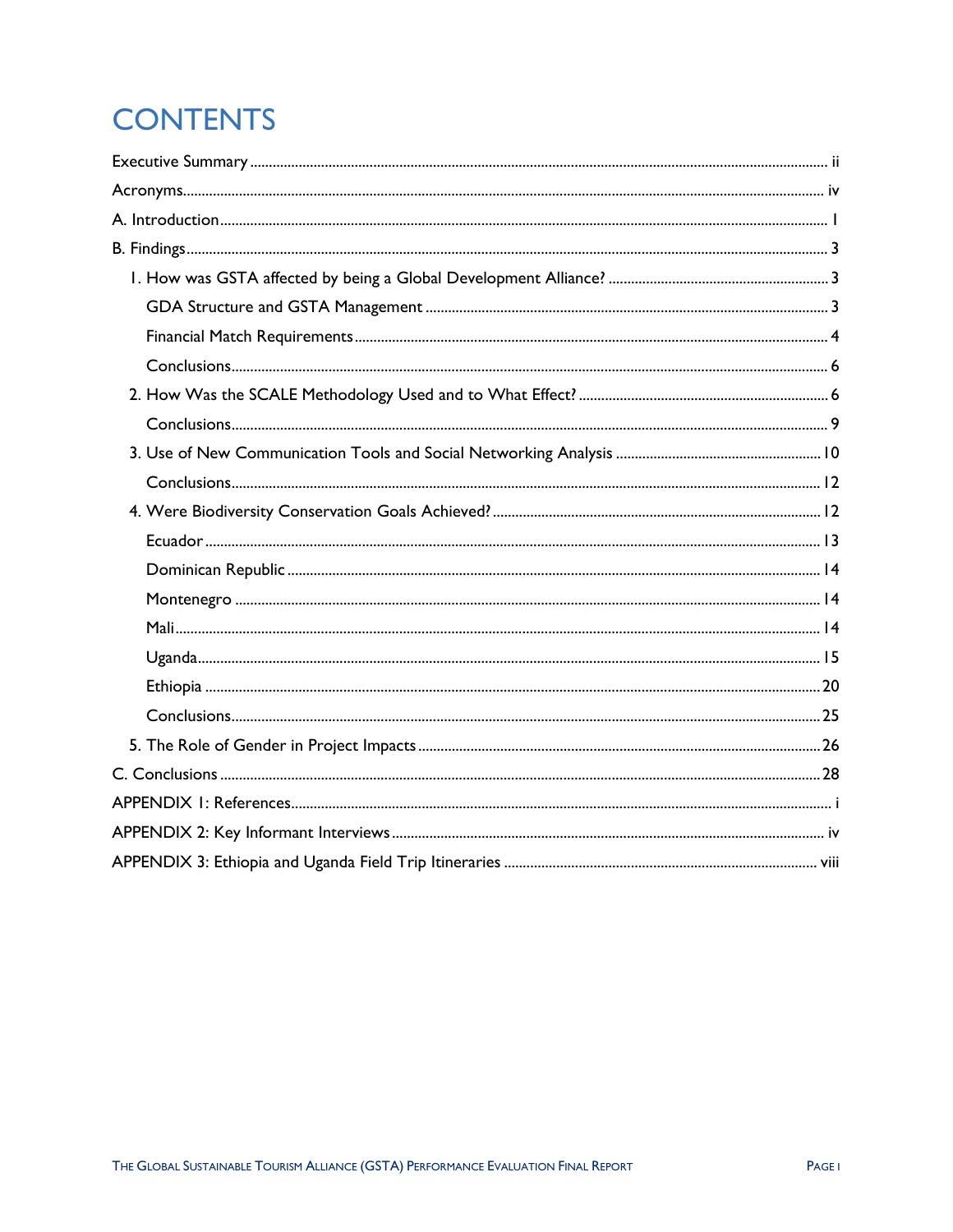### <span id="page-3-0"></span>EXECUTIVE SUMMARY

As part of the Evaluation Services IQC Task Order AID-OAA-TO-13-00040 awarded to International Business and Technical Consultants, Inc. (IBTCI), an assessment of the Global Sustainable Tourism Alliance (GSTA) was conducted from October 2013 to March 2014. ECODIT was subcontracted by IBTCI to carry out this work.

The five-year Global Sustainable Tourism Alliance (GSTA) program ran from September 2006 to September 2011. A GSTA Management Group comprised of FHI360 (prime recipient of the Leader with Associates Award), George Washington University, The Nature Conservancy, and Solimar International promoted, implemented, and supported sustainable tourism interventions in USAID-presence countries, with an emphasis on fragile and transformational states as well as high-biodiversity areas. These interventions were carried out as collaborative efforts involving the private sector, development institutions, and USAID under a single, global mechanism that used tourism as a means to achieve USAID's objectives of poverty alleviation, economic growth, biodiversity conservation, and improved governance.

GSTA linked biodiversity conservation and ecological resilience to economic development through tourism in a way that had not been tried in USAID conservation or development projects. USAID decided to conduct this assessment to assess how well this model worked and whether the model could be replicated. It considered several specific aspects of the alliance, focusing on how the new approaches enabled GSTA to achieve its objectives.

The GSTA evaluation framework addressed how the program achieved its objectives as framed through five evaluation questions:

- 1. Did the differences in the GDA project development process have any specific effect in the outcomes of the project?
- 2. How was the SCALE methodology used and to what effect?
- 3. How did the use of new communication tools and the use of social networking analysis to measure host country collaboration impact results?
- 4. Were biodiversity conservation goals achieved?
- 5. Were there any gender-related differences or unintended consequences in impacts?

This evaluation focused on global issues and Washington core support for the GSTA Project. Information for the assessment came from key informant interviews with individuals within the GSTA partner institutions, a review of documents on both leader awards and country projects, and visits to two of the six countries, Ethiopia and Uganda, where GSTA field programs were implemented. Insights from the field were integrated into an assessment of the five evaluation questions.

The use of the Global Development Alliance (GDA) structure was essential to GSTA's effectiveness, as it was an appropriate mechanism to ensure that the institutions that developed its project concept would be able to implement it. The USAID requirements for financial matches that came from the GDA were regarded by many informants as imposing an excessive burden and unattainable target when they called for 100 percent cost sharing; however, when this was reduced to 15 percent, all key informants stressed the utility of cost sharing in ensuring that partners would collaborate with other actors in the field.

The use of the SCALE process contributed significantly to the success of GSTA. While it was not implemented fully, due to USAID's reluctance to cede control over project design—and, to the extent that it was implemented, it sometimes created unmet expectations—nearly all key informants believed that it was a positive force in GSTA country project implementation.

Social network analysis tools were used to analyze certain GSTA activities, but the results were not used in project design or implementation due to the timing of the research. This may be an interesting tool for strengthening projects in the future.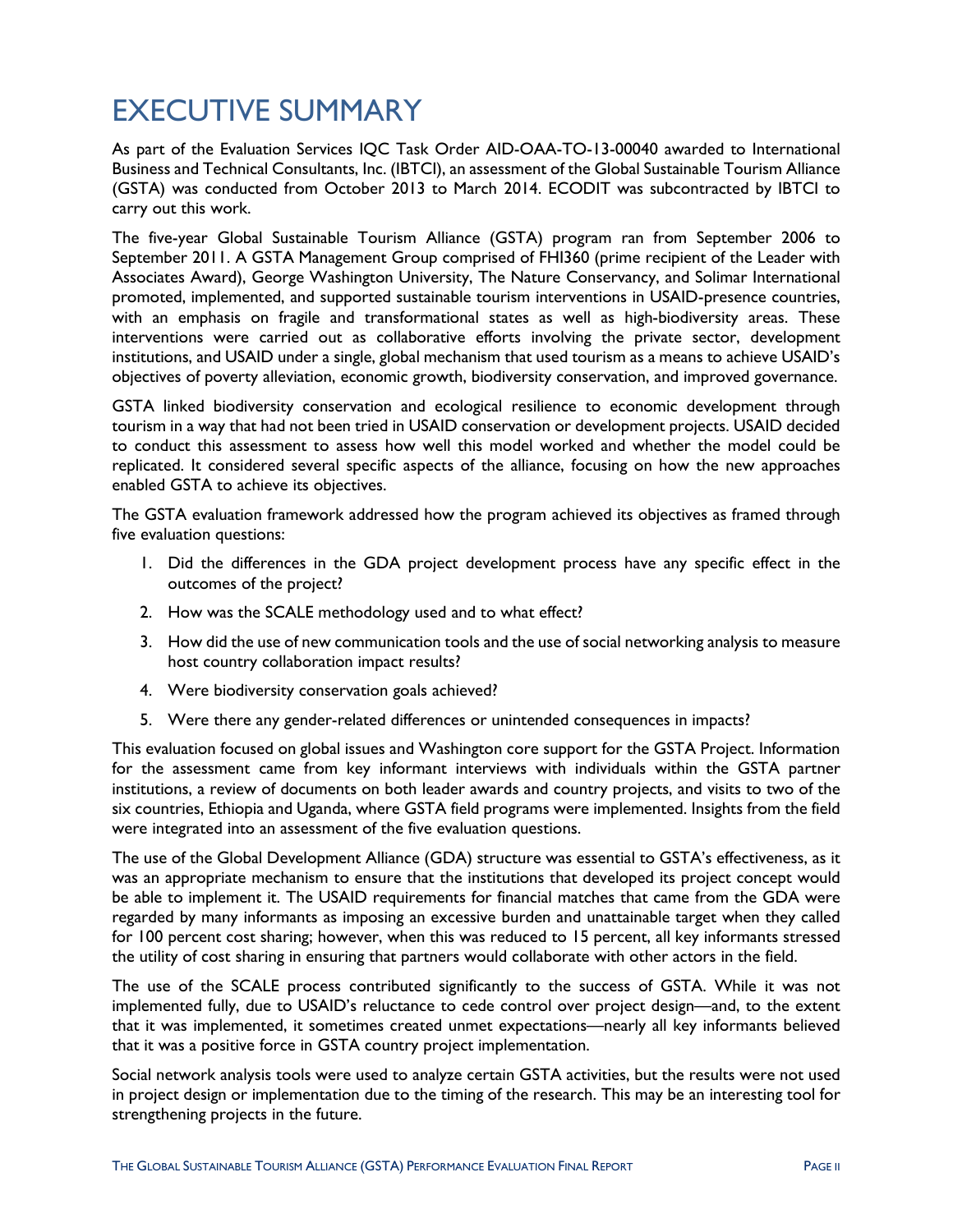The impact of GSTA activities on biodiversity has probably been fairly limited. While some community activities are probably generating enough income to reduce pressure on the environment, they are operating on a small scale. While tourism-related jobs may replace resource-based incomes for a few people, there will not be enough work in this field to employ the next cohort of youth in search of jobs. While it is evident that some communities have benefited from GSTA activities, it is unclear that this will have a significant effect on biodiversity.

Gender was not an explicit a focus of any GSTA activities. That said, all community activities showed a clear differentiation of roles according to gender, which suggests that this may have been assimilated into project design as a matter of course. Gender differences did not lead to unintended consequences in projects; it was clear to all involved that the roles and impacts of men and women would differ in a way that integrated gender in their design.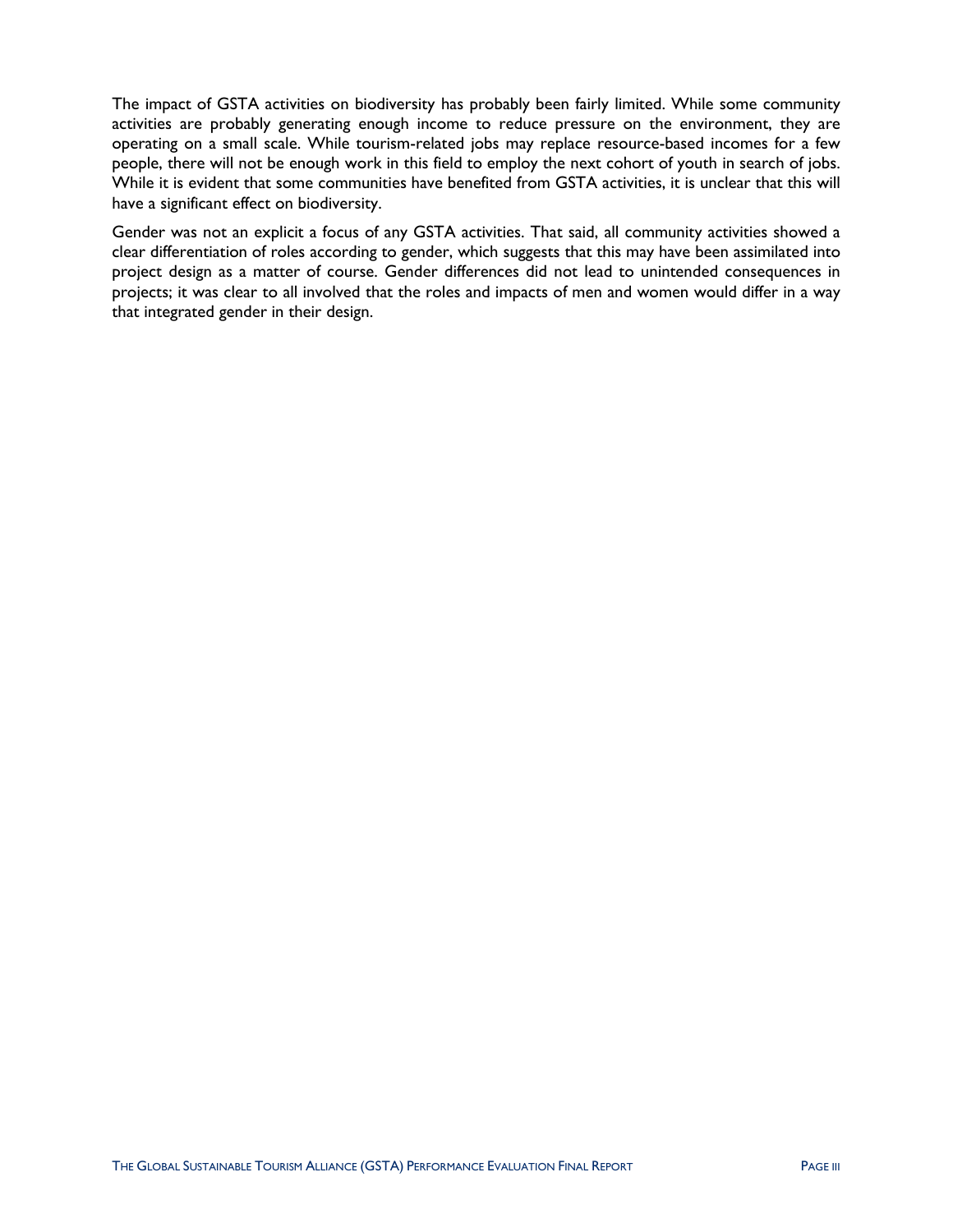### <span id="page-5-0"></span>ACRONYMS

| AED.            | Academy for Educational Development (now part of FHI360)                        |  |  |  |  |  |
|-----------------|---------------------------------------------------------------------------------|--|--|--|--|--|
| <b>AETS</b>     | Alianza Ecuatoriana para el Turismo Sostenible (Ecuadorian Sustainable Tourism  |  |  |  |  |  |
|                 | Alliance)                                                                       |  |  |  |  |  |
| <b>ANCEDA</b>   | Arsi Nature Conservation and Environmental Development Association              |  |  |  |  |  |
| <b>CAP</b>      | <b>Conservation Action Planning</b>                                             |  |  |  |  |  |
| <b>CCA</b>      | Community Conservation Area (Ethiopia)                                          |  |  |  |  |  |
| CI              | Conservation International                                                      |  |  |  |  |  |
| <b>CTE</b>      | <b>Community Tourism Enterprise</b>                                             |  |  |  |  |  |
| DR              | Dominican Republic                                                              |  |  |  |  |  |
| <b>DSTA</b>     | Dominican Sustainable Tourism Alliance                                          |  |  |  |  |  |
| <b>ECOLAP</b>   | University of San Francisco de Quito Applied Ecology Institute                  |  |  |  |  |  |
| <b>ESTA</b>     | Ethiopia Sustainable Tourism Alliance                                           |  |  |  |  |  |
| <b>FUNDEMAR</b> | Dominican Foundation of Marine Mammals                                          |  |  |  |  |  |
| <b>FY</b>       | Fiscal year (from October through September in the U.S. Government system)      |  |  |  |  |  |
| <b>GDA</b>      | Global Development Alliance                                                     |  |  |  |  |  |
| <b>GSTA</b>     | Global Sustainable Tourism Alliance                                             |  |  |  |  |  |
| <b>GWU</b>      | George Washington University                                                    |  |  |  |  |  |
| <b>IGCP</b>     | International Gorilla Conservation Program                                      |  |  |  |  |  |
| <b>KATIC</b>    | Katwe Tourism Information Center                                                |  |  |  |  |  |
| <b>KWG</b>      | Kikorongo Women's Group (Uganda)                                                |  |  |  |  |  |
| <b>LAC</b>      | Limits of Acceptable Change                                                     |  |  |  |  |  |
| <b>LTRM</b>     | Land Tenure and Resource Management                                             |  |  |  |  |  |
| <b>LWA</b>      | Leader-with-associates                                                          |  |  |  |  |  |
| <b>OFWE</b>     | Oromia Forest and Wildlife Enterprise                                           |  |  |  |  |  |
| <b>PCV</b>      | Peace Corps volunteer                                                           |  |  |  |  |  |
| <b>PRRG</b>     | Property Rights and Resource Governance                                         |  |  |  |  |  |
| QENP            | Queen Elizabeth National Park (Uganda)                                          |  |  |  |  |  |
| <b>RUG</b>      | Resource user group (Ethiopia)                                                  |  |  |  |  |  |
| <b>SCALE</b>    | System-wide Collaboration for Livelihoods and the Environment                   |  |  |  |  |  |
| <b>SHG</b>      | Self-Help Group (Ethiopia)                                                      |  |  |  |  |  |
| <b>SIMAVIS</b>  | Visitor Management System Mitigating Tourism Impact and Threats to Biodiversity |  |  |  |  |  |
| SOW             | Scope of work                                                                   |  |  |  |  |  |
| <b>STAR</b>     | Sustainable Tourism in the Albertine Rift                                       |  |  |  |  |  |
| T4B             | Tourism for Biodiversity Project                                                |  |  |  |  |  |
| <b>TNC</b>      | The Nature Conservancy                                                          |  |  |  |  |  |
| TransLinks      | Promoting Transformation by Linking Nature, Wealth and Power                    |  |  |  |  |  |
| <b>UCOTA</b>    | Uganda Community Tourism Organization                                           |  |  |  |  |  |
| Ush             | Uganda shilling                                                                 |  |  |  |  |  |
| <b>UWA</b>      | Uganda Wildlife Authority                                                       |  |  |  |  |  |
| <b>VEGA</b>     | Volunteers for Economic Growth Alliance                                         |  |  |  |  |  |
| <b>WSR</b>      | Whole System in a Room (SCALE workshop)                                         |  |  |  |  |  |
| <b>WWF</b>      | World Wide Fund for Nature                                                      |  |  |  |  |  |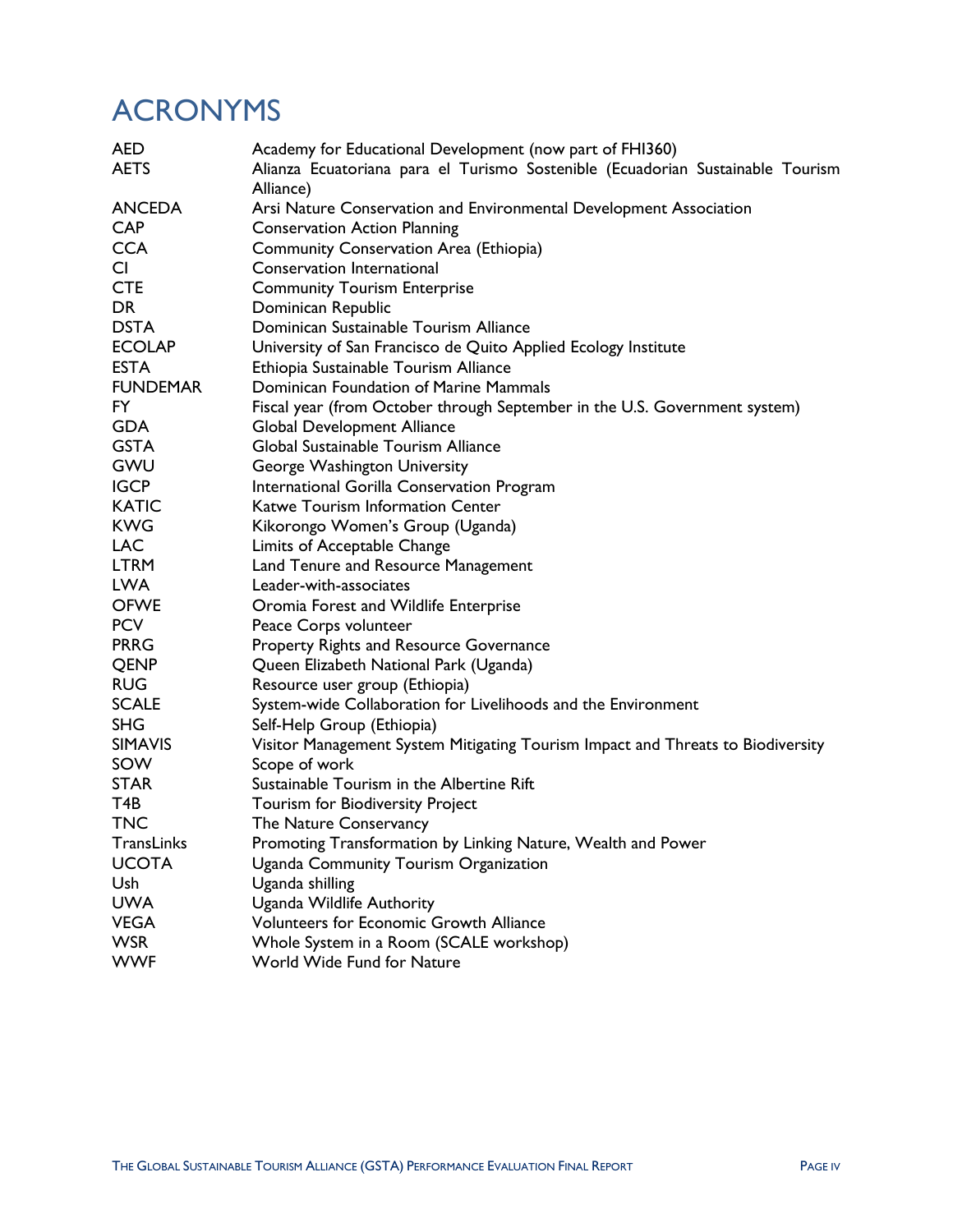### <span id="page-6-0"></span>A. INTRODUCTION

Based on the statement of work (SOW) for the Task Order Evaluation Services IQC, IBTCI, with subcontractor ECODIT, was commissioned to carry out performance evaluations for three program mechanisms supported by the Office of Land Tenure and Resource Management (LTRM) within USAID's Bureau for Economic Growth, Education and the Environment (E3): (1) Global Sustainable Tourism Alliance (GSTA), (2) Promoting Transformation by Linking Nature, Wealth and Power (TransLinks), and (3) Property Rights and Resource Governance (PRRG). The overarching framework of the LTRM evaluations addressed how each of the programs accomplished its objectives according to the evaluation questions set forth for each program. This report presents the evaluation findings for GSTA. The GSTA was implemented through a lead award from USAID/Washington to the implementing partners, with USAID field missions then initiating associate awards in six countries. It was structured in unfamiliar ways, as it was a global development alliance (GDA) contracted as a leader-with-associates (LWA) award and used the System-wide Collaboration for Livelihoods and the Environment (SCALE) stakeholder participation system as a key component for the design of country projects.

Due to these differences and the keen interest of USAID staff and implementing partners, USAID chose to conduct this assessment to determine how well the model worked and whether it was replicable.

The SOW for the GSTA assessment focused on five evaluation questions:

- 1. How did the use of new communication tools and the use of social networking analysis measure host country collaboration impact results?
- 2. Were biodiversity conservation goals achieved?
- 3. Were there any gender-related differences or unintended consequences in impacts?
- 4. Did the differences in the GDA project development process have any specific effect in the outcomes of the project?
- 5. How was the SCALE methodology used and to what effect?

The first question considered in this report is the fourth in the SOW: How did the GDA project development process affect the project's outcomes. This evaluation addresses it first, as the project's design preceded its implementation.

The second question in this report, the fifth in the SOW, concerns the SCALE methodology. SCALE is a trademarked approach to stakeholder participation and communications developed by AED (and later refined by FHI360) that was used in all GSTA country projects. Given that this was one of the first activities carried out in each country project, it made sense to discuss this issue before considering questions regarding project outcomes.

The third question in this assessment corresponds to the first in the SOW, on the use of communications tools and social networking analysis to measure host country collaboration impact results. This question relates to the effectiveness of SCALE, more specifically, to the use of a specific tool—social network analysis—to assess SCALE's impacts on communications among stakeholders. This tool is discussed in the third section of the report.

The fourth question in this report, the second in the SOW, relates to the impact of GSTA on biodiversity conservation and ecological resilience. Since this was the project's primary objective—with tourism as a means to that end—and as the GSTA was primarily funded out of biodiversity earmarks, this is a straightforward question about whether the project achieved its goal.

The fifth question, which appears third in the SOW, asks how gender considerations affected the project's impacts.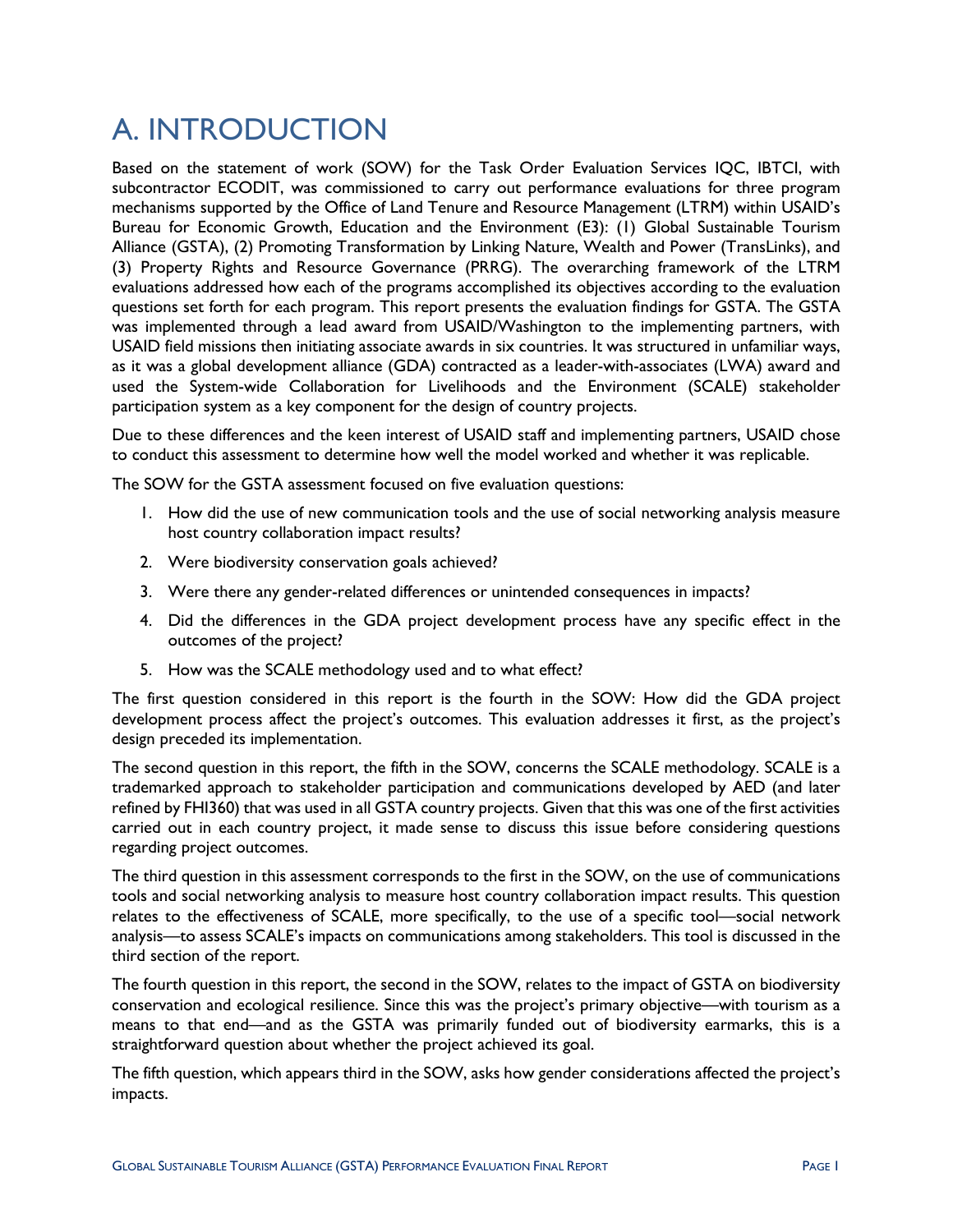It is important to note that the assessment team was not asked to review the extent to which GSTA accomplished its objectives, or whether it was implemented effectively. The questions in the SOW focus on specific aspects of the program, most of which do not directly relate to its overall objectives. Only the fourth question appearing in this assessment—how the project affected biodiversity conservation—is partially related to the program's goals. As a result, this assessment should not be viewed as a broad evaluation of GSTA.

Information for this assessment came from interviews with key individuals within the GSTA partner institutions; from a review of documents on leader awards and the country projects; and from visits to two of the six countries: Ethiopia and Uganda. While the evaluation was intended to focus on global issues and Washington's support for GSTA, the actual work was largely implemented through the six country programs. As GSTA's impacts have been felt at the country level, the assessment looks at how activities have played out there in the field. Insights from the field are integrated into the discussion of the five evaluation questions rather than structuring information around discrete discussions of the different country programs. As the team had a greater depth of information about Ethiopia and Uganda than the other four countries, the assessment focuses more on these two countries.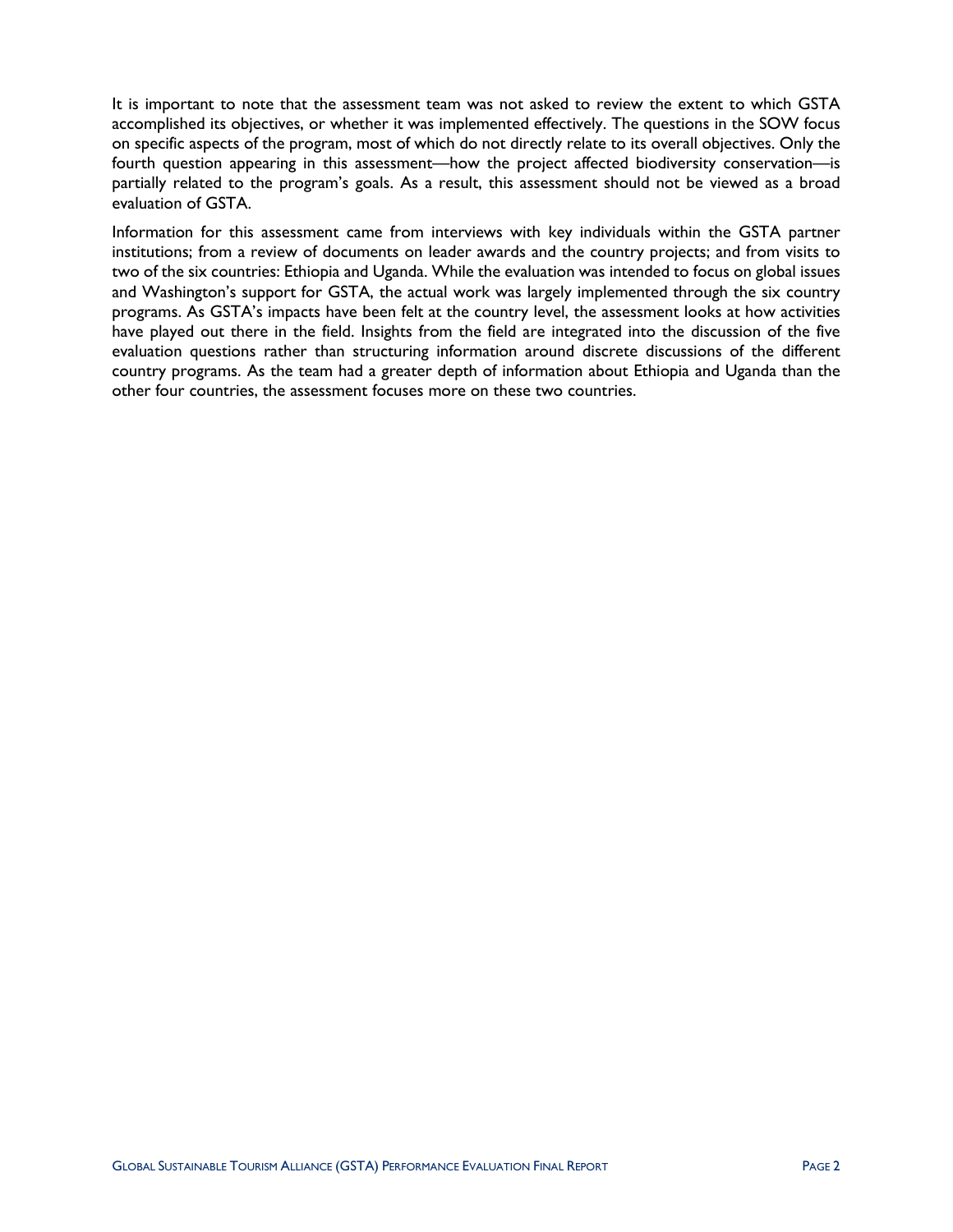### <span id="page-8-0"></span>B. FINDINGS

### <span id="page-8-1"></span>**1. HOW WAS GSTA AFFECTED BY BEING A GLOBAL DEVELOPMENT ALLIANCE?**

Several distinct yet interrelated issues are important in addressing this question:

- How did the GDA structure influence the management structure of GSTA and how effective was that structure?
- How did the financial match requirements affect the outcomes of GSTA projects?

### <span id="page-8-2"></span>**GDA Structure and GSTA Management**

The project concept evolved out of a series of discussions among USAID, the faculty of The George Washington University (GWU) School of Business tourism program, and staff of The Nature Conservancy (TNC) and Conservation International (CI) on strategies for linking tourism, development, and biodiversity conservation. Once the concept began to emerge, it was clear to all involved that they wanted the project to be implemented by the institutions that had formed this partnership and had developed the ideas. These discussions resulted in a partnership among the institutions, with GDA emerging as the mechanism that could achieve the partnership's goals.

In accordance with the structure of GDAs, the institutions designing the project were guaranteed an implementation role, with USAID financial resources obtained to support project activities. If the institutions failed to secure leveraged funds, then they themselves were responsible for providing the matching funds. This posed a significant risk to the managing partners. Typically, GDAs involve one large development partner working with one large private sector partner, which provides all matching funds. The development partner is the implementer, responsible for carrying out most or all of the work; the association with the private partner provides expertise and additional funding. In contrast to this model, GSTA was organized around its four managing partners and there was no private firm providing expertise or matching funds. This significant difference between GSTA and other GDAs had important implications for project implementation.

The institutions engaged in initial discussions brought distinct skills to project implementation: GWU in tourism training, Solimar in ecotourism (replacing Nathan Associates, which had been involved early on), and TNC (and early in the discussions, CI) in conservation and tourism. These institutions recognized that they needed to bring in a partner with experience managing large USAID projects, as none of them had systems in place to handle USAID's administrative requirements. AED was brought in to take on this role as it possessed the necessary experience and management expertise. AED's SCALE process was an additional benefit of the organization's inclusion on the team.

All the initial partners had prior experience with USAID projects; they were concerned that GSTA's management structure would ensure that each partner would play an equal role in project implementation and the expertise of all partners would be fully maximized. The leader-with-associates (LWA) structure offered this flexibility and was perceived as an effective way to ensure the project would work as planned, according to one informant. Consequently, understanding the LWA's organization and management was an important element in assessing the effectiveness of the GDA mechanism in the case of GSTA.

The four initial partners, i.e. AED, GWU, Solimar, and TNC, referred to as the "managing partners," met regularly to steer the project. In addition to the four managing partners, GSTA included approximately a dozen implementing partners who undertook portions of the work without taking broader responsibility for the project. The LWA structure involved a lead financial award from USAID/Washington of about \$1 million, complemented by associate awards from six missions. The first associate award, for work in Ecuador, began at the same time as project start-up, while the others came on line over the course of the project.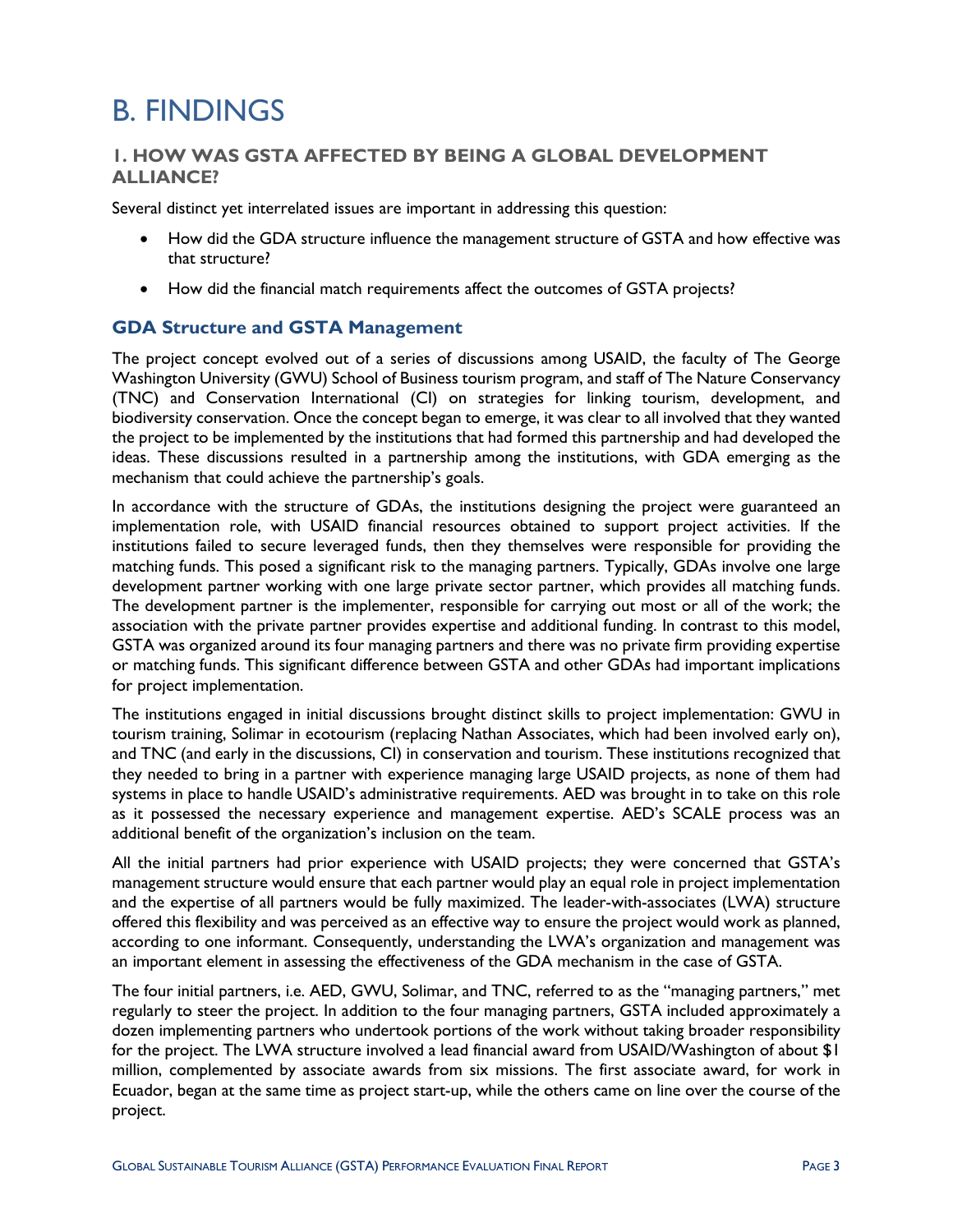With this management structure established, two major issues had to be resolved: first, deciding which firm would carry out which tasks, and second, determining which partner would have ultimate legal liability for meeting the financial matching requirements. The four managing partners were assigned responsibility for meeting the matching fund requirements on the lead award; managing partners also had first right of refusal on associate awards, unless an implementing partner had primary responsibility for bringing it in, in which case it received the funding and was responsible for the match. This was the case in Ethiopia, where Counterpart International was brought into the project as an implementing partner and took the lead in implementing the effort even though it was not a managing partner.

Notwithstanding the agreement among the managing partners that each firm would be responsible for matching the funds it received from USAID, AED (and later FHI360) bore ultimate legal liability for the match as it was the firm with core management responsibility. This constrained the ability of the managing partners to fully share responsibility and authority within the project. Despite all intentions, AED ended up with greater financial responsibility and therefore had more authority over the operations of the project.

This management structure had significant implications for the project's outcome. In most of the country projects, key informants perceived AED (and later FHI) financial procedures as heavy-handed, creating major delays and forcing other partners to front significant costs out of relatively limited resources.<sup>[1](#page-9-1)</sup> While AED (and later FHI360) staff believed that fulfilling its core management role required significant funds especially to document how the project was meeting its financial match requirements—key informants at some of the other partners viewed AED as consuming too much of the project's funding. They also believed that decisions regarding resource allocation among the partners were not transparent. One person interviewed offered, as an alternative, the example of Volunteers for Economic Growth Alliance (VEGA, [www.vegaalliance.org\)](http://www.vegaalliance.org/); in this LWA project, there was a bidding process among the partners to determine how each contract would be awarded. The project's core management served primarily as a pass-through for funds without consuming many resources. However, VEGA was not a GDA partner and did not have GDA's financial match requirements.

### <span id="page-9-0"></span>**Financial Match Requirements**

 $\overline{a}$ 

GDA's financial match requirements proved to be a mixed blessing in the view of most people involved with GSTA. The match was of two types, cost sharing and leveraging, with different rules applying to each. Matching funds had to meet strict criteria to be considered cost shared. The funds had to be provided directly to the project and had to be disbursed by the project following U.S. Government accounting and auditing procedures. Leveraged funds could fit much looser standards; this category included money spent by other organizations that complemented GSTA work and contributed to GSTA goals, but was not given directly to the project. When GSTA began, GDA requirements called for a 100 percent match of U.S. Government funds, all of which had to be cost shared. During the life of the project, this was changed: The match requirement was still 100 percent, but only 15 percent of it had to be cost shared and the rest could be leveraged.

Not surprisingly, the 100 percent cost-share requirement imposed a significant burden. Two organizations that had been part of the early discussions, Conservation International and Nathan Associates, dropped out due to this high bar requirement. The need to come up with 100 percent cost-shared matching funds for the lead award placed a significant strain on the managing partners, and the recognition that AED bore ultimate responsibility for 100 percent of the match if the other partners could not deliver complicated relationships among the managing partners. The match requirement also took much of the partners' time,

<span id="page-9-1"></span> $<sup>1</sup>$  In addition, AED's 2010 financial troubles, which culminated in USAID cutting off all of its funding, brought much of the project's</sup> work to a halt; when work could be continued, under FHI360, as in Uganda, it was substantially changed. This was unanticipated and entirely unrelated to the project's management structure.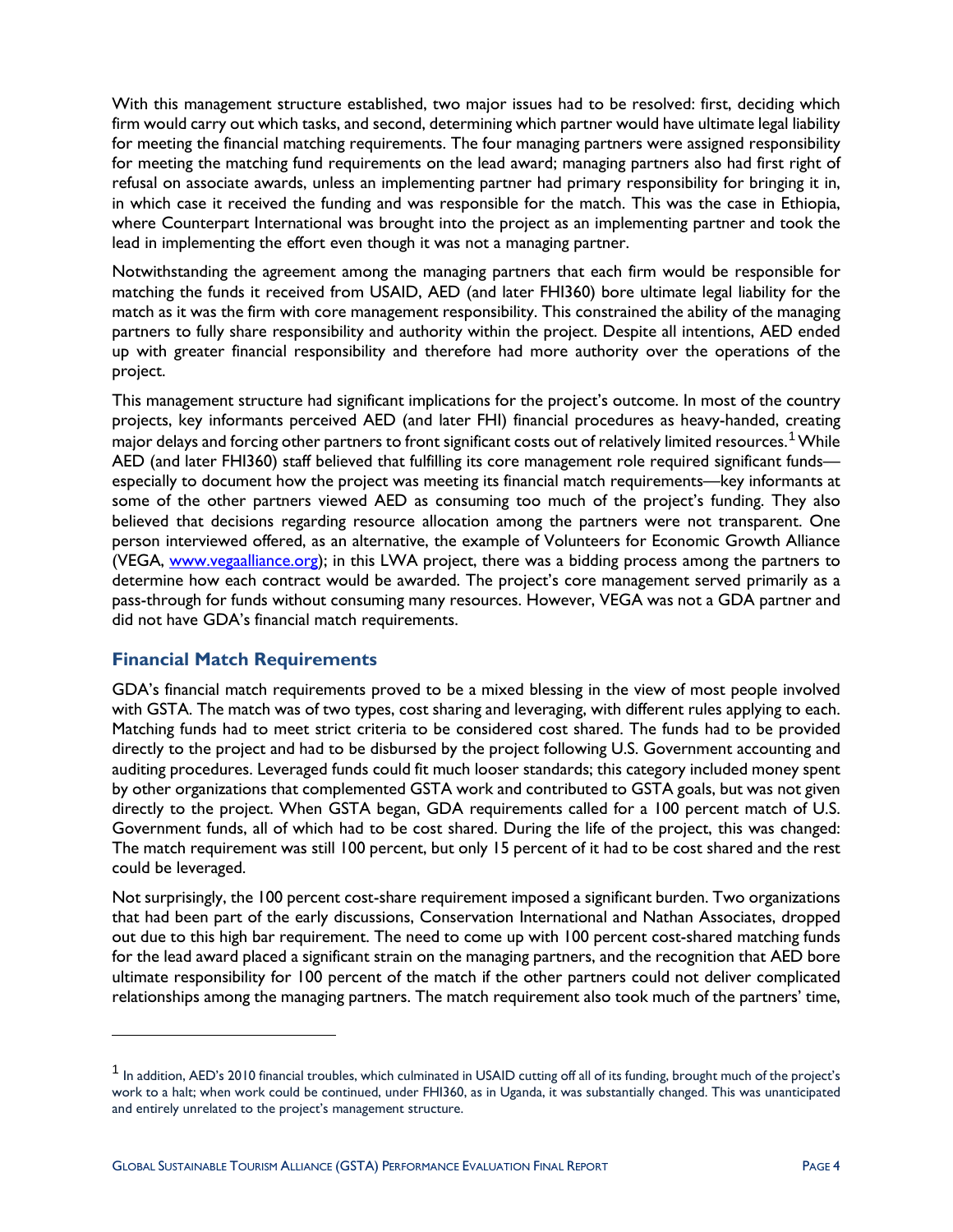both to find the money and to ensure that they could document it to the satisfaction of USAID auditors. This was particularly the case when the match took the form of volunteer labor. In this case it was necessary to document what the salary of each volunteer would have been had the volunteer been paid for his or her time.

The match requirement also limited the extent to which implementing partners could obtain work through GSTA. Most were small organizations that lacked the networks and scope needed to be certain they could meet the match, and also lacked the financial resources to manage the risk of not meeting it. When deciding which partner should carry out a given task, the management team took into account each partner's ability to meet the matching requirements, which made it difficult for most implementing partners to work on GSTA. The matching requirements ended up having some of the same effect, as small and more specialized implementing agencies were unable to participate due to their inability to provide the match.

At the same time, all informants interviewed for this assessment suggested that the match requirement also had a positive influence on the project. It forced project staff to creatively seek out and collaborate with other organizations working on related issues. At times, this led organizations to get involved with useful activities that they would not have otherwise undertaken. It also meant that organizations were more aware of other organizations working in the same field, with project activities designed in ways to ensure that projects were not working at cross purposes. This could have mixed effects. On the one hand, designing activities that collaborate with others working in the same area is, at face value, a good idea. On the other, project design could be driven more by the need to obtain matching resources than by the needs of beneficiaries, which could work at cross purposes with the project's goals.

The match requirement did bring additional money into the project, especially when the requirement was still 100 percent cost shared. However, that money could have been used to support the same objectives even without GDA match requirements; it simply would not have been accounted for as U.S. Government funds. This was an important consideration for USAID, at least in Ethiopia. The USAID staff member responsible for Ethiopia Sustainable Tourism Alliance (ESTA) at the project's start started indicated by email that the 100 percent match was the main reason he wanted USAID to buy into the project, as it would double the agency's resources for biodiversity conservation. Early in ESTA project implementation, when the requirement shifted from 100 percent to 15 percent cost share, he felt that there was no longer much point to the project, as it no longer significantly increased the resources available for conservation. When the staff member left the Ethiopia mission, no one else had much interest in the project. Then, because ESTA was partly funded with HIV/AIDS funding, it became the responsibility of the staff member responsible for PEPFAR, who seemed to be mostly interested in the phase-out of ESTA so he could focus on activities with more direct relevance to HIV priorities.

The impact of the match on project outcomes was clearly mixed. If the partners had the choice, they would not have wanted the requirement, and they were very much relieved when the cost-share portion dropped from 100 percent to 15 percent. This eased the financial pressure on them and freed them to spend their time working directly on the project, rather than seeking and documenting matching funds. That said, all agreed that the match did make them broaden their horizons and think creatively, which they saw in a positive light.

This combination of reactions suggests that the 100 percent cost-sharing requirement was probably excessive. The much less stringent leveraging requirement could have been sufficient to bring about the benefits of the match without placing a burden on partners that reduced their focus on the project itself and forced them to take financial risks that many organizations would not consider taking. Only one key informant—and one who works for USAID—voiced any argument against reducing the match; his objection was rooted in the desire to double the total level of funding available for USAID projects by obtaining funds from non-governmental partners. Other informants responded to this view by suggesting that it may be more appropriate for USAID to simply fund its projects at the level it considers necessary,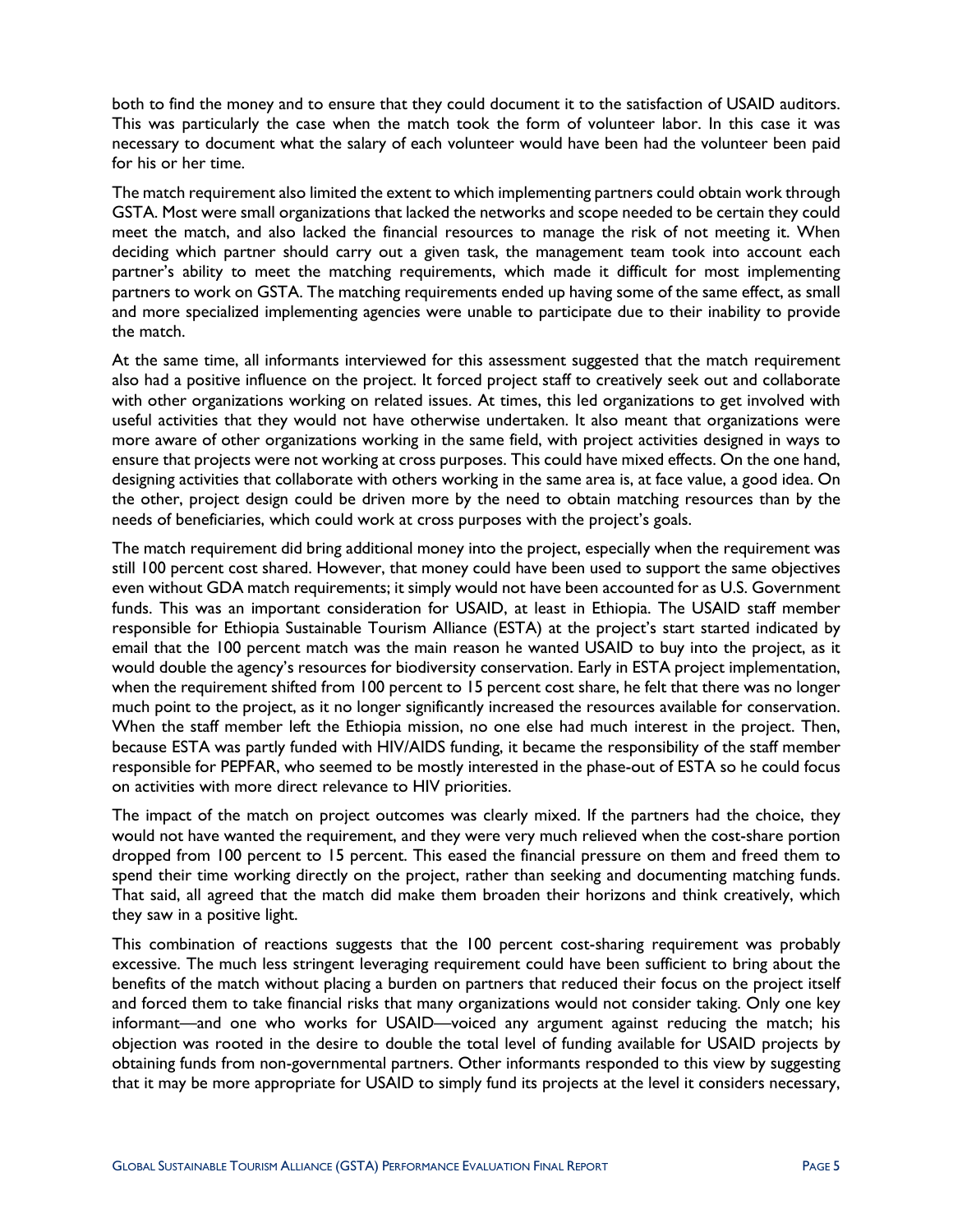rather than funding them only partially and seeking the additional resources needed from the private sector through the GDA match requirement.

### <span id="page-11-0"></span>**Conclusions**

<span id="page-11-1"></span>The use of the Global Development Alliance (GDA) structure was essential to GSTA's effectiveness, as it was an appropriate mechanism to ensure that the institutions that developed its project concept would be able to implement it. The structure was difficult to manage, given the objective of ensuring that no one partner would dominate the entire project. The management structure used was only partly successful, as almost everyone interviewed felt that AED/FHI360 played too large a role and consumed too much of the funding. The USAID requirements for financial matches that came from the GDA were regarded by many informants as imposing an excessive burden and unattainable target when they called for 100 percent cost sharing; however, when this was reduced to 15 percent, all key informants stressed the utility of cost sharing in ensuring that partners would collaborate with other actors in the field.

### **2. HOW WAS THE SCALE METHODOLOGY USED AND TO WHAT EFFECT?**

The System-wide Collaboration for Livelihoods and the Environment is a process for stakeholder participation, network-building, and planning, as developed by AED and then further refined after the merger with FHI360. AED had been brought into GSTA in part because both USAID (Roberta Hilbruner) and the project's partners were interested in using SCALE in country activities as a way to ensure that they responded to the priorities of local stakeholders. The plan was that country projects would be carried out in two phases, with two distinct financial awards. The first involved using the SCALE process to determine what needed to be done in the project and to develop a proposal for USAID. The second phase involved implementing the actions that came out of the SCALE process.

When fully applied, the SCALE process involves the following series of steps:<sup>[2](#page-11-2)</sup>

- 1. Identify all of the institutional actors that play a role in the sector of concern, in this case tourism. "Playing a role" is defined as broadly as possible; this is a key aspect of the SCALE approach. In the GSTA context, the actors included tour operators, hotels, transportation industry businesses, the ministry responsible for tourism, the ministry responsible for transportation, the national tourism office (typically an industry association), trade associations for the hotel or travel and tourism industries, regional and local governments, community organizations, handicraft associations, national parks, journalists and media organizations, educational institutions offering tourism training, domestic and international NGOs, other donors working in the sector, and other relevant specialized actors.
- 2. Interview representatives of these institutions to determine what they do, what their role is within the tourism sector, which other actors in the sector they interact with, and how.
- 3. Organize a workshop to which all of these actors are invited; this is referred to as the "Whole System in a Room" workshop, or WSR. The workshop involves a standard set of steps:
	- a. First, through a series of exercises, the participants identify and prioritize their goals for the sector. In GSTA's WSRs the goals shared by all participants included product development, improved infrastructure, destination marketing, and increased funding. Where goals were not shared by everyone—for example, equitable sharing of benefits from tourism—these were set aside, and not considered during the rest of the workshop. The process of working together to identify and prioritize goals serves a secondary objective of enabling stakeholders to meet each other and develop relationships that could be useful in the future.

 $\overline{a}$ 

<span id="page-11-2"></span><sup>2</sup> See, for example, "Putting SCALE® into Practice," AED 2009.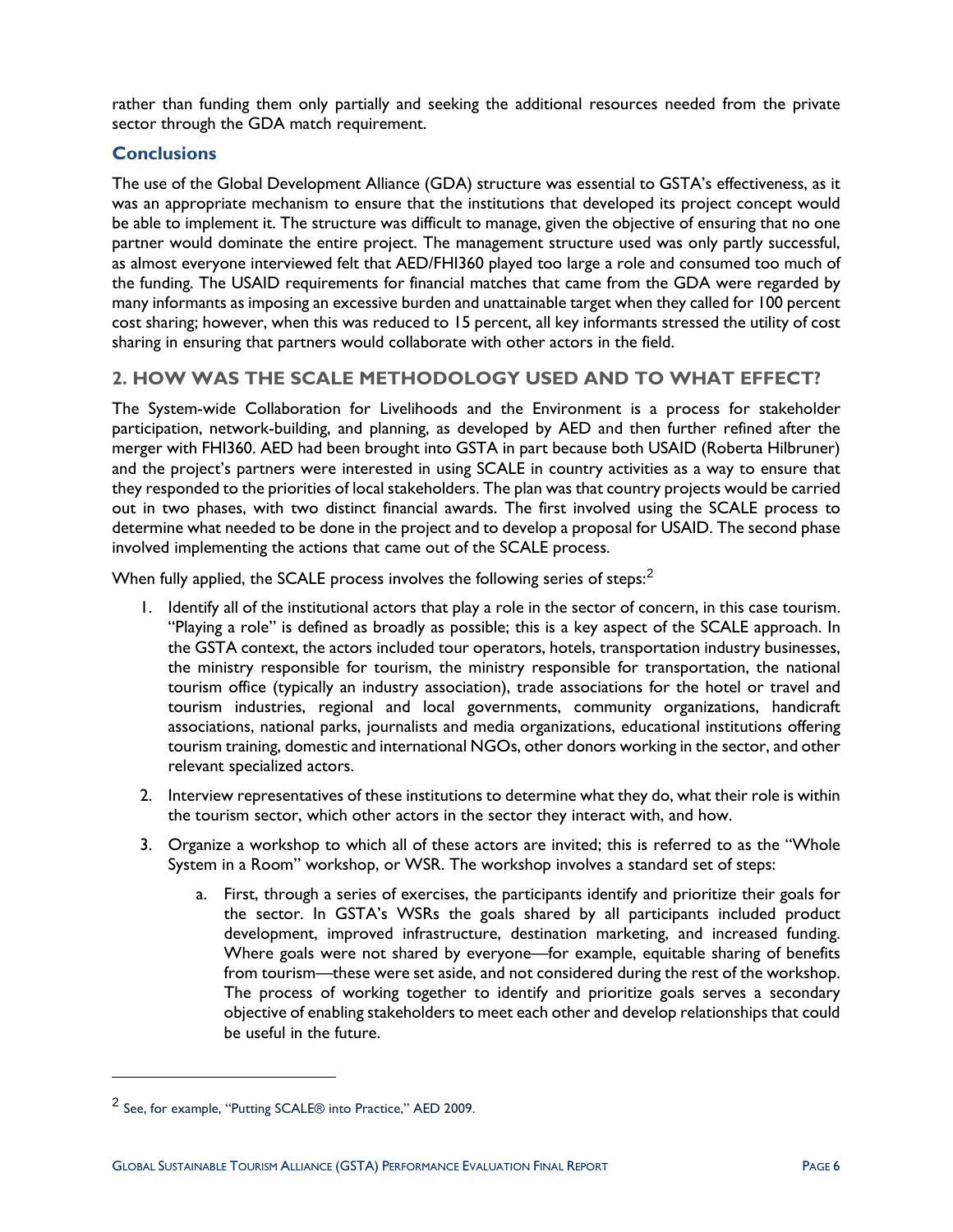- b. Second, the participants develop action plans for achieving these goals (with different participants working toward different goals) over the short term (3 months) and the medium term (18-36 months).
- c. Third, the participants make public commitments to others at the workshop to take specific actions to achieve these goals. This step helps create buy-in for the workshop's outcomes, since everyone is aware of what the other actors have agreed to do.
- 4. After the workshop, the GSTA staff use the resulting priorities and commitments as the basis for determining the activities the project can realistically undertake. This forms the basis for a proposal to USAID for what Phase 2 of the project will do.
- 5. The GSTA project makes a major effort to follow up with the participants after the workshop to ensure they carry out commitments made at the WSR; it also provides assistance with meeting commitments if needed and nurtures communications among actors that began at the workshop. This step is essential for SCALE to achieve its objective of building networks among actors within the sector, which they can use to help them carry out their commitments and achieve goals identified during the WSR.

Views on SCALE varied widely among the GSTA partners. For some people—including those from AED/FHI360, since SCALE is their creation—it was an approach to participation that really worked, unlike much of what is called participation in development projects. In its most complete formulation, the use of SCALE embodies a belief that development problems will be solved when all of the relevant actors work together to analyze problems, identify priorities, design solutions, and map out who will do what to implement them. One person interviewed referred to this as the "magical explosion of what happens when that many people are all working together in a holistic way." From this perspective, the purpose of all development projects, irrespective of sector or objective, is to facilitate that kind of communication and collaboration. This means that neither the funder nor the consulting firm hired to implement the project decides what is to be done. Instead, the funder will decide which sector to support and the firm will facilitate the process through which everyone in that sector will assess the problems and find the solutions. The donor's resources are used to help the stakeholders continue to work together throughout the life of the project, and perhaps to help pay for activities identified by the stakeholders, but the neither the donor nor consultant will decide what those activities should be.

Of course, not many development stakeholders are willing to relinquish control to this extent. For individuals or institutions bringing a specific set of technical skills to the table, such as TNC and the U.S. Forest Service, the purpose of development funding was to make those skills available and the idea of turning the entire design of a process over to stakeholders did not make sense. Some of the environmental experts interviewed felt that SCALE was not that different from other participatory processes. They saw FHI's process as too rigid and not responsive enough to the specific context or to project aims. Others went further, suggesting that stakeholders sat through the WSR waiting for it to be over so they could get on with implementing the work they had planned to do.

Other partners criticized SCALE because of the ambiguity over whether it should be used to foster communications and networking and whether it was a functional planning process. As a planning process, some partners viewed SCALE as falling short because its emphasis on all actions emerging from stakeholders' priorities and commitments did not allow room for incorporating the expertise and analytical models emerging from the experience of project partners. Thus, for example, the SCALE workshop could not lead to a decision to apply TNC's Limits of Acceptable Change approach to analyze the impact of tourism on biodiversity, as stakeholders would generally not be aware that such a framework existed, as they are not experts in the field. Another managing partner was concerned because tourism development often calls for a comprehensive destination planning process, which SCALE could not accomplish. If a second phase of a country project were to emerge from a WSR, it would be inadequate to ensure effective tourism development.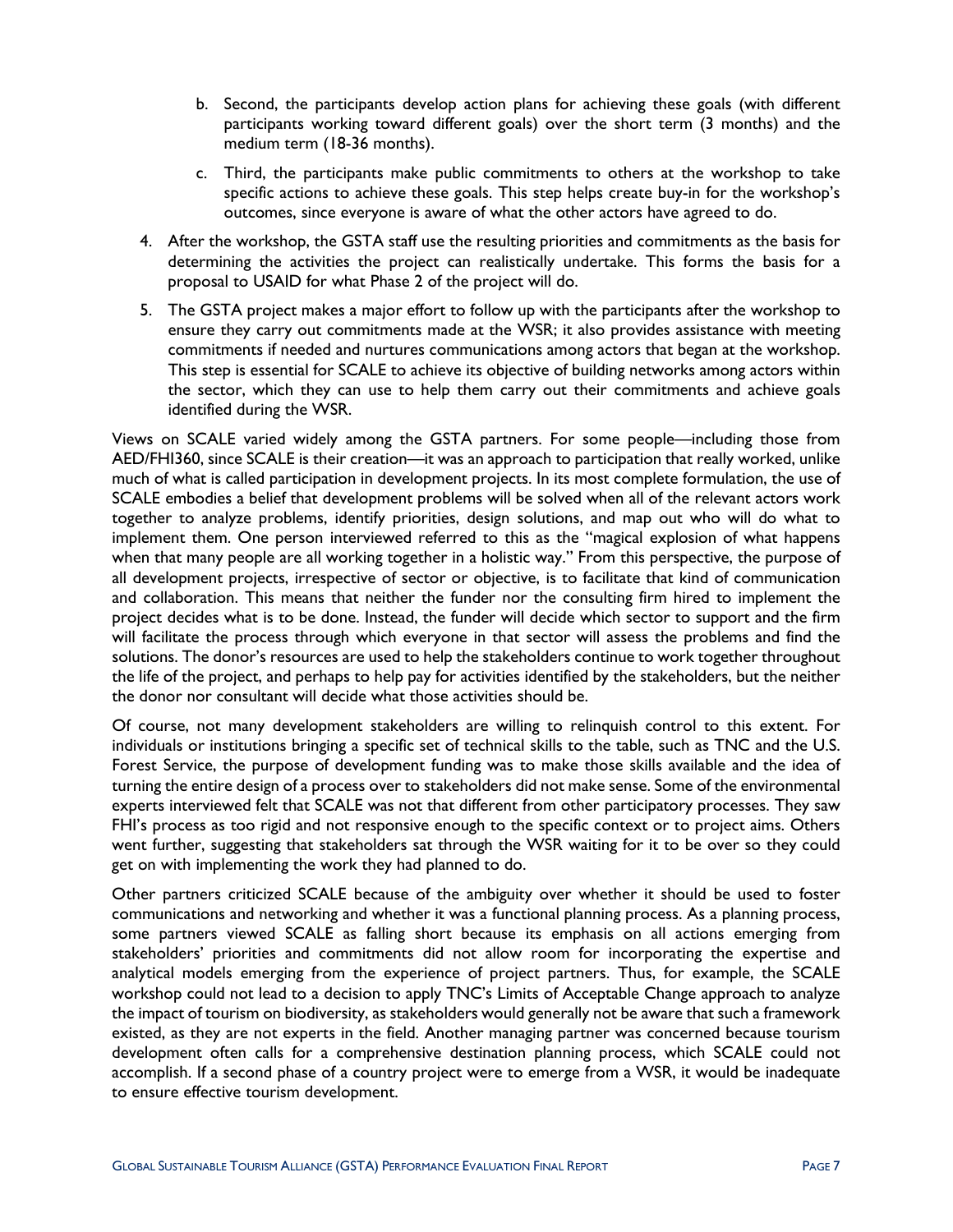In many countries USAID had more fundamental concerns about SCALE due to the premise that project activities would be chosen by the stakeholders. While some USAID staff, including Roberta Hilbruner, came to believe that this was in fact how development should be done, it was not how USAID operated. USAID missions may seek the views of the communities they serve, but in the final analysis, it is the U.S. that decides how its money will be spent, not stakeholders. Moreover, many GSTA associate awards fell under the biodiversity earmark, which meant that very tight restrictions applied to what could be funded. In Ethiopia, the responsible USAID staff member explicitly stated that he could not allow stakeholders participating in the WSR to determine how funds would be used. USAID knew what it wanted to fund and knew how it would comply with biodiversity earmark requirements; this could not be changed to fit the SCALE process. Moreover, the Ethiopia mission was not willing to put substantial ESTA resources into facilitating ongoing communications among stakeholders after the workshop; they mission wanted its funds to go to community tourism activities, not to an ongoing national-level communications process. Across USAID missions, views on these issues varied. Some USAID staff found ways to let stakeholders steer project activities through SCALE, whereas others, as in Ethiopia, focused on the federal regulations that determined how they could spend their money and did not see stakeholder control as an option.

More operational criticisms of SCALE emerged among people who were interested in the process but felt it was not implemented well enough. One major concern was that, by bringing together all stakeholders and asking them what they wanted, the WSR created expectations that could not be met by the subsequent project. This problem emerged clearly from the first GSTA WSR, held in Ecuador in May 2007, less than two months after the Alianza Ecuatoriana para el Turismo Sostenible (Ecuadorian Sustainable Tourism Alliance) or AETS project began. In this case, the work did not begin with a first phase to identify key stakeholders and their relationships to each other; participants were not provided with guidelines on the project's aims or expected activities. As a result, the workshop led many groups to believe that AETS would provide the funding they requested to address their priority problems. After the workshop ended, there was a significant delay before the project's second phase began as USAID and the project partners came to an agreement on what to fund and worked through the Phase 2 award process. These delays led some stakeholders to assume that there would be no Phase 2, a considerable disappointment in light of the high expectations that had been created by the workshop. When the design of Phase 2 did emerge, those whose priorities were not funded were further disappointed, exacerbating the sense of unfulfilled expectations.

The Ecuador experience served as a clear lesson for subsequent GSTA country projects, but despite good intentions the problem was never really solved. Even in Uganda, regarded as the best country project and where most people felt SCALE had been helpful, there was a clear sense that the WSR had created expectations that were not met when funding plans became clear.<sup>[3](#page-13-0)</sup> It is unclear whether there was a solution to this problem. On the one hand, as the assessment team frequently heard in interviews in both Ethiopia and Uganda, SCALE's clear strength was that it brought all actors together, enabling stakeholders to meet and develop working relationships with people and institutions they otherwise would never have had access to. This was a particular benefit for groups with limited resources working at the local level, without the status and clout that could have enabled them to directly contact journalists, national officials, and other well-funded and educated people. But in countries where everyone is scrambling for funds and almost any contact with a donor agency includes an implicit or explicit request for financial support, any stakeholder who donates three full days to the WSR is doing so in the hope that something will come out of it—and that something is money, not communications.

Another operational problem with SCALE implementation arose because many USAID missions did not want to fund support for the ongoing communications functions of the process. They saw the workshop as a starting point for the project, providing input for decisions on Phase 2 activities, but did not see any reason to continue funding the process once it had been used as an input for planning. As a result,

 $\overline{a}$ 

<span id="page-13-0"></span><sup>&</sup>lt;sup>3</sup> This concern was expressed by the Uganda Community Tourism Association (UCOTA), Nature Uganda, and USAID staff.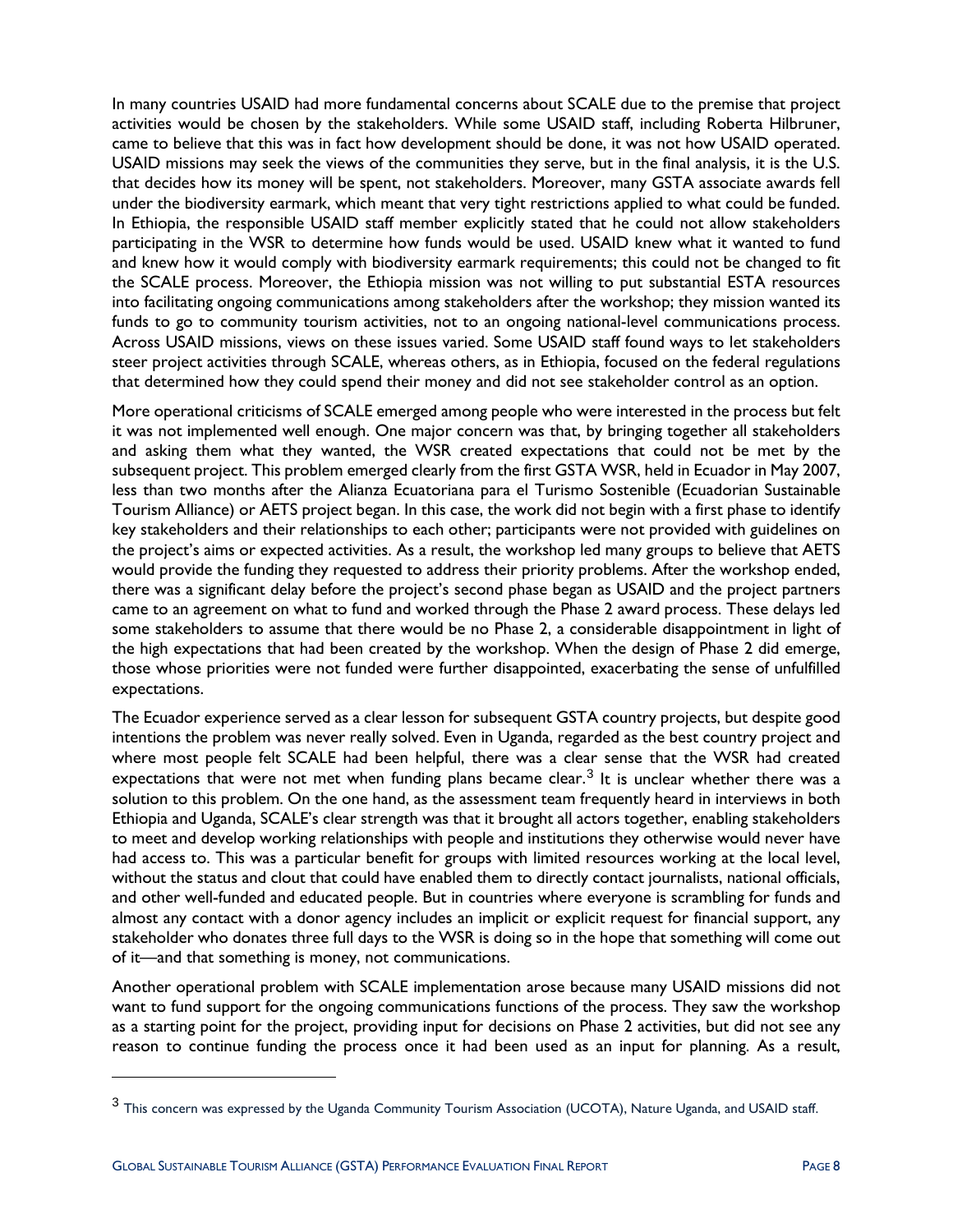stakeholders did not experience the full benefits of the process because there was no reinforcement of the contacts and networks formed during the workshop. Even without fully shifting the role of development funders and consultants into that of communications facilitators, providing support for networking could have resulted in significant benefits for stakeholders. Instead, they missed out on an opportunity to develop strong networks that would survive the end of the project.

An interesting practical question related to SCALE was the extent to which the commitments made at the end of the WSR provided any of the financial matching resources required by the GDA. Although one key informant suggested that this was the case, in fact it probably was not. Many of the commitments made at the workshops had no financial implications at all; where they did, the amounts involved came nowhere near the amounts required for the GDA match, even when the cost share was reduced to 15 percent. This should come as no surprise, since the country organizations making the commitments simply would not have had enough money to offer anything on the scale of USAID's funding for the GSTA projects. While these commitments may have been important to project success, they did not help meet the GDA match.

Even within countries, views on SCALE varied widely, as was clearly the case in Uganda. Kaddu Sebunya, who led the first (GSTA) phase of STAR as an AED employee, led STAR's subsequent phase (Forest Service/Solimar) that was hastily set up when AED was suspended as a Solimar employee. He now leads the follow-on Tourism for Biodiversity (T4B) project as an African Wildlife Foundation employee and is very positive about SCALE. Mr. Sebunya believes that the benefits of bringing everyone together particularly journalists who could give much-needed media attention to environmental tourism—greatly outweighed the risks of creating high expectations that could not be met. Moreover, the Uganda Wildlife Authority (UWA) staff who participated in the WSR saw it as a good model for local action. The WSR considerably broadened its park-level stakeholder discussions by including many government and nongovernmental actors that had not previously been viewed as actively involved in national park issues.

While those benefits were realized in both phases of STAR, no resources have been available for similar communications work under T4B. Mr. Sebunya believes this has greatly hindered the effectiveness of the current project. On the other hand, one of the Forest Service consultants to STAR Phase 2 felt that his Ugandan colleagues saw SCALE as "old wine in a new bottle," and that the WSR involved a rigid process that was imposed on them rather than actually being participatory. In his opinion, this reaction was partly due to the personality of the key SCALE facilitator, whose demeanor could be interpreted as either inspiring and enthusiastic, or as overbearing, depending on one's point of view.

USAID staff in Uganda supported the use of SCALE during STAR and were willing to let the WSR be a major determinant of project activities. STAR included resources to allow for significant follow up after the WSR to ensure that communications were maintained and strengthened among stakeholders. However, although USAID was willing to use the approach, it dropped it from the follow-on project, much to the regret of the project manager. The USAID employee responsible for T4B was not there during the previous projects and did not even know what SCALE actually was. Clearly USAID/Uganda has not joined the ranks of the SCALE converted.

### <span id="page-14-0"></span>**Conclusions**

The SCALE process significantly contributed to the success of GSTA country projects. Although it created unmet expectations and was not fully implemented—and although not everyone is convinced of the effectiveness of the fullest version of the process advocated by FHI360—it still seems to have been a positive force in GSTA. Future projects considering this approach will need to consider how to do it better and avoid the problems encountered in GSTA, but will probably benefit from incorporating it.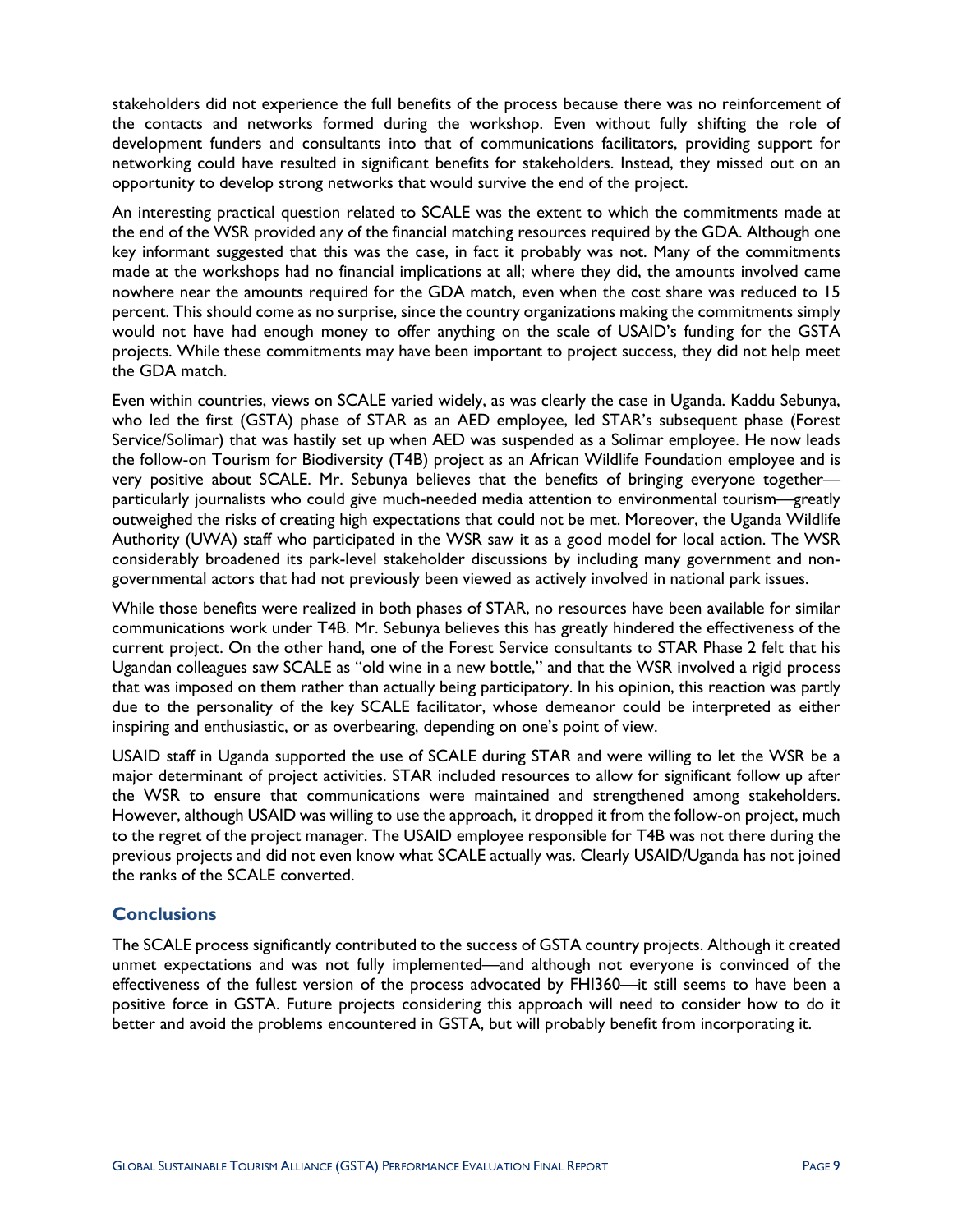### <span id="page-15-0"></span>**3. USE OF NEW COMMUNICATION TOOLS AND SOCIAL NETWORKING ANALYSIS**

The SCALE process used in designing GSTA associate award activities included surveys that mapped the connections among stakeholders in the tourism sector. One of SCALE's objectives was to strengthen those connections by bringing people together and enabling them to figure out how they could collaborate. Such collaboration was expected to lead to new activities that would increase tourism, raise incomes, and create incentives to protect the environmental assets that attract tourists.

A key question is how successful this was. The terms of reference for this assessment asks "How did the use of new communication tools and the use of social networking analysis to measure host country collaboration impact results?" There are three aspects to this question. First, did the SCALE process and the resulting project activities actually lead to increased communication among stakeholders? Second, did that increased communication (if in fact it occurred) contribute to achieving the various objectives of the project? Third, how has social networking analysis shed light on these questions?

The use of SCALE has been discussed in some detail in the previous section. Based on the available information (which is more detailed for Ethiopia and Uganda than for the other countries) it clearly increased communication among stakeholders over the life of the project. Even in countries where USAID was not fully supportive of the process and resources were not available to reinforce the networks created at the WSR, the sense was that the workshop did help stakeholders make new contacts that were useful in carrying out project activities. In Ethiopia, for example, where USAID refused to fund SCALE after the WSR due to its national focus, ESTA Director Bedilu Shegen said that the SCALE work had been very useful in raising national awareness of the project. While Mr. Shegen agreed with the USAID decision to end SCALE work after the WSR, he said that if it had been his choice, he would have carried out the initial phases of the process because it helped stakeholders identify partners to work with and clarified the roles of the different actors in the sector.

The communications facilitated by SCALE clearly did contribute to the success of some project activities. Again, this is easiest to see in the countries visited by the team. In Uganda, for example, many project partners expressed their view that the increased attention to tourism as a result of the SCALE stakeholder assessment and the workshop facilitated other project activities, as the partners were able to take advantage of the connections they had made. The fact that STAR invested resources in helping stakeholders stay in touch with each other and ensuring they lived up to the public commitments made at the workshop further strengthened SCALE's impact on project outcomes. The fact that UWA was inspired by the WSR to broaden its own park-level participatory process also contributed to the success of STAR. Two of the most effective community groups, KATIC and the Kikorongo Women's Group, relied heavily on Peace Corps volunteers they met through UWA participatory processes. They were connected to STAR by those volunteers; this was an outcome of SCALE.

As for the third question, work is at a beginning stage. As of early 2014, FHI360 is working with researchers at the University of California, Davis Center for Environmental Policy and Behavior about strategies for applying tools for social network analysis to track how SCALE links among stakeholders change with the WSR over the life of the project and perhaps after the project is completed.<sup>[4](#page-15-1)</sup> The research team has proposed a series of data-collection activities during the project to determine how networks evolve over time, using non-participants as a control group. Their data focus on questions such as the strength of relationships between pairs of organizations and how often they communicate or collaborate. The relationship data are complemented by attribute data about the organizations, particularly the type of organization (e.g., NGO, government, donor), size (number of employees, which serves as a proxy for budget), and sector of operations.

 $\overline{a}$ 

<span id="page-15-1"></span><sup>4</sup> Lubell et al., January 2011.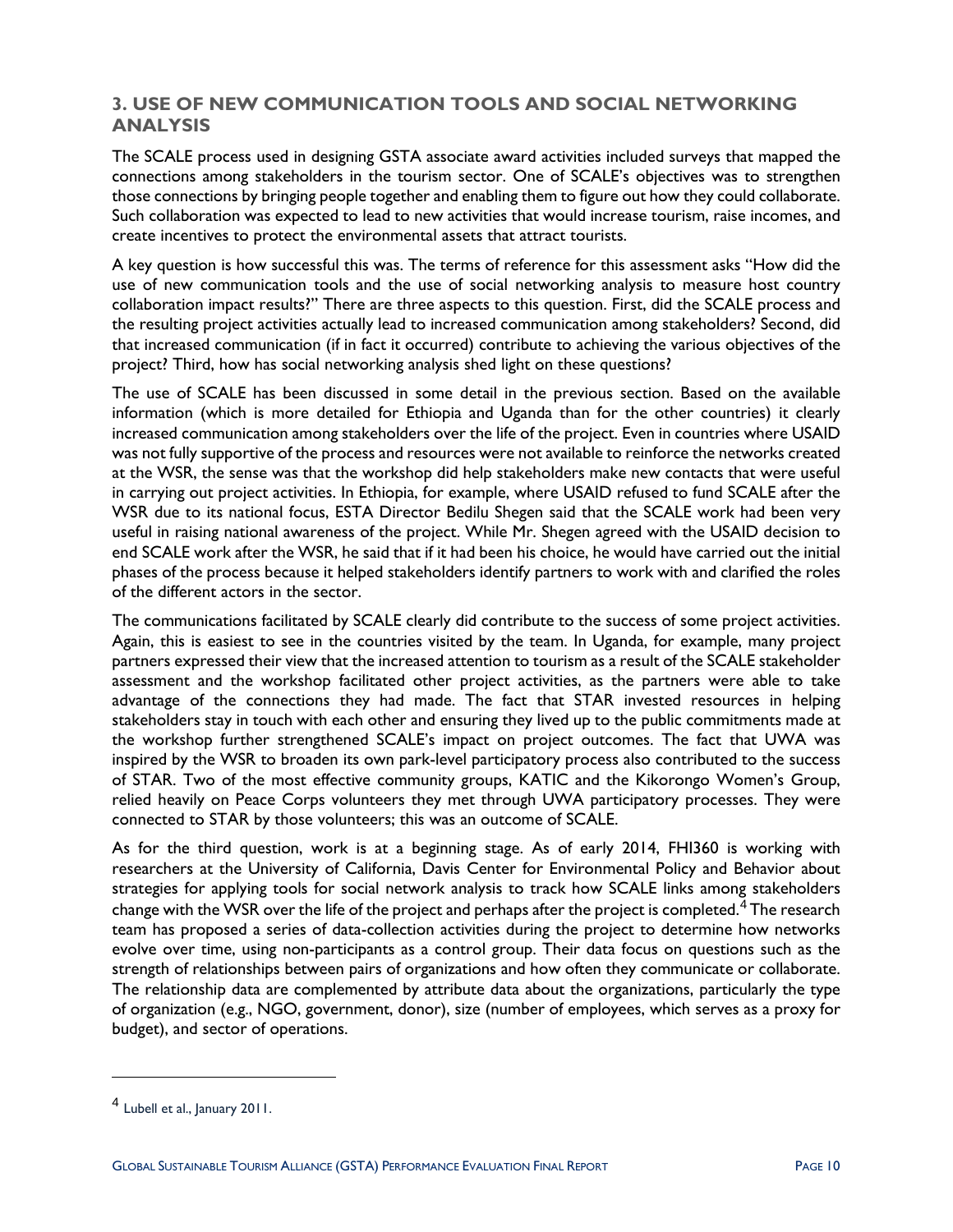Using the results, they can analyze the network to identify organizations with many ties to others and organizations that are outliers. They can assess whose ties are strong and whose are weak. Because each organization is asked about each other in the survey, they can observe differences in what two organizations say about each other, e.g., one group could say that it frequently communicates with a second, but the second may say that it rarely communicates with the first. Using these data, researchers can identify clusters, determine which groups most often disseminate information, and which groups receive it.. The assessment of the network focuses on several issues:

- **Its density:** Are there many links among members of the network or relatively few?
- **How reciprocal its relationships are:** If A says it is related to B, does B say the same about A? Some networks are characterized by many one-way relationships, whereas others may be highly reciprocal.
- **Its transitivity:** If A is connected to B and B is connected to C, is A likely to be connected to C as well? If so, then the three nodes are transitive. In a network characterized by high transitivity, everyone knows the "friends of their friends," whereas in a relatively intransitive network connection pairs are more discrete and people don't "introduce their friends to each other."
- **How much clustering is in the network**: A network with a high clustering score will be characterized by the presence of tight subgroups with relatively weak connections among them; one with low clustering will show a more even distribution of relationship strengths (or presence of relationships) across the whole network.
- **Distances**: The distance between two institutions is equivalent to "degrees of separation" in common friendship. If I know you, we have one degree of separation; if I know your friend we have two; if I know a friend of your friend, we have three. The distance measure is based on all the distances between nodes across the network; if everyone knows everyone, it will be low, whereas if many degrees of separation separate many organization pairs, the distance measure will be high.

The research team applied this approach to analyze data collected in connection with the WSRs in the Dominican Republic (DR) and Uganda, illustrating how those data can be used to understand the initial network structure and identify the most useful opportunities to strengthen communications links during the project.<sup>[5](#page-16-0)</sup> In both countries, data were only available for one time period, before the WSR, so it was not possible to analyze how communications networks changed over time as a result of GSTA activities. The analysis instead focused on the initial patterns, identifying central players and flagging outliers that might be brought closer to the center through project activities. They looked at the "ego-networks" of a few key institutions: that is, how those significant players related to all other actors in the network. In both countries the position of the project itself was of considerable interest, since its centrality or lack thereof could have significant implications for its success in working with other groups.

In Uganda, this analysis showed high levels of clustering, with fairly tight subgroups among local government, environmental NGOs, and local tourism groups. The data show STAR itself to be a relative outlier; this is not surprising, since it was a new actor when the data were collected and had not yet begun to make significant connections through the WSR and subsequent project activities. The researchers also identified several key organizations in the communications network; the ministries responsible for tourism, internal affairs, and environment, the National Water Authority, the Uganda Tourism Board, UWA, and New Vision Printing and Publishing Company, a key newspaper publisher. They suggest that these patterns highlight opportunities for STAR to link outliers to central players and establish communication across the subgroups rather than allowing them to remain relatively insular within the network.

 $\overline{a}$ 

<span id="page-16-0"></span><sup>5</sup> Lubell et al., February 2011.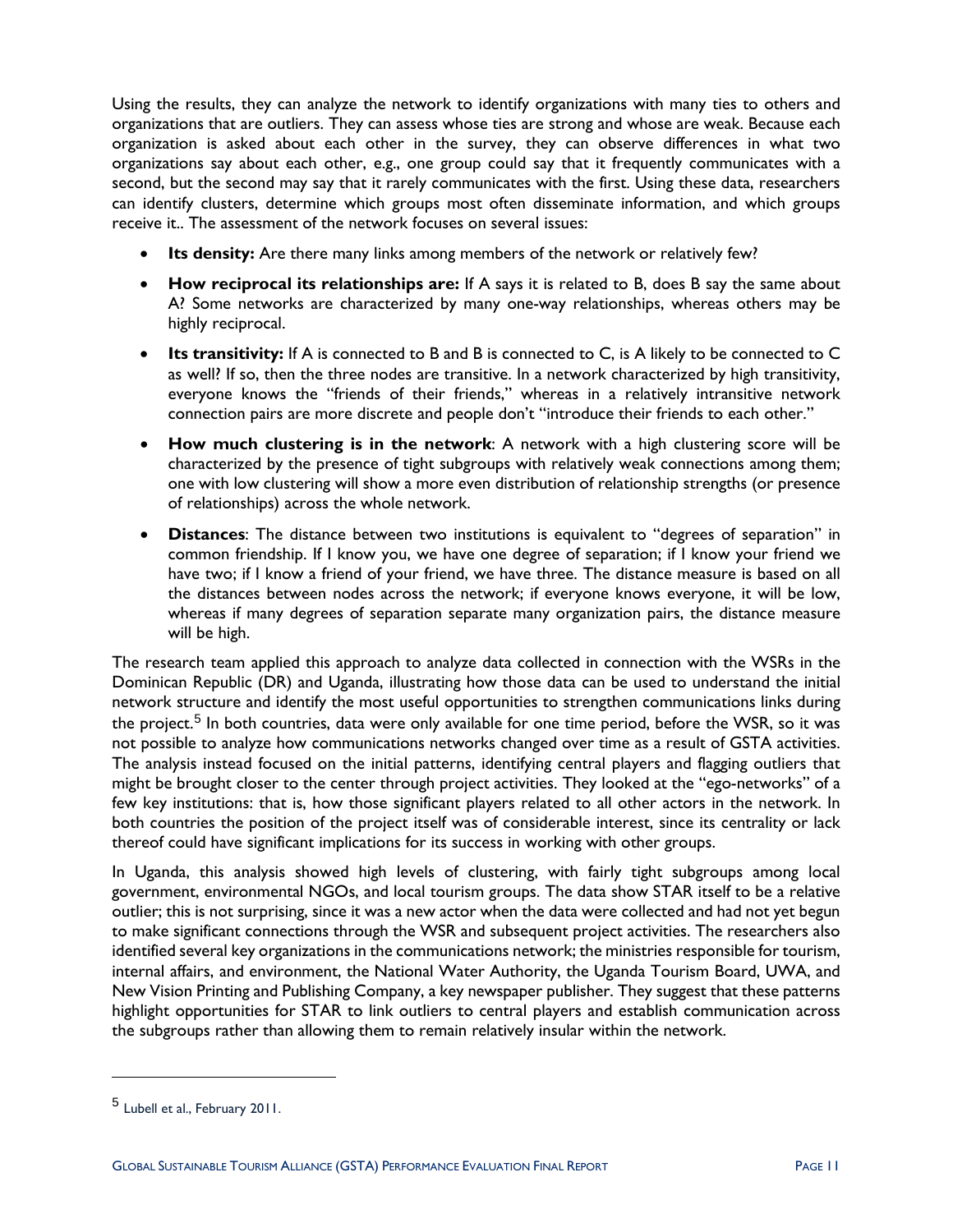The analytical process for the Dominican Republic (DR) was similar, though the results were somewhat different. The DR sustainable tourism network (DSTA) was relatively sparse, with few of the possible connections among players already made. Consistent with that finding, both reciprocity and transitivity were low as well. On the other hand, the central government was central to the network, with distances between actors relatively low, often running through key government ministries. Although the Dominican tourism industry is structured around 10 geographic clusters, the analysis found relatively weak communications among them. This suggested that the project might contribute to a strong tourism industry were it to strengthen communications among actors within the clusters; in this way, they could more effectively develop and implement destination tourism strategies. Strengthening communications within the tourism clusters was, in fact, a key component of DSTA. Presumably, this was based at least in part on the WSR's results, though not on the Lubell et al. research as it was completed after most DSTA work was wrapping up.

This analysis is quite interesting, and it would be even more so if the data had permitted time-series analysis to consider how the networks changed due to GSTA activities. This research was conducted after both projects were well under way and therefore did not in itself contribute to project design. In Uganda, while the SCALE process included support to strengthen post-WSR communications, project activities largely seemed to focus more on community development and tourism than on the meta-level infrastructure of communications. The emphasis on communications within the tourism clusters in the DR, however, does suggest that the analysis of the network data gathered for the WSR may have influenced project design and outcomes.

### <span id="page-17-0"></span>**Conclusions**

The real results of this research about the use of social network analysis in conjunction with SCALE are likely to be felt in the future. Projects now under way in FHI360 are taking this work further, using the results of this research to design initial data collection along with planning for collection of time series data with which to assess how the networks evolve over the life of the project and perhaps beyond. Although the benefits to GSTA of social network analysis may have been limited, this should prove to be an interesting tool to strengthen other projects in the future.

### <span id="page-17-1"></span>**4. WERE BIODIVERSITY CONSERVATION GOALS ACHIEVED?**

GSTA's overarching goal was to leverage the commercial demand for tourism as a vehicle for achieving USAID objectives of poverty reduction, economic growth, and biodiversity conservation. Goals such as increasing rural income from nature-based tourism were both ends in their own right (increasing income) and a means to the end of protecting biodiversity (since those who earn a living from nature-based tourism will have a financial incentive to protect that nature). GSTA's focus on strengthening community tourism enterprises (CTEs) and building human capital in the tourism sector were the means to accomplishing the broader goals of increased sustainable income and thus biodiversity conservation. Much of the money that went into GSTA was attributed to the USAID biodiversity earmark, so the question of whether or not conservation was actually strengthened is an important one.

Measuring whether biodiversity and ecological resilience is actually being conserved better now than in the past is extremely difficult. To accurately track the ultimate objective, we would need to gather time series data on natural habitat, on wildlife counts for key species, or even on species composition within ecosystems; this would require massive investments in data collection. Simpler methods for direct measurement of the state of biodiversity could involve tracking the extent and "quality" of habitat; for example, using satellite imagery to track changes in land use and land cover, using vegetation extent, density, and type as a proxy for availability of habitat. This assumes that if the vegetation is present, the animals that depend on it will also be present.

All of this goes beyond what could be done to measure the impacts of GSTA, both within the six country projects and in this assessment; this is the case for many USAID projects that aim to support biodiversity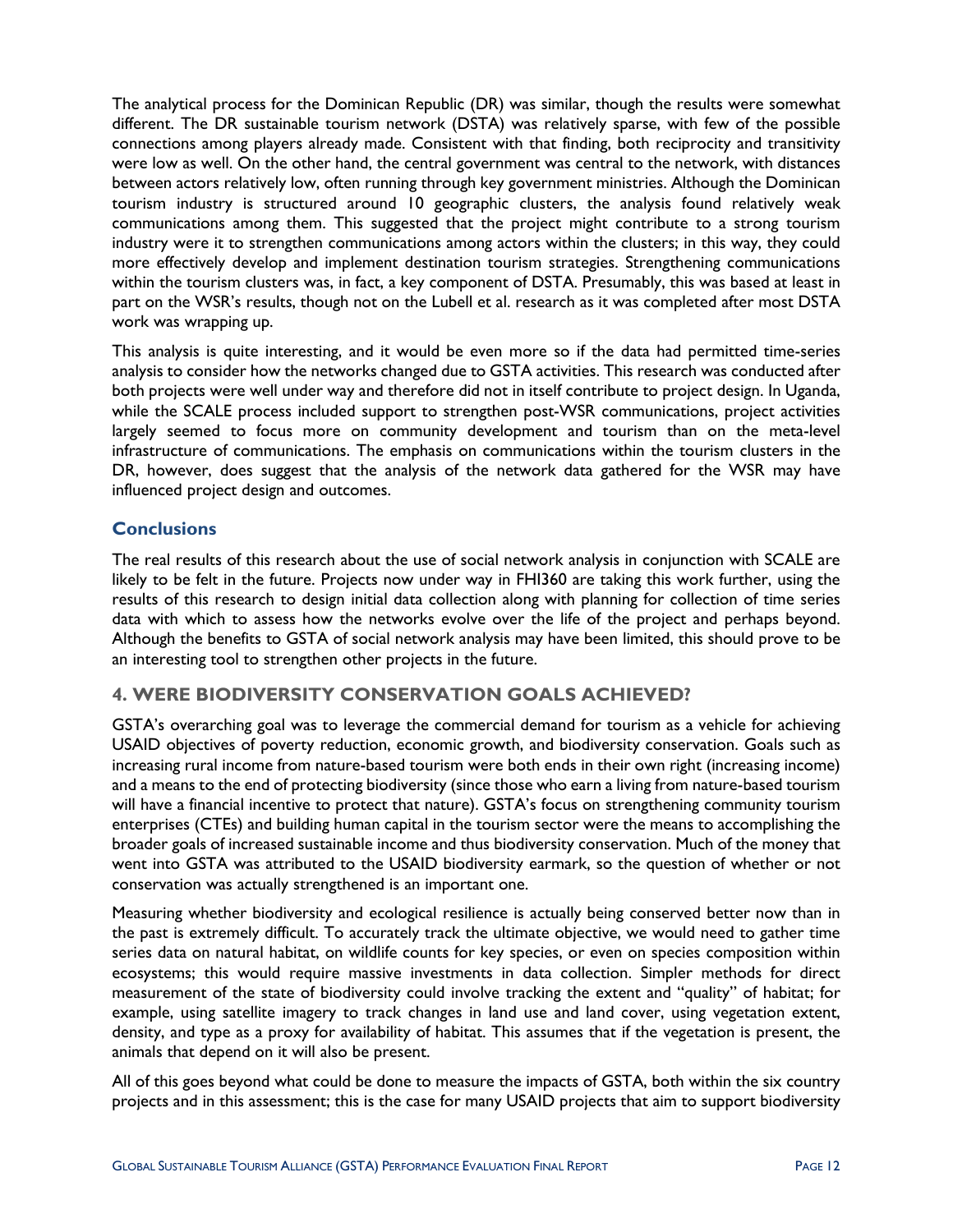conservation and ecological resilience. Instead, projects typically focus on showing that they have reduced the threats to biodiversity, assuming that if threats are reduced, biodiversity will benefit.

This evaluation considered this question in several ways: through discussions with GSTA staff in Washington, through a review of documents for the countries that were not visited, and, most interestingly, through detailed interviews with CTEs in Ethiopia and Uganda. The document review provides very little actual information on this issue, unfortunately. The available documents, including those reporting on indicators, were produced by the firms carrying out the work and were written to demonstrate that the projects did what was expected and achieved their objectives. They are not analytic assessments of what worked and what did not, nor do they consider what succeeded and failed. Even the indicators data, which in principle should provide objective measurement of project outcomes, are not explained and in many cases are difficult to interpret. The most valuable information on conservation impacts, therefore, comes from interviews, primarily those carried out in Uganda and Ethiopia. This chapter therefore focuses largely on those two countries, although it does consider the conservation issues in other countries as well.

### <span id="page-18-0"></span>**Ecuador[6](#page-18-1)**

 $\overline{a}$ 

The major focus of AETS work was the introduction of new or strengthened national approaches to conservation. To a large extent, these efforts were designed to address the impact of tourists on the resource base itself. In eight protected areas, AETS introduced the TNC's Limits of Acceptable Change (LAC) and Thresholds of Sustainability methodologies for assessing and reducing impacts of tourism on sensitive areas. In two areas (Machalilla and Cotacachi-Cayapas), the project also introduced a system for visitor management developed by Conservation International and the University of San Francisco de Quito's Applied Ecology Institute (ECOLAP), called SIMAVIS (Visitor Management System Mitigating Tourism Impact and Threats to Biodiversity). The AETS final report describes a wide range of activities designed to strengthen protected area management; however, it does not provide any way to assess whether these activities actually led to more effective conservation of Ecuador's biodiversity.

AETS also worked with local communities to increase their earnings from tourism to make it financially possible and create incentives to reduce the pressure they place on the natural resource base through logging, grazing, farming, and fishing. The project supported the creation of three community enterprises which began offering such tourism activities as bike tours, kayaking, hiking, and so on. These activities were expected to reduce threats to biodiversity not only by generating alternate livelihoods, but also by bringing more eyes and attention to the region, thereby strengthening the political clout of the communities in fighting other illegal activities in protected areas.

The key words here, however, are "were expected to reduce threats." AETS was in operation for two and a half years. Although the project met its indicator targets<sup>[7](#page-18-2)</sup> (related primarily to the number of hectares of land under improved management), the project ended too soon for its indicators final report to shed light on whether its objectives were actually achieved. According to one person interviewed, a key achievement of this short-lived project was making sure that the work it began would be continued through government funding to the Ministry of Environment. However, it is not possible to determine how those resources were used or whether AETS actually has had a sustained positive impact on biodiversity.

<span id="page-18-1"></span><sup>6</sup> Based on the AETS final report and discussions with several managing partners.

<span id="page-18-2"></span><sup>7</sup> Based on the final report; the full monitoring report was not available.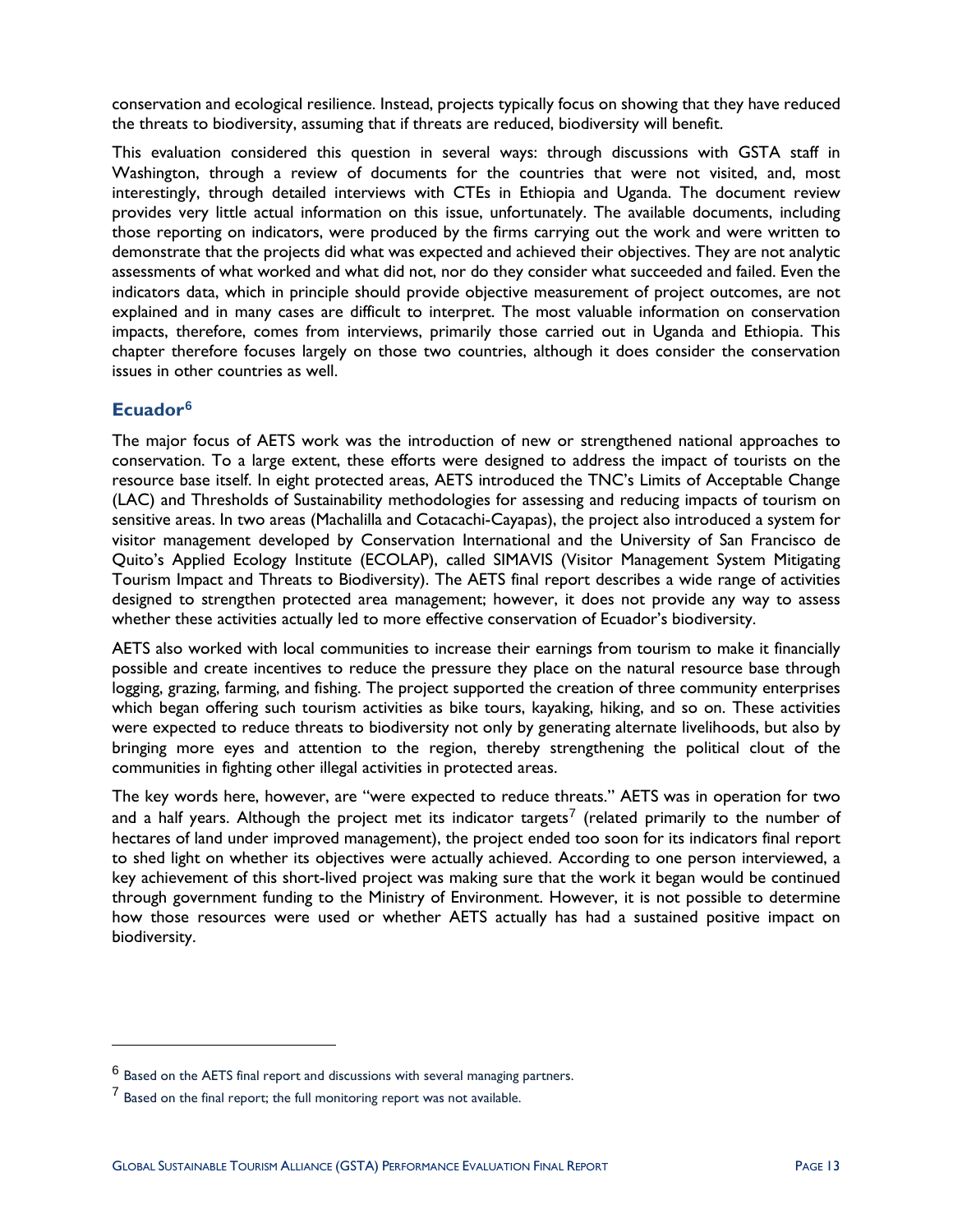### <span id="page-19-0"></span>**Dominican Republic[8](#page-19-3)**

The Dominican Sustainable Tourism Alliance's work in conservation focused on assessing whether tourism posed a threat to biodiversity in protected areas and providing training management to address such threats where they existed. This was done in the Isla Catalina using the Conservation Action Planning (CAP) approach, implemented by the Dominican Foundation of Marine Mammals (FUNDEMAR) and by the Nature Conservancy's local partner in the DR. In two other protected areas, Los Haitises and Salto el Limón, the Limits of Acceptable Change approach was applied to assess visitor impacts. In addition, the project helped community enterprises implement environment-based tourist activities in three national parks in an effort to strengthen local earnings from ecotourism. It is clear how all these activities were expected to influence biodiversity conservation in and around the national parks. However, no information was available from either the documents or the GSTA partners to assess whether this impact was actually achieved.

DSTA also funded two small grant programs, one for investments in sustainable tourism activities and the other for tourism innovations. Both of the programs ran into administrative and managerial problems that led to fewer awards being given than initially anticipated. This coincided with the suspension of AED, which further complicated the award process. Eventually, seven sustainable tourism grants and three innovation grants were actually implemented. The lessons learned from this process, which are presented in the DSTA final report, emphasize the need for environmental mitigation and monitoring to be an integral part of the activity design rather than an afterthought. Although it is not explicitly stated, this suggests that the activities funded were in fact primarily tourism businesses and not directly focused on strengthening biodiversity conservation. Moreover, the grantees were liable for the 100 percent cost-share match that is part of all of GSTA, which was difficult for both of them to achieve and document to the satisfaction of USAID auditors. These observations suggest that while these grants may have helped support activities that became viable businesses, the direct impact on biodiversity conservation is unclear.

### <span id="page-19-1"></span>**Montenegro[9](#page-19-4)**

GSTA's work in Montenegro was oriented toward general business development, general development of environment-based tourism, and agricultural development. The available information on the project (the final report was the only document available) makes no mention of conservation. The project did not continue after the WSR, so it is not surprising that it had little impact; however, the final report does provide detail on a range of other activities, suggesting that no biodiversity work was anticipated. In any case, we must conclude that it did not have any impact in this area.

### <span id="page-19-2"></span>**Mali**

 $\ddot{ }$ 

The GSTA project in Mali focused on tourism and resource management in the Dogon Region, an area of cultural and architectural interest, striking physical landforms, and threatened encroachment by the sands of the Sahara Desert. The project undertook activities related to dune fixation, greening the desert, regeneration of medicinal plants and other native species, protecting the caiman crocodiles threatened by invasive species in the village of Borko, and encouraging tourism in the area. Unfortunately, almost no information was available about the Mali work and the project terminated early, so it was not possible to assess how successful these activities have been in conserving the biodiversity of the region.<sup>[10](#page-19-5)</sup>

<span id="page-19-3"></span> $8$  Based on the final report and discussions with several managing partners - Although extensive documentation was available on DSTA, it largely pertained to training.

<span id="page-19-4"></span><sup>&</sup>lt;sup>9</sup> Based on the final report.

<span id="page-19-5"></span> $10$  The available documents were limited to the WSR report and a set of one-page publicity brochures on specific project activities.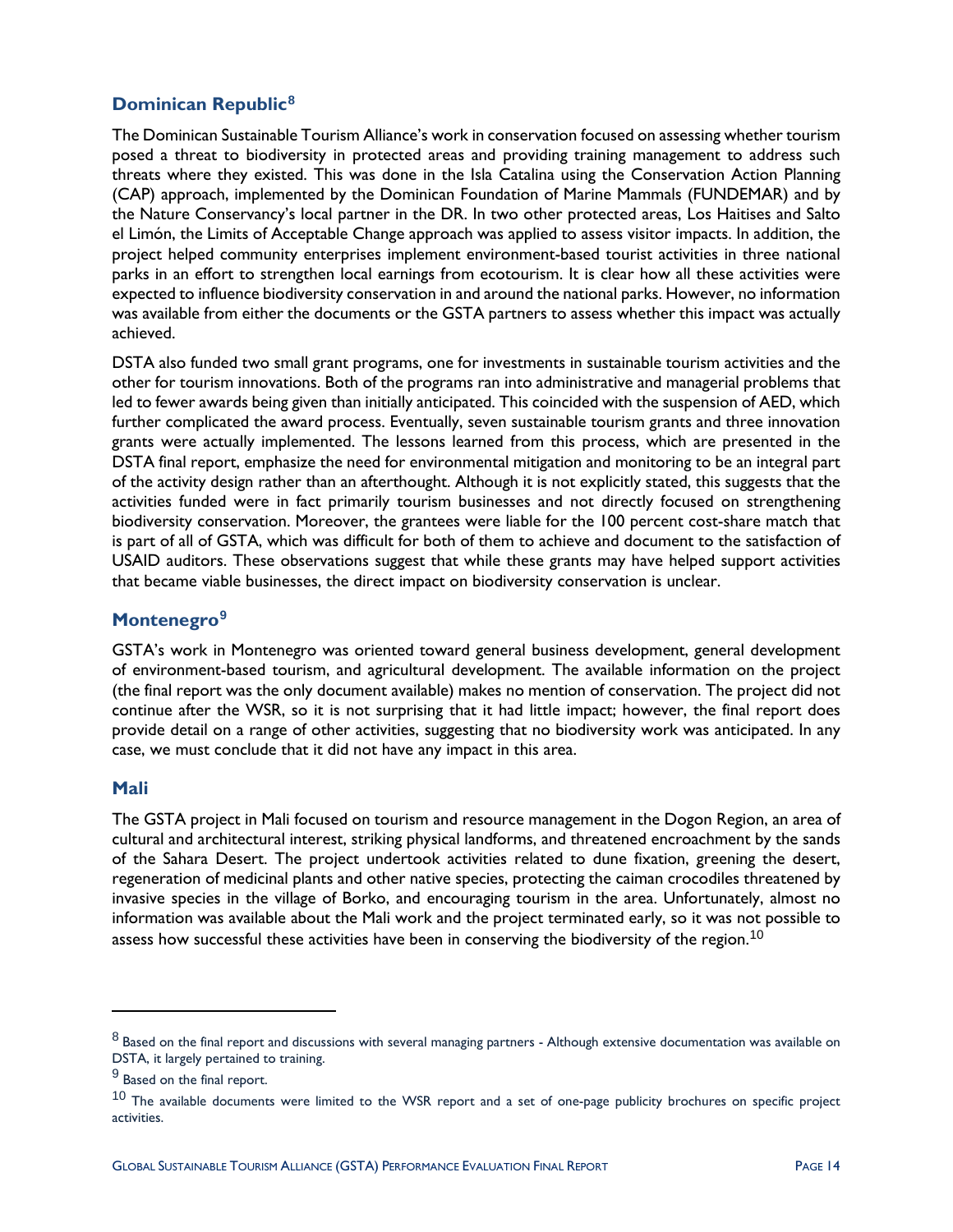### <span id="page-20-0"></span>**Uganda**

### *Uganda: Monitoring and Indicators*

The Uganda monitoring and indicators system sheds some light on the effectiveness of STAR biodiversity conservation work. A few indicators in particular should be relevant:

- Hectares of land of biological significance under improved management because of the project. The targets were 10,000 for fiscal year (FY) 2010 and 80,000 for FY 20[11](#page-20-1),<sup>11</sup> while actual accomplishments were given in the Phase 1 final report as over 11 million and 66 million, respectively. As none of the communities visited reported any activities to change land management (see below), some explicitly stated that they were unable to convince community members to protect privately owned forests. It is not clear what these reported figures might have been based on.
- Instances of illegal activities in the protected areas adjacent to targeted communities. Unfortunately due to a lack of baseline data and incomplete data from the Uganda Wildlife Authority, it was not possible to tell whether the number of such activities was reduced.
- Number of partnerships formed in support of conservation and tourism policies. The target was 25 each year during Phase 1, while the number achieved was 64 in FY 2010 and 89 in FY 2011.
- Implementation of conservation and tourism policies increased. The target was 2 in FY 2010 and 5 in FY 2011; the activities numbered 4 and 7, respectively.

While these indicators attempt to measure conservation impacts in a manageable way, they track data on threats or management rather than data on the environment. The connection between what is measured and biodiversity is, therefore, indirect at best. Moreover, the data for the two indicators that come closest to biodiversity are unclear or not available. This cannot tell us much about how Uganda's biodiversity has been affected by STAR.

### *Uganda: Community Work*

Four sites were visited in the course of the Uganda fieldwork: the Ruboni community near Rwenzori National Park, the Kikorongo and Katwe communities near Queen Elizabeth National Park, and the Batwa community near Mgahinga National Park. The evidence from these four sites is mixed, so they are considered separately as follows:

**Ruboni**. Ruboni is a village on the dirt road to one of the gates to Rwenzori National Park. This is the park entrance where tourists planning a week-long trek in the mountains begin their hikes. The Ruboni community was inspired by the experiences of other community organizations to create their own group; they subsequently received support first from the Uganda Community Tourism Association and then from STAR. UCOTA helped them organize tourism activities and create the community camp, which provided a mix of lodging. STAR, working with UCOTA, provided training in business management and other skills.

The organization carries out a number of distinct activities:

- Lodging at the community camp.
- Guided walks through the forest outside the park and in the village, with the guides and the households visited receiving direct payments from these activities. Those whose land is crossed by the trails are not paid.

 $\overline{a}$ 

<span id="page-20-1"></span><sup>11</sup> Final report, p. 23.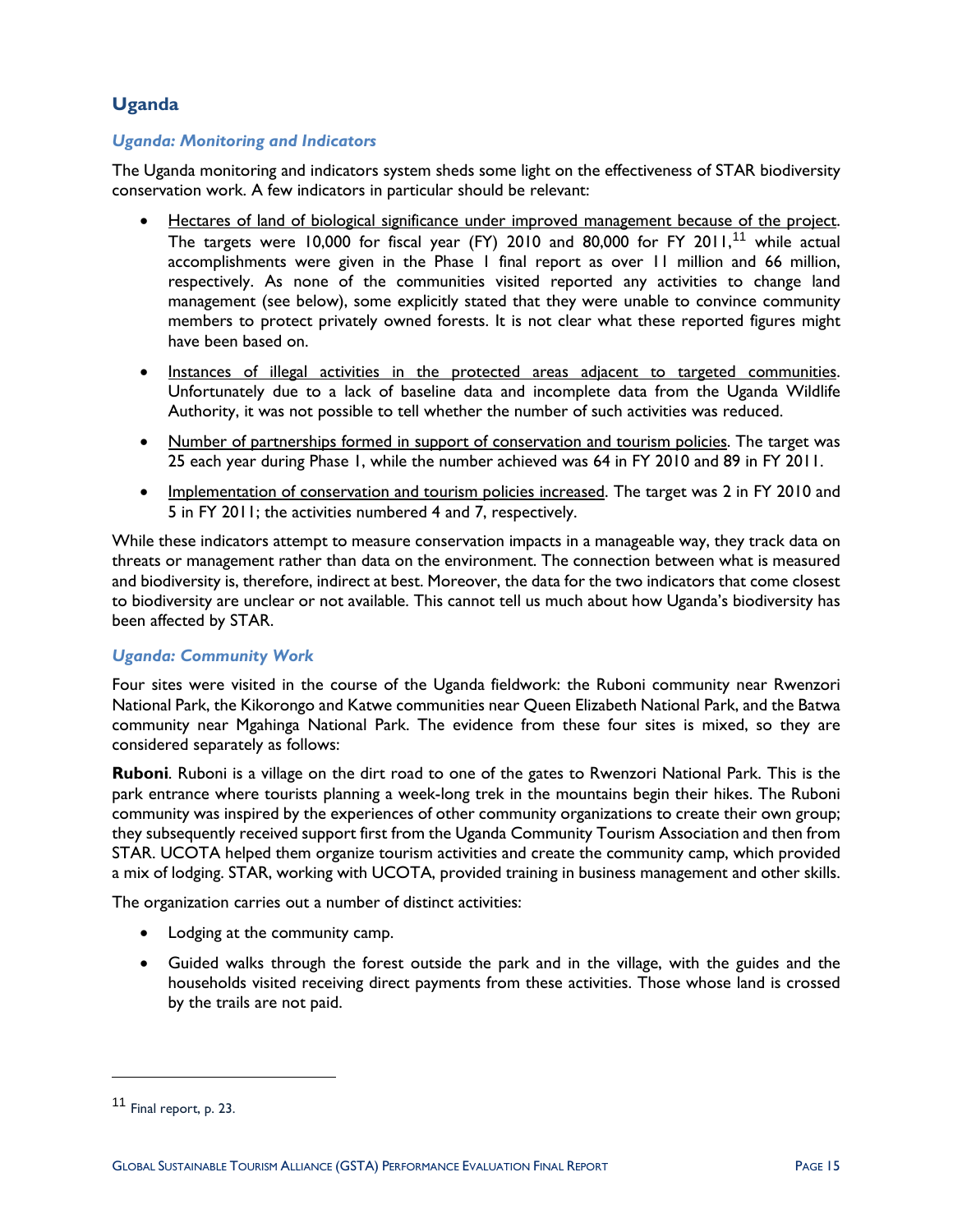- Guided two- to three-day walks on a new Mahoma Trail within the national park; that trail was created with support from STAR and community members were hired to build it and serve as guides.
- Handicraft sales; the artisans receive direct payments.
- Dance performances, either at the community camp or at the nearby upscale Equator Snow Lodge; the performers receive payments although in fact there have not been many such performances.
- School sponsorships; a certain number of children in the community receive revenues from the organization to pay their school fees and associated costs. These are supported out of donations to the organization.

In addition, Equator Snow purchases food from the community, so an increase in its occupancy rates has multiplier effects for the Ruboni community.

Threats to conservation in the area come from forest destruction, both in the park itself and, perhaps more significantly, on privately owned forest land outside the park. Forests are being cut to expand cultivation and to obtain fuel-wood and make charcoal. In some cases community members also kill animals, notably baboons, chimpanzees, and monkeys that steal crops.

The organization's activities are designed to benefit conservation in two ways. First, increased tourismbased income should help the community perceive a financial interest in the sector, ideally making a connection between their own preservation of forest resources and revenues from tourists. Second, the provision of school support gives the organization a positive reputation, increasing interest in its environmental message. In addition, UWA is working with the community on reducing human-wildlife conflict, in particular by experimenting with buffer-zone plantings that may discourage primates from crossing to cultivated fields.

The Ruboni camp employees interviewed were not positive about their impacts on biodiversity conservation. Forested land outside the national park is privately owned, and owners are not willing to give up the option of cutting their trees simply because some tourists might prefer for the village to appear as heavily forested as the park. The villagers whose land is traversed by the community's forest trails do not receive any compensation from tourism, so they do not see this as sufficient reason to protect their forests. Although the trails in question have always been publicly accessible, only local residents used them in the past and no one earned any financial reward for them. The camp's staff indicated that the trails cross too many parcels for it to be realistic for them to compensate every land owner. Moreover, the amount of money for each owner would probably be trivial compared to the potential revenues from selling the wood or cultivating the land.

The overall revenues of the Ruboni organization are sufficient to cover its operating costs, but not to generate a surplus or cover maintenance of the facilities. Most community members do not see any financial reward from their activities, as they are neither employed as camp staff or tour guides nor do they sell handicrafts. This suggests that financial incentives are not likely to have a major impact on whether people in the community conserve the resources under their control.

The Rwenzori National Park staff offered a somewhat different perspective on the impact of STAR support on conservation. STAR provided direct support for conservation by training UWA staff on trail design, construction, and maintenance. This should ensure that new trails will pose less direct, physical threat to the environment through which they pass. The availability of better trails may also bring in more tourists, whose financial support can help UWA to better manage its parks. STAR worked with UWA on creation of the Mahoma Trail. Based on that experience, UWA staff constructed the new Chimp Trail, a day hike through another part of the park where there is a reasonable chance of seeing chimpanzees. This suggests that the STAR support was effective in building UWA capacity and should have a positive impact on biodiversity.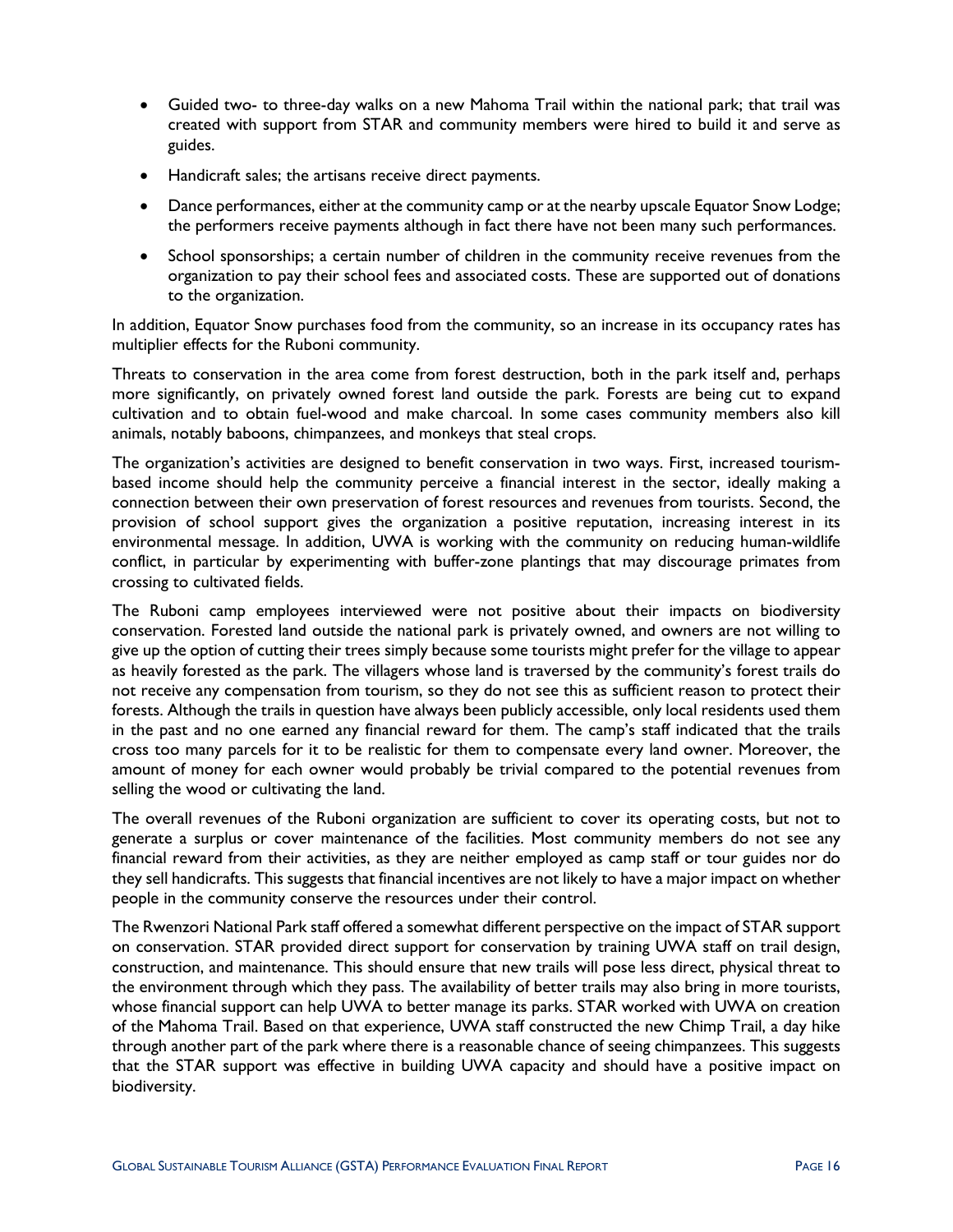Interestingly, UWA staff discussed at length their efforts to train their own trail guides. They indicated that although the community guides accompany groups on the Mahoma Trail, this is more appropriately a responsibility of the UWA staff; community guides are expected to pay park entrance fees even though they are not tourists. The UWA staff also said that the new Chimp Trail would divert visitors away from the Ruboni community trails and into the national park.

UWA is engaged in other activities that should support biodiversity conservation and resilience, although STAR was not involved in them. These activities include work with buffer-zone communities to reduce poaching, provide alternate livelihoods for "reformed poachers," and develop living fences (e.g., onions, garlic, and hot peppers) designed to prevent wildlife from leaving protected areas and straying into cropland. From the Ruboni perspective, these are all part of the conservation package; while they usually know who paid for what, the fact that STAR supported some activities and UWA or other groups supported others is of little importance. For this assessment, however, they must be distinguished, and UWA's impact on conservation does not mean STAR was successful.

**Kikorongo**. The Kikorongo Women's Group (KWG) was founded in 2007, prior to the involvement of UCOTA or STAR in the area. According to Jane Sabuni,<sup>[12](#page-22-0)</sup> the group's founder, KWG began working with USAID after she met Jennifer Krauser, then a Peace Corps volunteer (PCV) with Queen Elizabeth National Park (QENP). The initial problem motivating their discussions with QENP was wildlife conflict: Elephants were leaving the park and destroying crops in fields, in response to which villagers would sometimes kill the elephants. In addition, some village residents were cutting trees in the park to meet their fuel-wood needs.

The response to these problems was to develop a set of activities through which members of the women's group (which is open to all community members, including men) could benefit from tourism, creating a financial incentive not to kill those animals that attract the tourists. These activities included:

- Music and dance performances conducted at the nearby Simba Safari Lodge and occasionally elsewhere
- Craft workshops in which tourists could learn how to make traditional baskets
- Percussion workshops in which tourists could learn how drums were traditionally used for communications
- Teaching environmental messages to the community, including in a nursery school created by the organization
- Growing tree seedlings that are provided to community members to plant in an effort to reduce encroachment into the park to collect firewood

Through STAR, KWG received UCOTA training in business management; STAR also built an office for the organization that, because of its pleasant location and shade, has apparently become something of a community hangout. KWG also continued to work closely with Jennifer Krauser until she returned to the U.S. Both the training and Ms. Krauser's assistance helped them, among other things, to keep some records on their sales and revenues, although this was not done regularly until 2013. Their earnings are modest, typically between \$100 and \$200 per month, with a low of \$20 and a high of almost \$300. Of this, 20 percent goes to KWG's operating costs, and a share (unspecified, although we asked) to the participants in their activities. The organization has no staff, so its costs are relatively low, although its revenues still may not be sufficient, as evidenced by its board having just introduced annual dues of Uganda shilling (Ush) 15,000 plus an annual Ush 5,000 contribution to an emergency fund, effective in 2014. The modest membership—30 women and 20 men in a community of about 800—combined with the modest revenues

 $\overline{a}$ 

<span id="page-22-0"></span><sup>12</sup> Because of language-related communication problems, some of the details of what Ms. Sabuni told us may not be entirely accurate.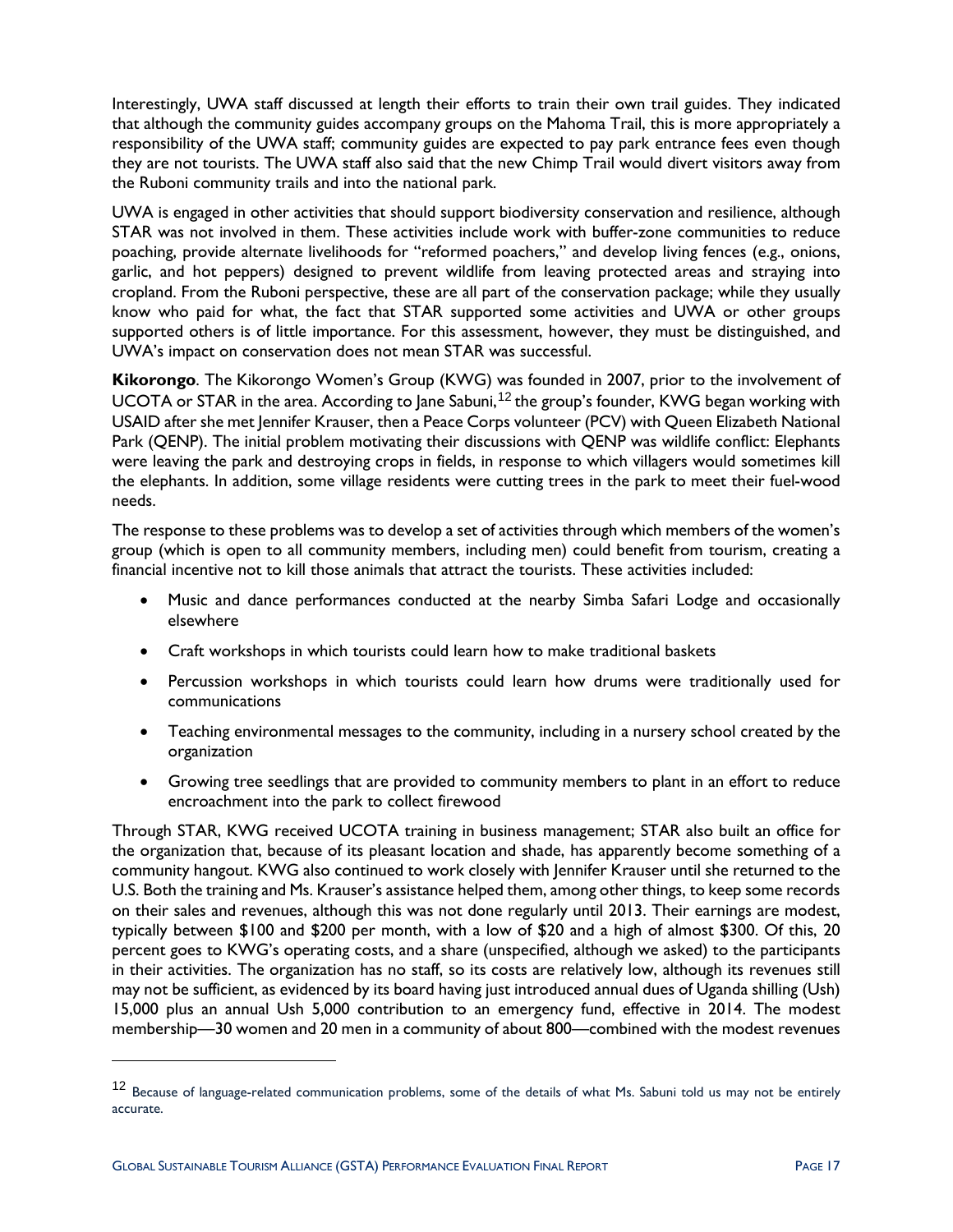suggests that their activities may not be creating a significant economic incentive to reduce their threats to QENP.

According to Ms. Sabuni, the tree-planting program is reducing encroachment into the park for fuelwood. In addition, she said that the park rangers are enforcing the ban on cutting in the park, which has a positive impact, and village residents are using fuel-efficient stoves that they can manufacture themselves. These two actions are not due to STAR support but would seem to complement the project's activities. Whether this has a significant effect on conservation is difficult to determine. According to Ms. Sabuni, the UWA funds were something of a mirage. Regarding elephant-induced conflict, she said that the KWG has requested UWA support from its community development funds for construction of a trench to keep elephants in the park, but has had no response; they also requested funding to construct a hostel and a restaurant adjacent to the KWG office, but have had no response to that either. Although the KWG is an active organization thanks in part to STAR, it would seem that STAR did little, if anything, to alleviate the wildlife conflicts that first prompted KWG's involvement with the project.

**Katwe**. The Katwe Tourism Information Center (KATIC) was founded in 2005 through the merger of two community groups, the Kanyanginya Women Drum Actors and the Ruwenzori Lands Environmental Conservation and Tourism Services. The former included women engaged in entertainment and dancing, while the latter included men who served as tour guides. They united to form KATIC when Nature Uganda, a national NGO with a strong interest in birds, offered to support them, providing training and building an office for the new group.

A number of environmental threats are of concern in the Katwe area. One is the threat to the freshwater lake from cattle, who cross nesting areas at the shore and crush nests and eggs. The loss of trees along the steep slopes above the area's lakes also causes erosion that in turn leads to sedimentation of the lakes. The need for fuelwood is causing villagers to cut trees in nearby Queen Elizabeth National Park. A fourth concern is human-wildlife conflict: crocodiles that threaten people collecting water, children hunting Egyptian geese to gather meat for their families, and villagers using catapults to kill wildlife in the park.

KATIC is engaged in a number of activities to address these issues:

- Bird walks to the freshwater Lake Munyanyanga, which harbors flamingos during the summer months
- Guided tours to Lake Katwe  $13$  to see the salt mining operations; these are of considerable interest to Ugandan school groups as well as to foreign tourists
- Dance and music performances at area lodges

 $\overline{a}$ 

- Educational theater performances providing environmental and other social development messages
- Planting trees on the slopes above the lakes to prevent erosion
- Purchasing handicrafts from village artisans for resale in the KATIC shop

In addition, STAR has apparently<sup>[14](#page-23-1)</sup> tackled the crocodile problem head-on by constructing cages in which people can stand while filling water jugs; these protect them from crocodile attack and protect crocodiles from human retaliation for past attacks.

<span id="page-23-0"></span><sup>&</sup>lt;sup>13</sup> There are three lakes in the Katwe area. Lake Edward is a very large freshwater lake providing a home to crocodiles and hippos that threaten villagers. Lake Munyunyanga is a very small freshwater lake that dries up seasonally and hosts flamingos. Lake Katwe is the fairly small salt lake where mining operations take place.

<span id="page-23-1"></span><sup>&</sup>lt;sup>14</sup> "Apparently" because KATIC members first said STAR had built the cages, but later said UWA had.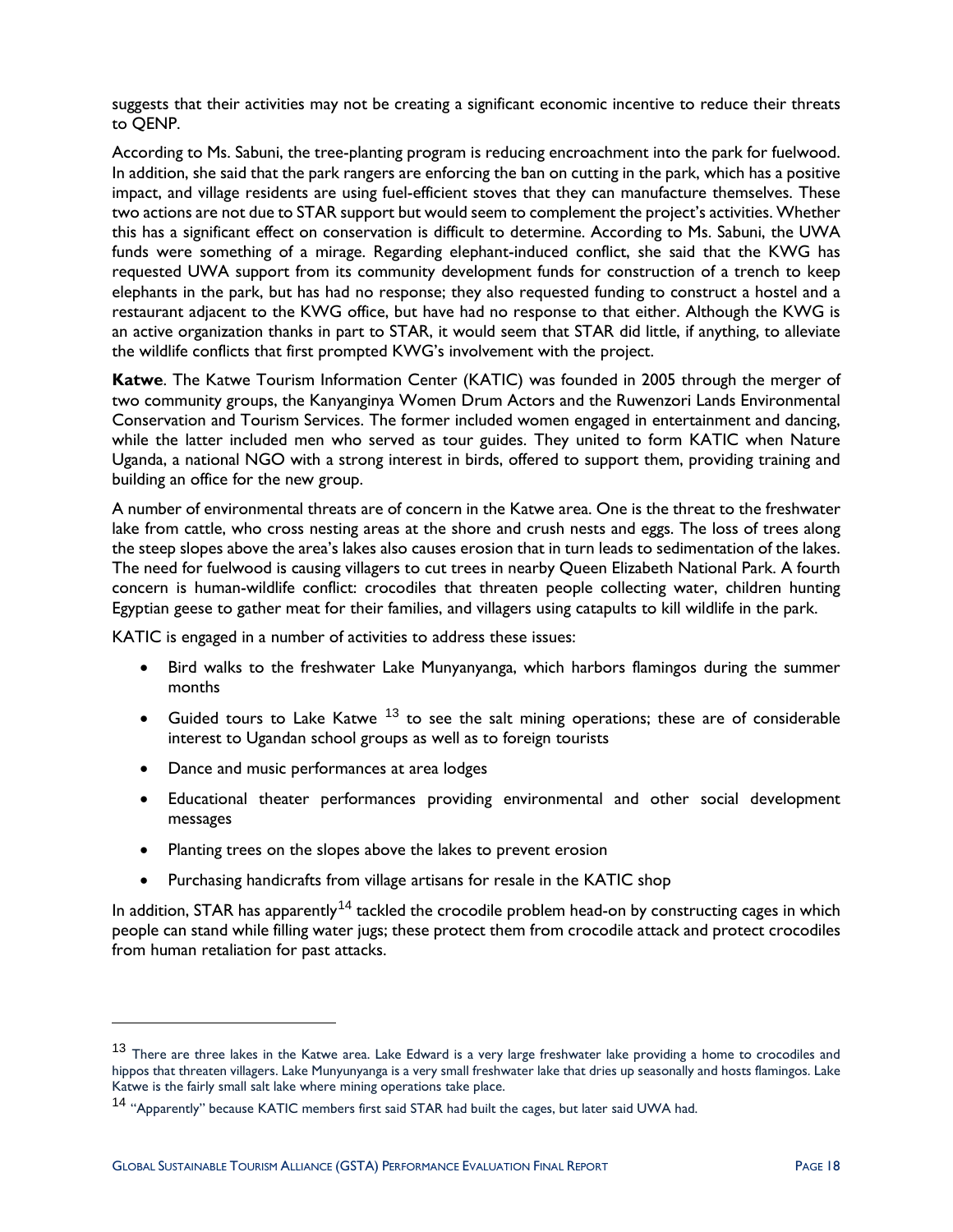The KATIC walks are quite popular, bringing in hundreds of international visitors and thousands of Ugandan students (data for 2012 include more than 33,000 Ugandans in the second and third quarters, the peak period for students). Annual revenue in 2012 was over Ush 45 million (about \$18,000). Of this, 40 percent of the guide fees go to the tour guides, 30 percent of revenue goes to KATIC operations which includes one paid employee, the cashier—and 20 percent goes to community activities, such as cleaning, protecting trails against damage caused by salt trucks, and so on. Use of other funds was not clear; some portion goes into dividends paid to all organization members and some is presumably used for other activities. For some reason (which the people we met could not explain) the (male) tour guides are paid based on how much revenue their walks bring in but the (female) performers are not paid for performances for tourists but only receive the dividends paid to all members. Most performances are in fact educational in nature and no one pays to see them. These are perhaps reasonably considered part of the volunteer efforts of the performers, though it is not clear why this logic would also apply to paid performances for tourists.

KATIC members feel that many of their conservation efforts have been met with success. The watering cages are a straightforward technical fix that resolved the crocodile problem. The educational messages about hunting Egyptian geese and killing wildlife in the park have, according to KATIC, eliminated that problem as well, although it is not clear how the affected families are replacing this source of food and protein. The trees planted on steep slopes above the lakes have taken root and begun to grow; some other plants are beginning to form underbrush that can hold the soil in place, so there is reason to be optimistic about the effectiveness of this strategy. The only issue that is clearly still unresolved is that of the cattle walking over bird-nesting areas in order to drink. The village is working with Nature Uganda (with whom this issue was discussed while in Kampala), but a technical solution to this problem has not yet been identified.

It is not clear from the information collected on KATIC that the impact on biodiversity resilience can be directly attributed to the financial incentives created by community tourism. Indirectly, though, it is clear that STAR support strengthened the organization financially and institutionally, enabling it to put time and money into reducing some of the threats that the community was placing on its environment.

**Batwa Trail at Mgahinga National Park**. The case of the Batwa outside of Mgahinga National Park is completely different from the other three communities. The Batwa lived in the forest until about 1989, when they were forced to leave their ancestral lands with gazetting of the national park. They moved onto adjacent land owned by other people and had no reliable way to make a living. They have survived through occasional jobs laboring for other communities or for UWA. Their children are getting some schooling, according to the four Batwa men (all trail guides) interviewed, but do poorly in school and are bullied by other children. Batwa are apparently considered what in other cultures might be called lower caste or outcast; other people will not eat off dishes used by Batwa or touch things they have touched. At the same time, some Batwa girls are marrying other men, although the other communities will not let their daughters marry Batwa men.

The Batwa group near Mgahinga lacks a community organization; they are represented by OBUDU, a group working for broader Batwa development in Uganda. The Batwa Trail was apparently the idea of UWA and the Kisoro District Tourism Office, which felt an obligation to do something to help this community. The trail was created by the International Gorilla Conservation Program (IGCP), which is a collaborative activity of the Africa Wildlife Foundation, Fauna and Floral International, and World Wide Fund for Nature (WWF). Steven Asuma of ICGP worked with the Batwa to determine how and where they had lived in the forest as the basis for mapping out a trail walk that could provide an opportunity to showcase the Batwa's lost way of life. ICGP also trained about a dozen Batwa men to serve as trail guides (10 are still working) and the trail opened in 2010.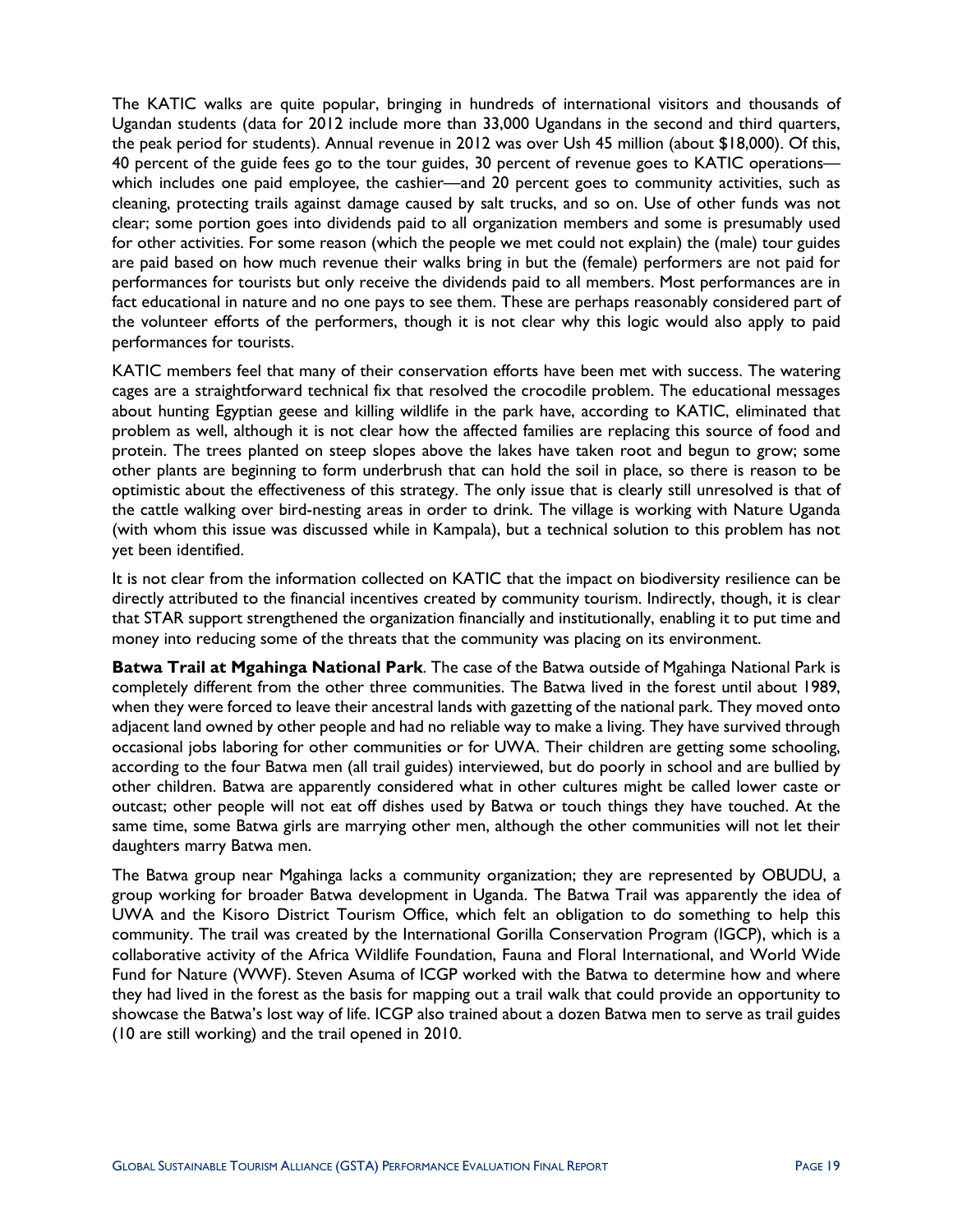The trail is managed by UWA, under a tripartite memorandum of understanding between them, the Kisoro District Tourist Office, and OBUDU.<sup>[15](#page-25-1)</sup> Tourists pay \$80 to take the walk. Each group (up to eight visitors) is accompanied by four Batwa guides, an UWA translator (none of the Batwa speak English or other foreign languages), and an UWA escort to protect against possible wildlife attack. At the end of each walk, a group of Batwa gives a music and dance performance. Half of the revenue goes into a fund for the Batwa and the other half goes to cover UWA expenses. Out of the Batwa's share, each guide is paid Ush 8,000 per walk; each performer receives Ush 6,000. They receive their payment at the end of the month, the amount reflecting the number of walks they worked on that month. Tips are shared among the guides or performers, according to the Batwa men interviewed. Most of the money is held in the fund rather than paid out to the workers; the fund now has about Ush 46 million (\$18,400). UWA staff are looking into how that money could be used, possibly to buy land.

The trail does seem to be helping the 34 Batwa who are directly involved (10 guides and 24 performers), but those benefits do not extend to others in the roughly 4,000-member community. If the fund is used to purchase land, it will be for the 34 households with members working on the trail. The men interviewed indicated that they would not let other Batwa squat on their land; this is clearly a personal rather than a community benefit. Other members of the community were interested in jobs working on the trail, but there is not enough work to train and hire more of them.

Although this project was not created to reduce threats to biodiversity, it may have led to less poaching in the national park. The District Tourism Officer, Richard Munezero, said that there was some poaching before the trail was created, which has diminished. One of the Batwa said they do not poach, but given that an UWA enforcement officer in military uniform was present and translating, his comment may reflect what UWA would want to hear, more than the truth. Another of the Batwa said that people do poach, but that all of the surrounding communities steal from the forest when they can, not just the Batwa. In conjunction with creation of the trail, UWA has established a policy of allowing Batwa to take resources from the forest in cases of need, if they make an informal request. An UWA staff member goes into the forest with them, so there is oversight on what they take (typically building materials or medicinal plants); this may have the effect of reducing poaching by Batwa.

### <span id="page-25-0"></span>**Ethiopia**

 $\overline{a}$ 

### *Ethiopia: Monitoring and Indicators*

The Ethiopia indicators related to biodiversity were similar to those of Uganda, although some of the program data may be more plausible:

- Number of hectares in areas of biological significance under improved management as a result of U.S. Government assistance. The target over the life of the project was 21,865; the number achieved was 89,557. Because the Ethiopia work involved mapping out community lands and designating some for conservation (see below, on community work), we can assume that these figures include all land within the community conservation areas (i.e., all land under jurisdiction of the concerned communities); it is probably not limited to land specifically designated for conservation.
- Number of people with increased economic benefits derived from sustainable natural resource management and conservation as a result of U.S. Government assistance. The target over the life of the project was 4,256, and the number achieved 4,507. It is not clear how this was calculated,

<span id="page-25-1"></span><sup>&</sup>lt;sup>15</sup> Collaboration with OBUDU has been suspended for the past six months, as that organization has sued UWA for compensation for the displacement of their constituents from the park 25 years earlier. UWA said activities were going on as usual despite this.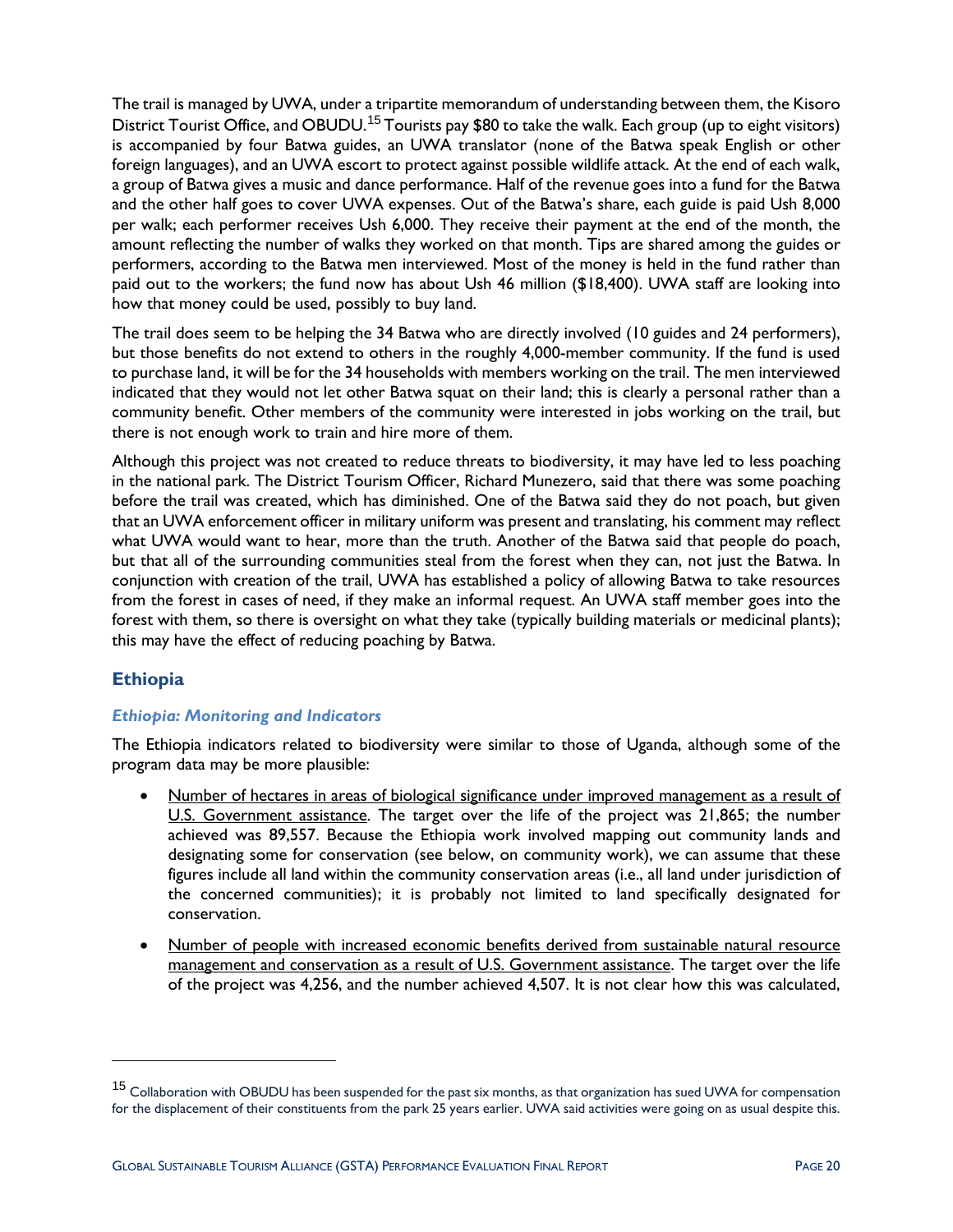although the figures suggest that this may be an estimate of the population of all households in which someone is earning direct income from the project.

• Number of policies, laws, agreements, or regulations promoting sustainable natural resource management and conservation that are implemented as a result of U.S. Government assistance. The target over the life of the project was 65 outputs or outcomes, and the actual number was 122. This is a very indirect measure of possible improvements in resource management and tells us little about actual impacts on biodiversity. Also, as is frequently mentioned with respect to this indicator, policies are difficult to quantify. The fact that there are more of them does not tell us anything about their impact.

#### *Ethiopia: Community Work*

Community work in Ethiopia took the same general approach in each of six villages. The project applied a previously unused provision of the Ethiopian protected areas regulation that allows for the creation of community conservation areas (CCA), under which a local community is given the right to manage and use natural resources that were previously not under its jurisdiction in return for a commitment to do so sustainably. In each place a community committee was established which identified individuals whose economic activity posed a threat to the environment; these individuals were formed into a resource users group (RUG). They received training in the newly authorized sustainable resource use, through which they could develop alternative livelihoods and reduce their pressure on biodiversity. In addition, each village formed self-help groups (SHGs), organized by trade, through which people working in new tourism activities learned skills and managed their activities.

Because of problems in the logistical arrangements in Ethiopia, the information gathered in the field was less comprehensive than in Uganda. The team visited four project sites—Dorze, Konso, Lephis, and Lake Ziway—and spoke with the NGO carrying out activities in Langano. No interviews were possible for the Maze site.

**Dorze.** Threats to biodiversity and the environment in the Dorze area come from deforestation on steep slopes and the resulting soil erosion. ESTA activities were designed to combat this in a number of ways:

- Young unemployed men were trained as tour guides. They offer village walks to tourists interested in understanding more about local culture and ways of life.
- Women were organized into a pottery cooperative to sell wares to tourists.
- Men were organized into a weaving cooperative to sell wares to tourists (in this area weaving is primarily a male activity).
- Some forests were planted to provide resources to the community without the destruction of natural forest.
- Animal-fattening activities were introduced as another source of alternate livelihoods.

The tour guiding in Dorze was unsuccessful due to a dispute involving two competing lodge owners and the woreda, or district. The details of this dispute are not entirely clear. ESTA apparently intended to train and certify tour guides and help them form an official guide association so that they could seek clients with a credential that ensured their legitimacy. However one of the lodge owners offered tours to his guests with guides whom he controlled. This allowed him to set both the fees paid by tourists and the portion of that fee that was passed on to the guides. According to ESTA-trained guides who spoke to the team, he used his connections to convince the responsible authorities not to certify the ESTA guide association. The woreda then created an alternate guide association for which no training or credentialing was required. When ESTA ended the conflict was not resolved, so the ESTA-trained tour guides were left without a functional mechanism for attracting clients.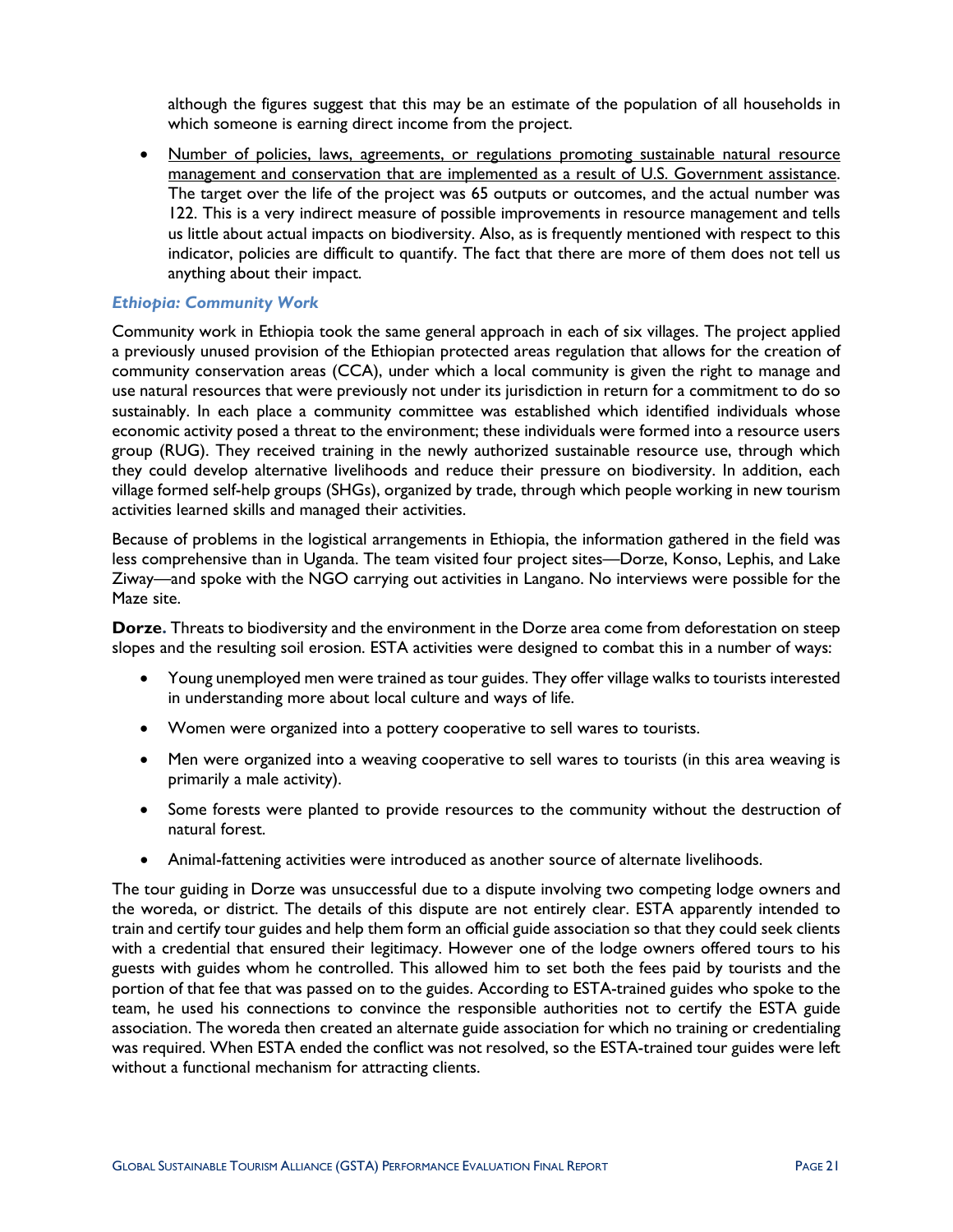The pottery and weavers cooperatives are operating today, but seem unlikely to generate much revenue for the artisans. A thriving market on the road to Dorze offers a wide selection of bright, colorful woven products from around the region; in contrast, the cooperative offers a very small selection, not readily visible to a tourist driving through. It seems unlikely to be able to compete with the roadside market. The potters offer a modest selection of products of moderate quality. They apparently sell only from their own studio, which would only be accessible to tourists who are brought there by the guides. There does not appear to be a market akin to the textile market where their goods could be sold. Neither the potters nor the weavers appeared to speak any English, and the guides were proposing very high prices for their goods (considerably more than imported crafts of the same type might cost in North America, in some cases). It seems reasonable to expect that the guides receive a significant cut of any revenues, even though they have already been paid for their guide services and the items are being sold by local cooperatives. Whether or not they take a cut, the revenue does go to community members; however, this probably was not anticipated in the design of the ESTA project.

It was not possible to determine whether the tree-planting or animal-fattening activities were having an impact. Some areas of young eucalyptus plantation were visible from the road, but there was no way to know whether they were ESTA activities. On the whole, the failure of the tour guide training and certification, and the weakness of the handicrafts activities, probably means that ESTA has had relatively little impact on conservation in Dorze.

**Konso.** Tourism in the Konso area is centered around the so-called Konso Cultural Landscape, a group of fortified settlements scattered across the hilly region. An earlier Dutch-funded (SNV) project organized local tour guides into an association and established a tourist office where visitors (including our team) can arrange for guides and pay the guide and visiting fees. A European Commission project built a welldeveloped cultural and training center in the town of Konso, possibly in order to support the UNESCO World Heritage Site designation.

ESTA activities in the Konso area included:

- Setting up of the Komaya Heart of Konso Cultural Handcraft Market, a handicraft center where crafts and snacks could be sold
- Planting of eucalyptus to help reduce soil erosion and pressure on natural forests, along with a "tree planting experience" for tourists through which they contribute to a fund for planting additional trees or purchasing solar stoves
- Animal fattening
- Creation of two watershed management groups for the Tegecha and the Konso/Gersale watersheds
- Establishment of a dance troupe in Gersale
- Creation of two beekeeping associations that specifically target individuals affected by HIV/AIDS

Due to logistical and communications problems, it was not possible to speak with anyone in Konso who was directly involved with ESTA activities. The team took a guide from the tourist office, who accompanied the team to the handicraft center and one of the fortified villages and provided some information on activities in the area; however, this did not provide a complete picture of the results of ESTA. No one in the tourist office was aware of any of the ESTA activities other than the craft market, which suggests that the activities were no longer effective. They did report that the project had gotten started but had then been terminated before its work could be completed.

The handicraft center is not operational. It is located in a scenic building atop a low but steep hill, accessed by a long flight of stone steps. While the site is visually interesting, it is perhaps half a mile off the road. It cannot be accessed by tour buses or by people unable to climb the hill. This may be one reason why it has not had much success. At the start, the guide association paid the salary of a full-time employee to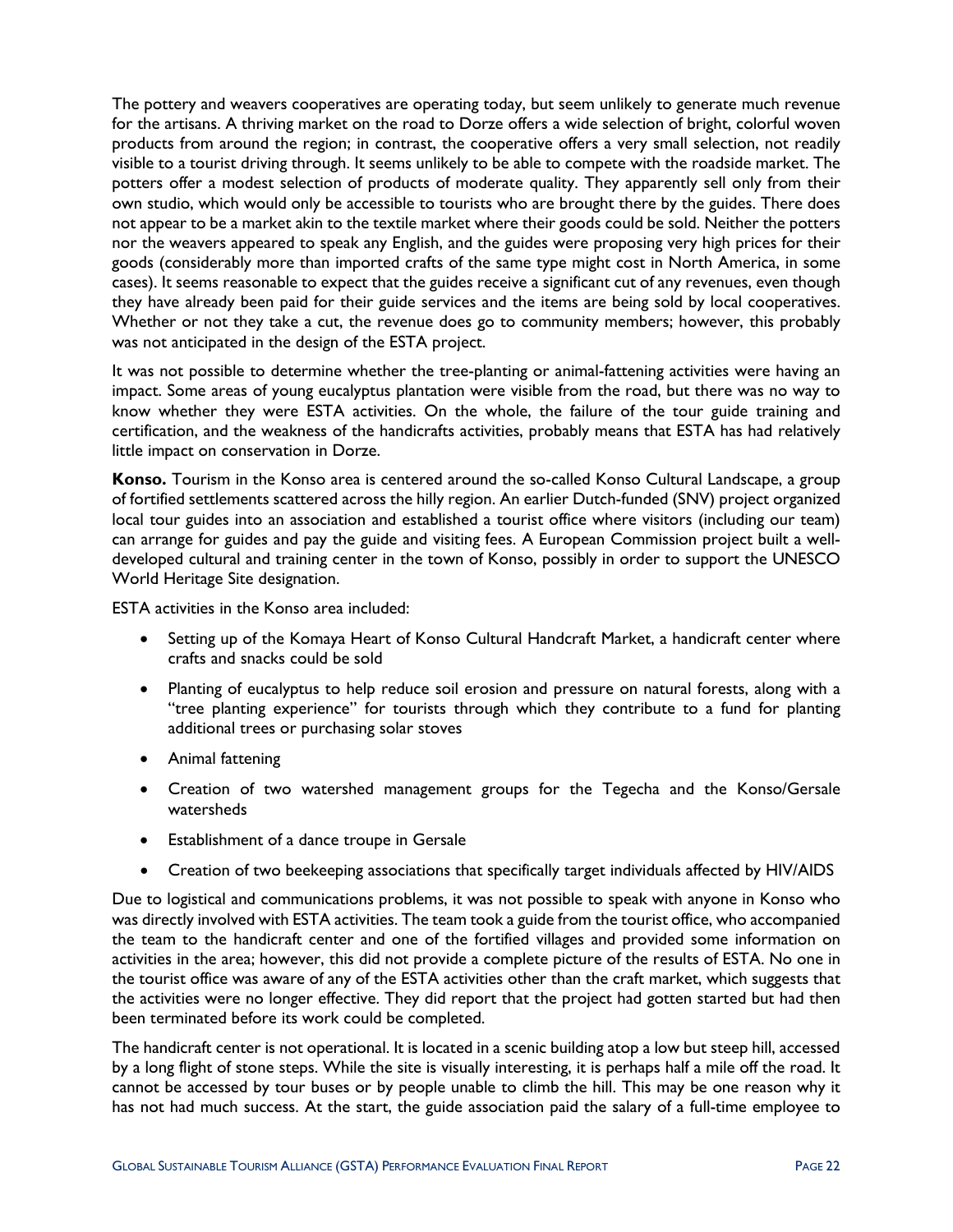keep it open, but this did not pay off. Now the center can only be visited by prior appointment, making it even less likely to attract tourists. Since it is usually closed, artisans are not interested in placing their wares there for sale.

**Lephis**. The village of Lephis is adjacent to a commercial forest reserve managed by the Oromia Forest and Wildlife Enterprise (OFWE), whose resources are threatened by direct encroachment and by use of wood for cooking fuel, construction, and manufacture of a popular local alcoholic beverage. ESTA supported the work of a local NGO, ANCEDA (Arsi Nature Conservation and Environmental Development Association) to address conservation of the Oromia Forest. The activities supported included:

- Handicraft production
- Beekeeping
- Cattle fattening
- Development of a trail to access a high waterfall in the forest
- Horseback rides to the waterfall and elsewhere in the forest
- Training local guides for both hikes and horseback excursions
- Establishment of a campsite adjacent to the forest, managed by local women

The Lephis Community Conservation Area negotiated with OFWE for the right to bring tourists into the forest, which gives the community a financial interest in protecting it from encroachment and deforestation. As elsewhere, unemployed young men were trained as tour guides, so they would have an alternate source of revenue that depended on conservation rather than exploitation of resources; however, ANCEDA staff indicated that they could not be sure these were the exact individuals encroaching on the forest.

The Lephis activities are still ongoing. The craft shop is open and appeared to have a good range of products for sale, although the women said that their membership has dropped from an initial 23 to the current 11 and revenues have dropped as well. The decrease in revenues was attributed to the end of the ESTA project and the departure of the Aid to Artisans staff person who had supported their work and assisted them with marketing.

ESTA supported the creation of a tourist reception center at the border of the forest where visitors can book guides or horse rides and check into the camping area. In a meeting with the assessment team, a group of guides and the center manager reported that the number of visitors has risen since the center opened, although it is seasonal. Most of the visitors come through tour operators rather than on their own. The guides indicated that they were unemployed before this project began. While they are not employed full time now, and the revenues available to each individual are not sufficient to meet all of their needs, it has added to their incomes. However the manager of the center is unpaid and the center still needs access to water and electricity to be fully operational. The termination of ESTA means they are unlikely to get that access.

The Lephis work may be having a positive impact on conservation of the Oromia Forest. The people involved do see that the forest attracts tourists and that tourists' enjoyment of the area is related to its pristine nature, the ability to visit the waterfall, and particularly the opportunity (unpredictable, of course) to see colobus monkeys or baboons on the trail. This may help maintain a community ethos of conservation, aided by the fact that some members of the community earn money from the tourists. Because legal access to the forest for tourism is conditional on a reduction in encroachment, OFWE may add to the pressure on the community to protect the resources.

**Ziway.** The village of Ziway is on the shore of Lake Ziway, dotted with islands and home to a considerable diversity of bird life. Village activities threaten bird-breeding areas, particularly where livestock trample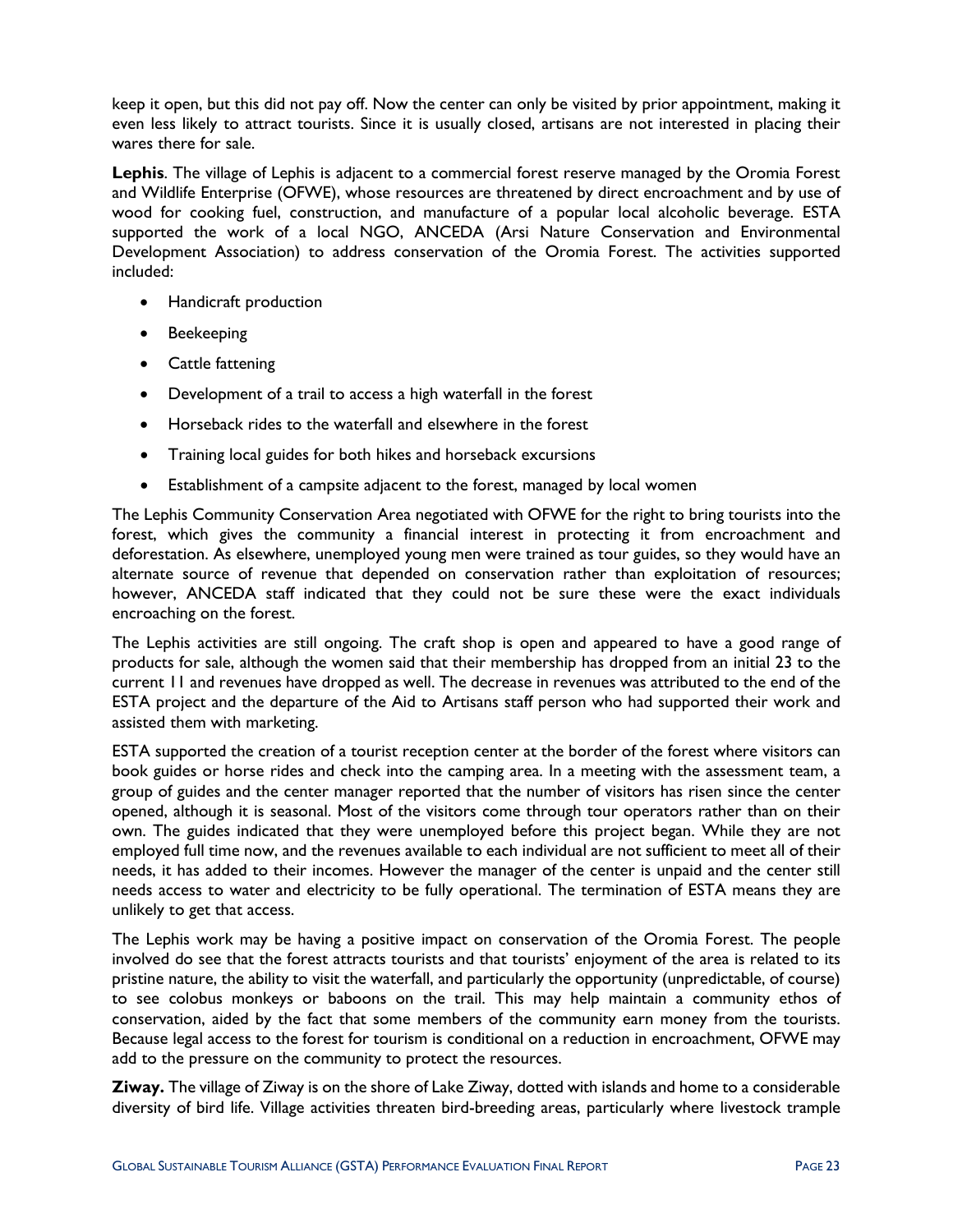nesting areas on the shore of the lake. Conflict with hippos is also a problem; they can eat crops and, less frequently, directly threaten local residents.

ESTA work in the area has been of several types:

- Handicrafts
- **Ecotourism**
- Natural resource management
- Education about conservation
- HIV/AIDS

The team went to the island of Tulu Gudo and held a meeting with a number of members of the area Community Conservation Association and other community members. They explained how project activities are affecting local livelihoods and creating an incentive for conservation.

There was little or no tourist activity in Ziway before ESTA. Local boats were used only for fishing; baskets and other artisanal products were made for local use rather than for sale. ESTA helped the community organize boat operators to take tourists out and established a tourist office at the jetty in Ziway where tourists can book boat trips to the islands. As elsewhere, the prices for boats and guides are fixed, as are the shares going to each worker, the cooperative associations, and the tourist office. The guides were recruited from among young unemployed men living in the village or on Tulu Gudo and other islands. ESTA also built a new boat landing; however, it was placed in a spot that is regularly inaccessible due to flooding, so it is not used.

Handicrafts activities are under way in Ziway, Tulu Gudo, and other areas around the lake. Products are sold in a small craft shop on Tulu Gudo and in a larger shop at the Ziway jetty. The shop on the island was poorly stocked when the team visited, while the shop at the jetty was closed altogether. Apparently the employee at the jetty shop had left and a replacement had not been hired. Rather than staffing it temporarily with someone else, the shop was simply closed. The CCA members said that twice a year the artisans travel to Addis Ababa to sell their products in craft fairs, which provides considerable revenue. ESTA funded the artisans' first trip to Addis and apparently they have continued to pay for the trip themselves after ESTA ended. They now receive support from an Indian handicraft association, which enables them to solidify progress made under ESTA.

Records on the numbers of tourists and revenue from these activities were not available, but the CCA members report they are getting a lot of visitors. The highest number of tours was in November 2013, when 41 groups came. Some groups have as many as 20 members, but usually they have substantially fewer. The tour guides receive between 125 and 150 Ethiopian birr per tour (approximately \$5.00–\$6.50 in U.S. dollars), depending on tour length; larger groups are accompanied by more guides, rather than a single guide getting paid more for leading a larger group. The tourist activities do not entirely replace other economic activity (fishing, farming) for those involved, but do provide a much-valued increase in income.

The actual impact of ESTA activities on conservation is unclear. Natural resource management activities involve fencing a sensitive area on the east side of the lake to protect the existing grasses and planting trees that will further hold the soil in place. Local residents can sell the grasses and are also engaged in beekeeping activities to supplement their income. The team did not visit that side of the lake, so it was unable to determine what exactly this has accomplished. CCA members indicated that the communities around the lake have been educated on the importance of protecting wildlife, so they no longer threaten them. Local residents have constructed cottages along the shoreline where they take shelter when they expect hippos to consume crops; this enables them to chase the hippos away before they get to the fields, rather than shooting at them once they are there. The team was unable to assess the actual effectiveness of any of these strategies, however.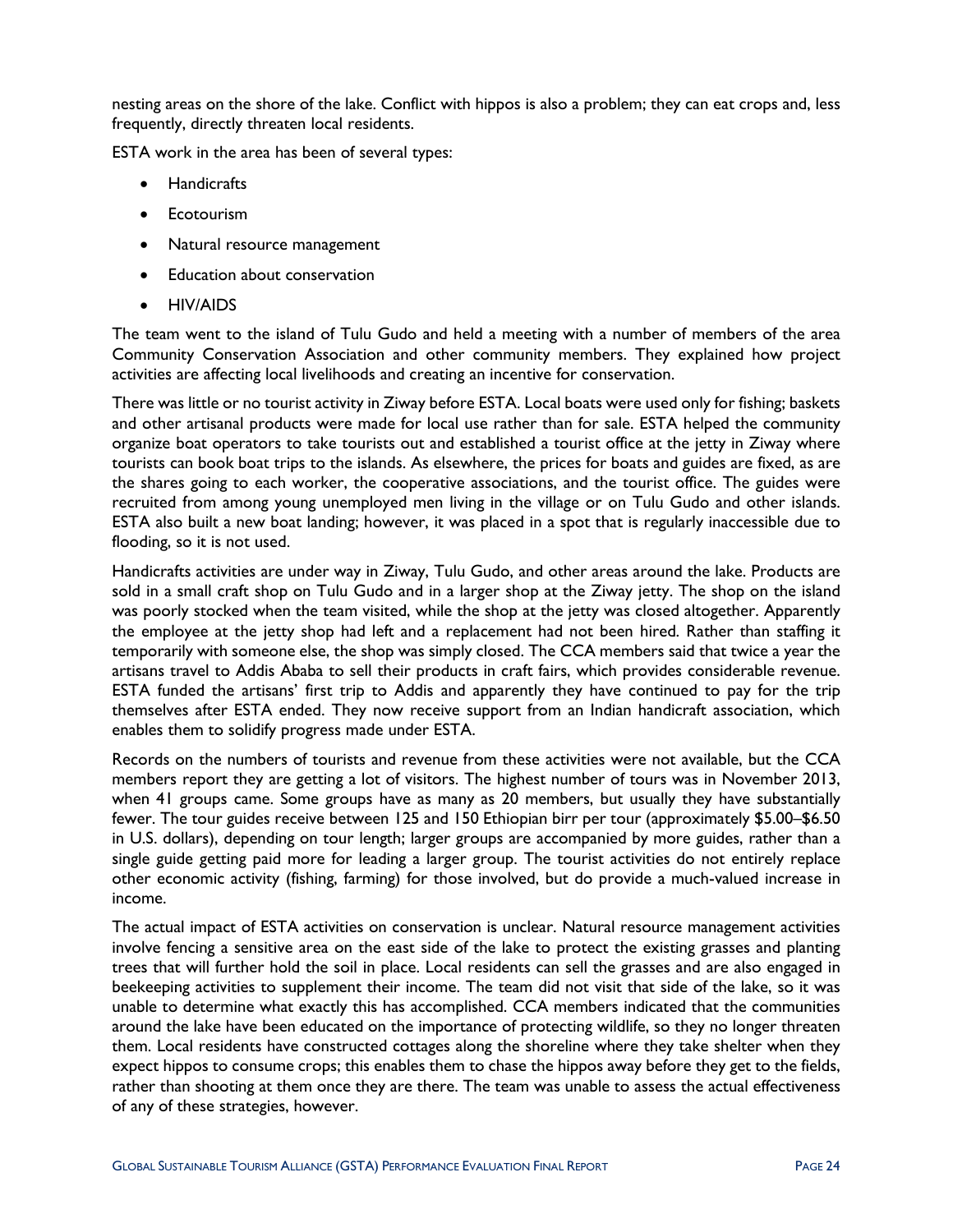**Langano.** While the team did not visit the Langano site, team members did interview staff at the Rift Valley Children and Women's Development Organization, which implemented ESTA activities. Their work focuses on providing alternate livelihoods for individuals who now survive by selling fuelwood or charcoal. The project gave targeted individuals livestock—a cow or a few smaller animals—which were fattened and then resold. With the revenue, the project participants could buy more animals, providing a steady source of revenue to replace the sale of fuel, thus reducing pressure on the environment.

There is no tourism component to the Langano work, so it is not entirely clear how the project came to be involved in this region. Data provided by the NGO did suggest that the activity could be profitable, in that there is a significant difference between the purchase price of a young animal and the price at which it can be sold after fattening for a few months. Thus, this activity could provide enough revenue for those involved to stop cutting the forest.

However, this case clearly raises an issue that is important for all of the community tourism activities. Both ESTA and STAR seem to be doing well at identifying and targeting individuals who are threatening the forest and providing them with alternate ways to make a living. However, in five years these villages will have a new crop of unemployed young men: What is to keep them from moving into fuelwood and charcoal production to support themselves? In Langano, the initial animals are given to beneficiaries rather than the project lending them the funds to purchase their animals with an obligation to repay after fattening and selling the animals. Consequently, once there is no donor to fund the initial purchase of animals, there will be no alternative for the next group of young men to keep them from cutting trees.

### <span id="page-30-0"></span>**Conclusions**

On the whole, it seems that some GSTA community activities have been effective in creating alternate livelihoods and thereby reducing pressure on the environment. The project's activities in Uganda have had the greatest economic success, although it is unclear whether the outputs will lead to more ecological conservation or resilience, nor is it certain that the links with tourism have created incentives for conservation. Activities in Ethiopia have suffered from unrelated practical problems—the conflict among lodge owners in Dorze, the apparent weakness of activities in Konso—but there too some places have realized economic success that could benefit conservation, albeit on a small scale.

That said, the Langano example makes it clear how limited this benefit may be over time. Providing an alternate livelihood for today's crop of unemployed young men through a strategy that cannot be expanded to others in the community is likely to only prevent resource harvesting in the short run. In Langano, this might have been resolved by creating a revolving loan fund to buy animals for fattening rather than giving grants. Elsewhere, even if tourism thrives in communities like Ziway and Katwe, the demand for tour guides and other tourism services is not likely to grow fast enough to continue creating alternative job opportunities for the additional young men who will need them. Creating a community culture in which cutting forests and harvesting resources is not acceptable may be a step in the right direction; however, it could also lead to resentment fueled by the perception that a few people will benefit from the new jobs while the community as a whole is expected to pay for it by giving up their access to resources.

Although the Batwa situation is atypical in many respects, this phenomenon may already be happening there. Thirty-four people are earning money from the project and may be able to buy land with their earnings. The guides interviewed made it clear that others in the community would like to have those jobs as well. Others in the community would probably also like to be allowed to squat on the land that the chosen 34 buys, since the Batwa's lack of land following their expulsion from the forest is their fundamental problem. Yet the men interviewed did not expect to share their land with the rest of the community. While this is not exactly mirrored in other communities, a situation where a few can earn new livelihoods while the rest of the community has to change its behavior is typical of all these projects. This reality may limit the effectiveness of the project's strategy.

These limitations do not mean that GSTA activities have been entirely ineffective. The communities have reaped a variety of benefits from the project, including both direct revenue and training that may improve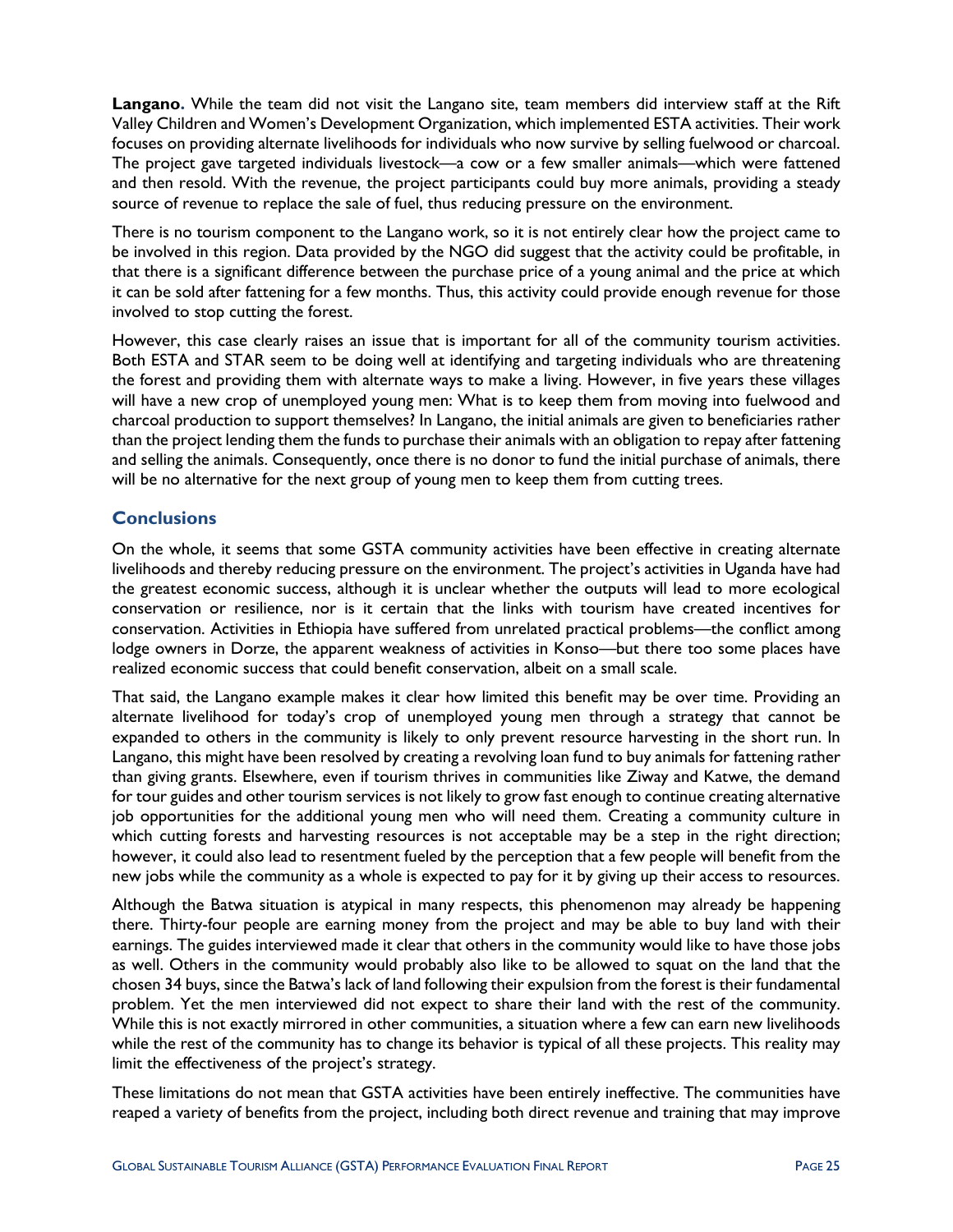their well-being in the future. Some specific problems have been resolved, particularly with respect to human-wildlife conflict. Even if the actual impacts on biodiversity are less than might be hoped, these activities have contributed to a number of the GSTA's overall objectives.

### <span id="page-31-0"></span>**5. THE ROLE OF GENDER IN PROJECT IMPACTS**

The terms of reference for this assessment asks whether there were any "gender-related differences or unintended consequences in impacts" of GSTA activities. The team raised this issue in all of its interviews, somewhat to the surprise of many of the respondents, who universally said that their work had not had an explicit gender focus. There are clear differences in the roles played by men and women in community tourism and all the projects included distinct activities that would benefit men and women separately. Perhaps it speaks well of the integration of gender awareness into project design that most respondents did not see this as involving explicit attention to gender. Rather, it went without saying that men would engage in one set of activities and women in another set, and that the projects would support all activities as needed.

At the community level, there were clear differences in the roles of men and women in GSTA activities. In Ethiopia and Uganda (for which, once again, the team has the most information), tour guides were always men and most handicraft work was done by women. In Ethiopia, men rather than women are weavers, but the other craft activities are the domain of women. The impression given in both countries was that women had too many other responsibilities for children and the home to take on the fixed time commitments required of tour guides, whereas the unemployed men targeted by the project did not have other work to occupy them. Where community enterprises were running lodgings, either men or women could be involved in managing them: The Ruboni Camp in Uganda was entirely staffed by men, whereas the campground at Lephis in Ethiopia was staffed by women. Where communities offered performances, the dancers were women, while some of the musicians may have been men. In Katwe, Uganda, where the community organization did a lot of theater, this was the domain of women.

One of the partners interviewed suggested that the managers of community tourism enterprises were often women. In his view, the communities trusted women with money more than they did the men. As he explained, the project would ask the community to select a manager for its activities; in most cases, a woman would be selected. As women took on these roles it sometimes changed the dynamic within their families. On the other hand, the same person indicated that the leaders of tourism clusters in the Dominican Republic were always men, even if it was women who brought people together as mediators, facilitators, or conveners.

While agreeing that the project did not have a specific gender focus, another interviewee pointed out that the tourism industry tends to be dominated by women. Most of the GWU students in tourism (who contributed to the project in a variety of ways) are women, as are most students in tourism programs in the developing world. However, data on individuals enrolled in available on-line training using GSTA tourism materials shows a balance of men and women, rather than dominance by either group. And substantial numbers of both men and women participated in project trainings.

In one area there did seem to be a significant difference between the benefits accruing to men and women. In Uganda, men working as tour guides in Katwe were paid for each day they worked, whereas women performing for tourists were not paid for each performance. The community members discussing this responded that the women received their share of the overall income of the community enterprise; however, the men receive that share as well in addition to being paid for each day worked. In the Batwa area, both performers and tour guides are paid, but the guides are paid more than the performers. The impression conveyed in discussing this issue was that men are expected to bring in money, whereas women are expected to undertake unpaid household labor, so it appeared to be more important that men be paid for their work than women. When questions were raised about this in Katwe, community members eventually seemed to perceive that there could be a discrepancy and said they would have to rethink the issue. However, they may have been humoring the (female) foreign consultant rather than taking it seriously.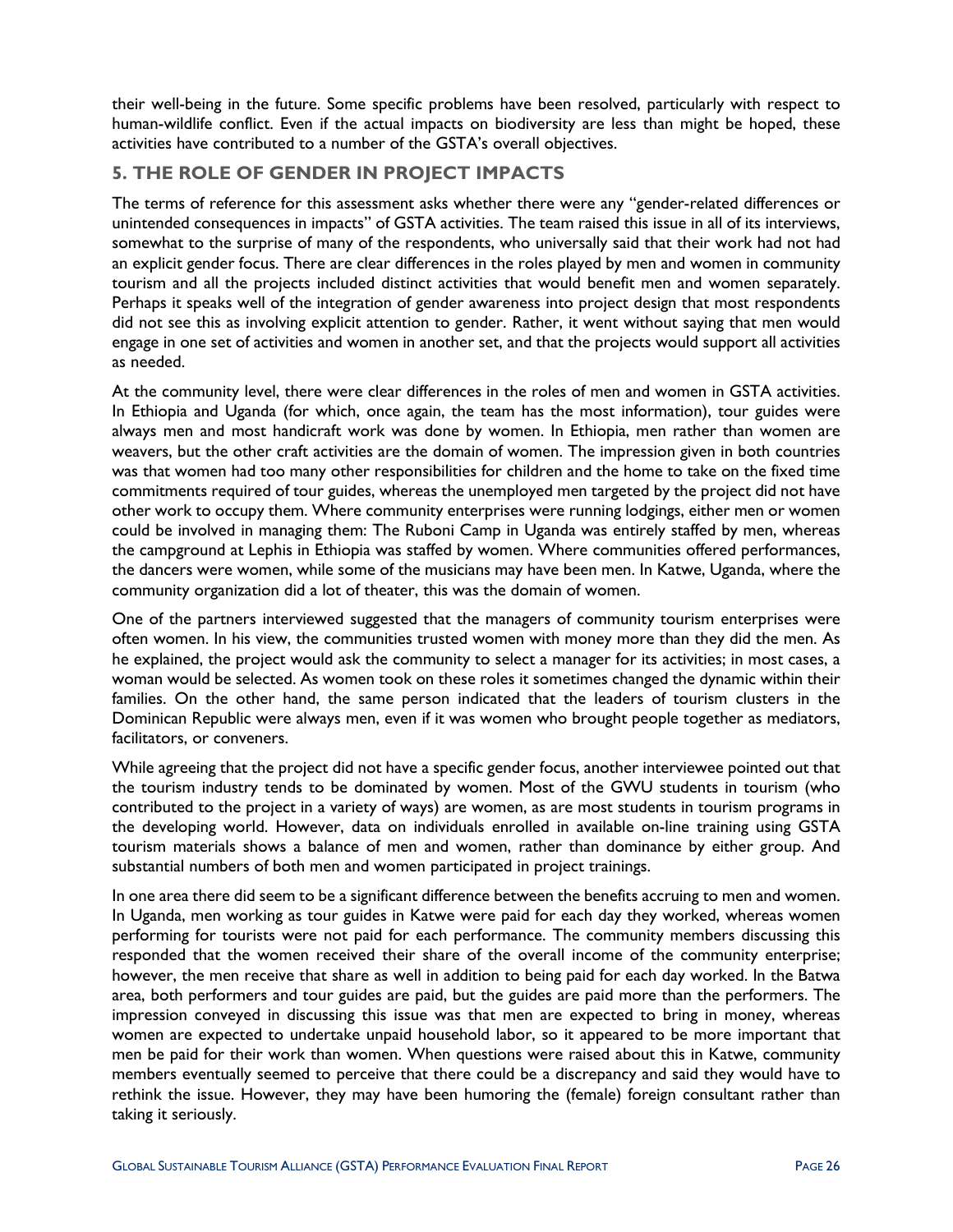All of the projects disaggregated their indicator data by gender, whenever appropriate. This was straightforward for all training programs, and most projects trained both men and women in significant numbers. The Ethiopia indicators disaggregate the earnings of community enterprises by gender as well, but the numbers are unclear. The data on earnings from handicrafts<sup>[16](#page-32-0)</sup> show the average earnings of men and women as identical, which suggests that the per-person earnings for each gender simply assumed that they sold the same amount. The data on "sales by men" and "sales by women" for tourism enterprises are totally inconsistent, with the sales by each gender far exceeding the total sales of the enterprise. Moreover, although the table header says that total sales are in Ethiopian birr, all the monetary figures have dollar signs, so it is not clear what is meant. For the Lephis Ecotourism Association, for example, total sales in FY11–FY13 are shown as \$6,300, while sales by men are reported as \$144,900 and those by women as \$37,800.<sup>[17](#page-32-1)</sup> These indicators must therefore be discounted.

On the whole, while GSTA did not include an explicit focus on gender, yet project activities have taken into account gender roles in different countries. Activities have been designed to ensure that both men and women reap their benefits. Gender differences do not seem to have led to unintended consequences in project implementation because they were taken into account as the different country activities evolved, despite this not having been a direct focus of GSTA.

 $\overline{a}$ 

<span id="page-32-0"></span><sup>16</sup> ESTA Draft Final Report, p. 23.

<span id="page-32-1"></span><sup>&</sup>lt;sup>17</sup> ESTA Draft Final Report, p. 19. It should be noted that this is a draft report, as the assessment team was unable to access the final version of the report. It is possible that these figures have been corrected in the final version.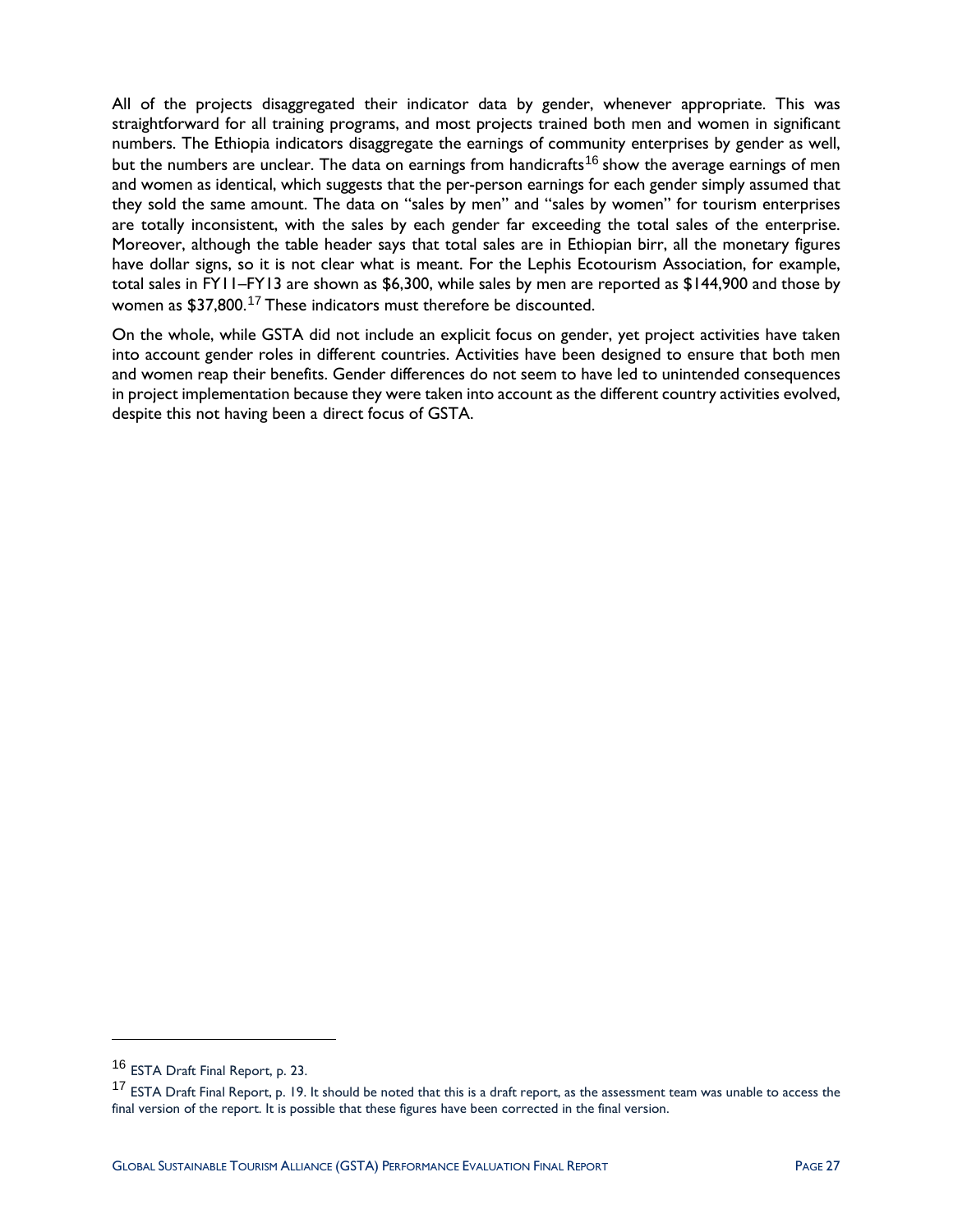## <span id="page-33-0"></span>C. CONCLUSIONS

The Global Sustainable Tourism Alliance was an innovative project through which USAID tried a new approach to both economic development and biodiversity conservation, linking the two through the tourism industry and employing a number of creative approaches to achieving project aims. This assessment has considered several aspects of the alliance, assessing how effectively these new approaches have enabled GSTA to achieve its objectives.

The use of the Global Development Alliance (GDA) structure was essential to GSTA's effectiveness, as it was an appropriate mechanism to ensure that the institutions that developed its project concept would be able to implement it. The USAID requirements for financial matches that came from the GDA were regarded by many informants as imposing an excessive burden and unattainable target when they called for 100 percent cost sharing; however, when this was reduced to 15 percent, all key informants stressed the utility of cost sharing in ensuring that partners would collaborate with other actors in the field.

The use of the SCALE process contributed significantly to the success of GSTA. While it was not implemented fully due to USAID's reluctance to cede control over project design—and, to the extent that it was implemented, it sometimes created unmet expectations—nearly all key informants believed that it was a positive force in GSTA country project implementation.

Social network analysis tools were used to analyze some GSTA activities, but the results were not used in project design or implementation due to research timing. This may be an interesting tool to strengthen future projects.

The impact of GSTA activities on biodiversity has probably been fairly limited. While some community activities are probably generating enough income to reduce pressure on the environment, they are operating on a small scale. While tourism-related jobs may replace resource-based incomes for a few people, there will not be enough work in this field to employ the next cohort of youth in search of jobs. While it is evident that some communities have benefited from GSTA activities, it is unclear that this will have a significant effect on biodiversity.

Gender was not an explicit focus of any GSTA activities. However, all community activities showed clear differentiation of roles according to gender, suggesting that this may have been assimilated into project design as a matter of course. Gender differences did not lead to unintended consequences in the projects: It was clear to all involved that the roles and impacts for men and women would differ, and project activities were developed that made good use of this.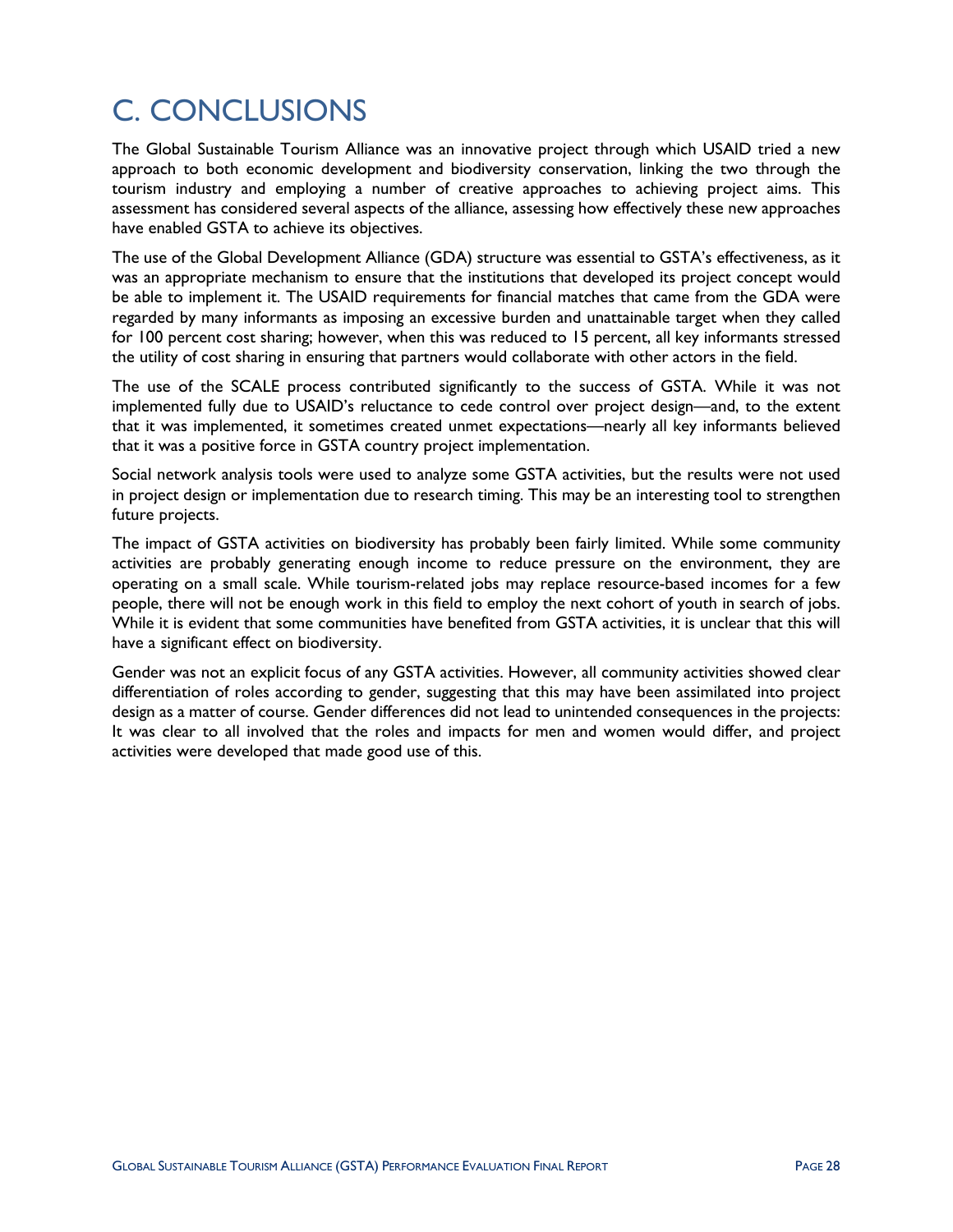### <span id="page-34-0"></span>APPENDIX 1: REFERENCES

AED. "Going to Scale (System-wide Collaborative Action for Livelihoods and the Environment)." 2004.

AED. "Putting SCALE® into Practice." 2009.

AED. "Transforming the Kenyan Dairy Feeds System to Improve Farmer Productivity and Livelihoods: A SCALE Case Study." Undated.

AED. "Transforming the Moroccan Medicinal and Aromatic Plant Sector to Compete in the New Global Economy: A SCALE Case Study." Undated.

African Wildlife Foundation for USAID-STAR II. "Conservation Tourism: Investment Management and Evaluation Framework." Undated.

Booth, Bette. SCALE® (System-wide Collaborative Action for Livelihoods and the Environment) "Facilitators Guide." One-Week Training, United States Agency for International Development/ Academy for Educational Development, Washington, D.C. 2006.

Booth, Bette. SCALE® (System-wide Collaborative Action for Livelihoods and the Environment) "Map the Context." One-week training, United States Agency for International Development/ Academy for Educational Development, Washington, D.C. 2006.

Bossi, Rick, FHI360. "Traditional Development Methodologies vs. SCALE—A Comparison." Table adapted from and based on a presentation entitled: "Pathways for Transformational Change in the Face of Climate Impacts," by P. Mapfumo, M. Onyango, S. Honkponou, E. Mzouri, A. Githeko, L. Rabeharisoa, J. Obando, N. Omolo, A. Majule, F. Denton, J. Ayers, and A. Agrawal at the Development and Climate Days, sponsored by IIED in conjunction with COP 17, Durban South Africa., December 2011.

Cordesius, Alisa, Elizabeth Kelly, Mary Robbins, and Katie Travers. "A Rapid Impact Assessment of the Ethiopian Sustainable Tourism Alliance." Prepared by graduate students at New York University's Robert F. Wagner Graduate School of Public Service enrolled in a nine-month capstone project, May 2013.

Corral, Julio César, and Brad Weiss. "Todos Bajo un Mismo Techo: Por un Turismo Dominicano más Competitivo y Sostenible." Reporte del Encuentro para la Formulación de Planes de Acción." Santiago de los Caballeros, 18-20 de Abril 2008.

Dewar, Tom, Christine Davachi, Katie Swinerton, and Chad Bolick. "Evaluating Global Development Alliances: An Analysis of USAID's Public-Private Partnerships for Development." Undated.

Drumm, A., S. McCool, and J. Rieger. "The Threshold of Sustainability for Tourism Within Protected Areas: A Quick Guide for Protected Area Practitioners." Protected Area Quick Guide Series Editor, J. Ervin. Arlington, VA: The Nature Conservancy, 2011.

ESTA. "CCA Establishment of Community Committees in the Central Rift Valley and Southern Rift Valley." Notes on CCA meetings in February and April 2010.

ESTA. "Workshop Report: Creating the Structure for Sustainable and Responsible Tourism in Ethiopia." Whole-System-in-the-Room Planning Workshop System-wide Collaborative Actions for Livelihoods and the Environment—SCALE.TM Sodere Resort, Ethiopia, October 22–24, 2008.

"ESTA Final Evaluation Report." Draft report, no author or date.

FHI360. "From SCALE to SCALE 2.0: System-wide Collaborative Action for Livelihoods and the Environment. Accomplishments and the Future." PowerPoint presentation, undated.

Global Sustainable Tourism Alliance (GSTA). "Program Description." Draft document, April 27, 2006.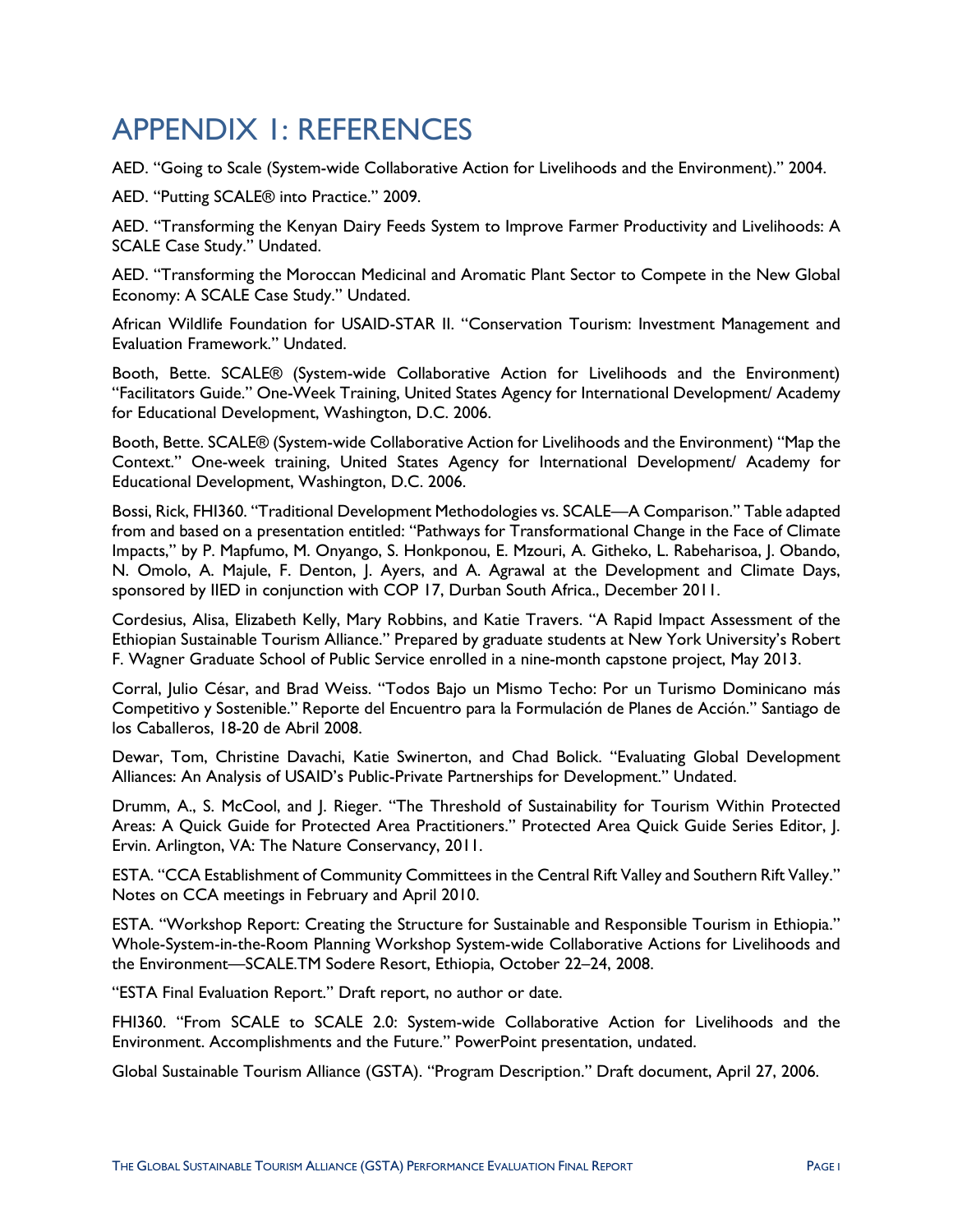GSTA. "Pays Dogon: Whole-System-in-a-Garden (AKA WSR), Strategic Planning Workshop Report." December 2008.

Gutierrez, Eileen. "Global Sustainable Tourism Alliance Leader with Associates Award, Life of the Program Work Plan." September 25, 2006–September 24, 2011. March 2007.

Gutierrez, Eileen. Global Sustainable Tourism Alliance/Ecuador Alianza Ecuatoriana para el Turismo Sostenible (AETS) Associate Award Final Report. March 22, 2007–November 14, 2009.

Gutierrez, Eileen. "Sustainable Tourism: International Cooperation for Development Online Tool Kit and Resource Series." Nine training documents available at: http://lms.rmportal.net/course/ category.php?id=51.

Hendrickson, Margaret. "Dominican Sustainable Tourism Alliance (USAID-DSTA) Associate Award Final Report." September 10, 2007–March 31, 2012.

Hilbruner, Roberta, and Michael E. Colby. "USAID's Approach to Sustainable Tourism." PowerPoint presentation at the Sustainable Tourism Symposium Department of State October 5, 2011, by the USAID/Economic Growth, Agriculture, and Trade Bureau Office of Natural Resources Management. October 2011.

Kernan, Bruce, Carlos Rivas, and Dr. Sonia Arellano-López. "Evaluation of the USAID/Dominican Republic Biodiversity Portfolio: Final Evaluation Report." December 2012.

Lubell, Mark, Meredith Niles, Matthew Hamilton, and Kelly Garbach. "Strengthening Links: Social Network Evaluation Tools and Research Design for SCALE." Final draft. Paper prepared by the UC Davis Center for Environmental Policy and Behavior for AED, January 2011.

Lubell, Mark, Meredith Niles, Matthew Hamilton, and Kelly Garbach. "Strengthening Links: Social Network Evaluation Tools and Research Design for SCALE." Analysis of the network data collected for the Uganda Sustainable Tourism in the Albertine Rift project, the Dominican Republic Sustainable Tourism Alliance, and the Spiny Lobster Initiative in Honduras. Paper prepared by the UC Davis Center for Environmental Policy and Behavior for AED, February 2011.

Muhweezi, Alex B. (consultant to the U.S. Forest Service). "Tourism and Conservation Policy Report: Implications and Requirements for Promoting Tourism in the Albertine Rift." March 2012.

Neary, John. "Final Report on the Management of Selected Uganda Trails for STAR (Sustainable Tourism for the Albertine Rift)," undated.

Rwomushana, Ivan, and Steven Wasira. "USAID-STAR Baseline Survey: An Analytical Draft Report." Household income survey carried out for STAR. July 2010.

Rwomushana, Ivan, Steven Wasira, and Roland Mugumya. "Impact Assessment of the USAID-STAR Program in Uganda: A Cast Study of Selected Beneficiaries in Queen and Rwenzori Mountains National Parks." Prepared for USAID-STAR. June 2012.

Sebunya, Kaddu. Uganda/Sustainable Tourism in the Albertine Rift (USAID-STAR) "Global Sustainable Tourism Alliance Final Report." July 2009–August 2011.

Sebunya, Kaddu. Uganda/Sustainable Tourism in the Albertine Rift (USAID-STAR). "U.S. Forest Service and Solimar International Final Report." August 2011–August 2012

Sebunya, Kaddu. "Uganda/Sustainable Tourism in the Albertine Rift (USAID-STAR II) Program Monitoring Plan." September 2011.

Shegen, Bedilu. Ethiopia Ecotourism Development Program, Global Sustainable Tourism Alliance Ethiopia Associate Award RFA Number 663-A-07-016. "Program Completion Report." July 7, 2008–September 30, 2013. Draft for review, September 2013.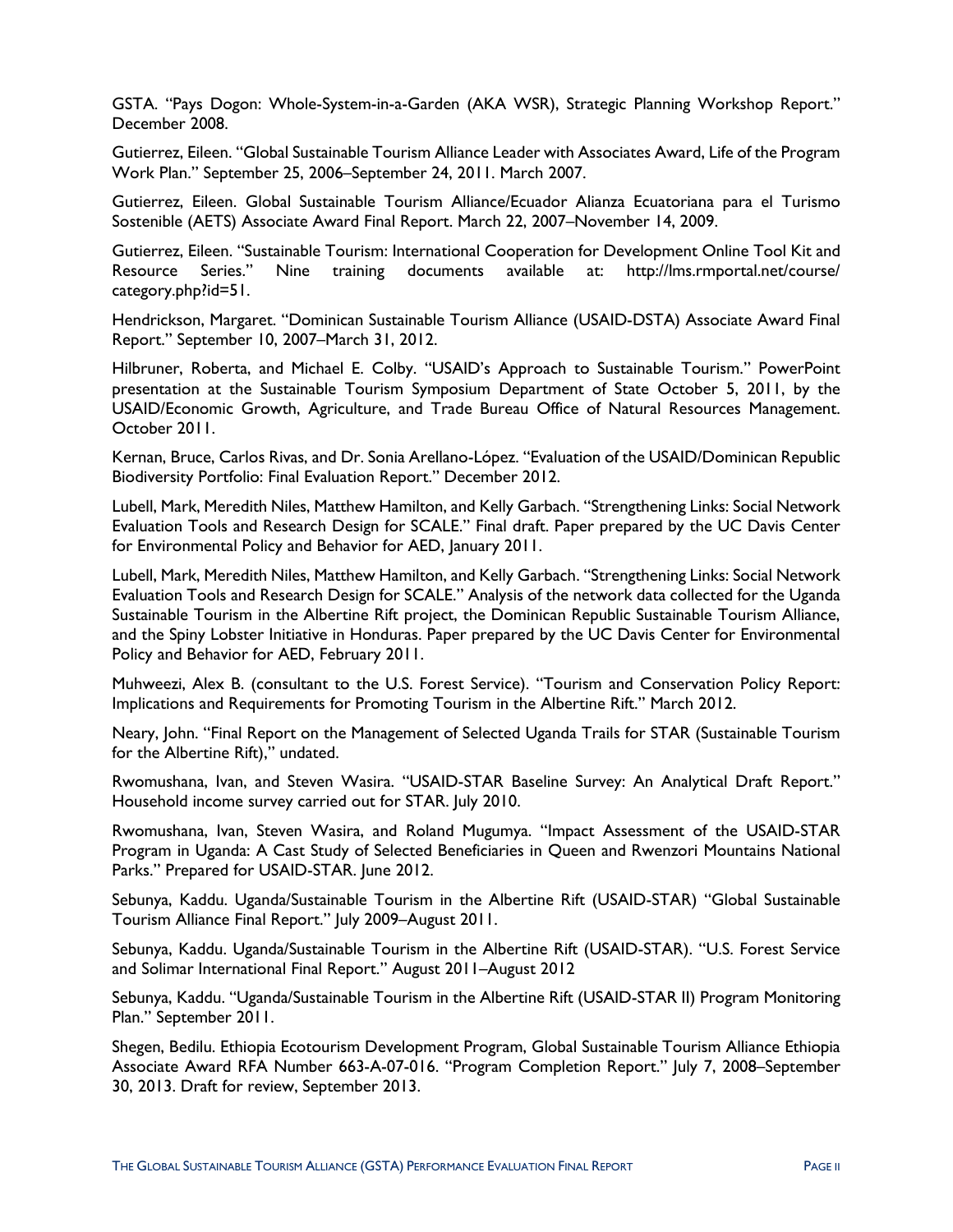"Stimulasanje Razvoja Sjevera (STARS): Supporting Sustainable Economic Development in Northern Montenegro." Global Sustainable Tourism Alliance Final Report. Submitted by AED Center for Environmental Strategies to USAID/Montenegro. July 2010.

Solimar International for USAID-STAR. "The Community Tourism Enterprise Model." No author or date.

Solimar International for USAID-STAR. "The Local Government Engagement Model." No author or date.

Solimar International for USAID-STAR. "Partnership Model." No author or date.

Solimar International for USAID-STAR, "Destination Development and Marketing Model." No author or date.

The Nature Conservancy. "Global Sustainable Tourism Alliance, Leader Award Program Completion Report." 2011.

USAID. "GSTA Cost Share and Leverage Requirements." Undated.

Wedeman, Nicholas. "Global Sustainable Tourism Alliance Leader with Associates Award Program Completion Report: September 25, 2006–September 24, 2011. October 2011.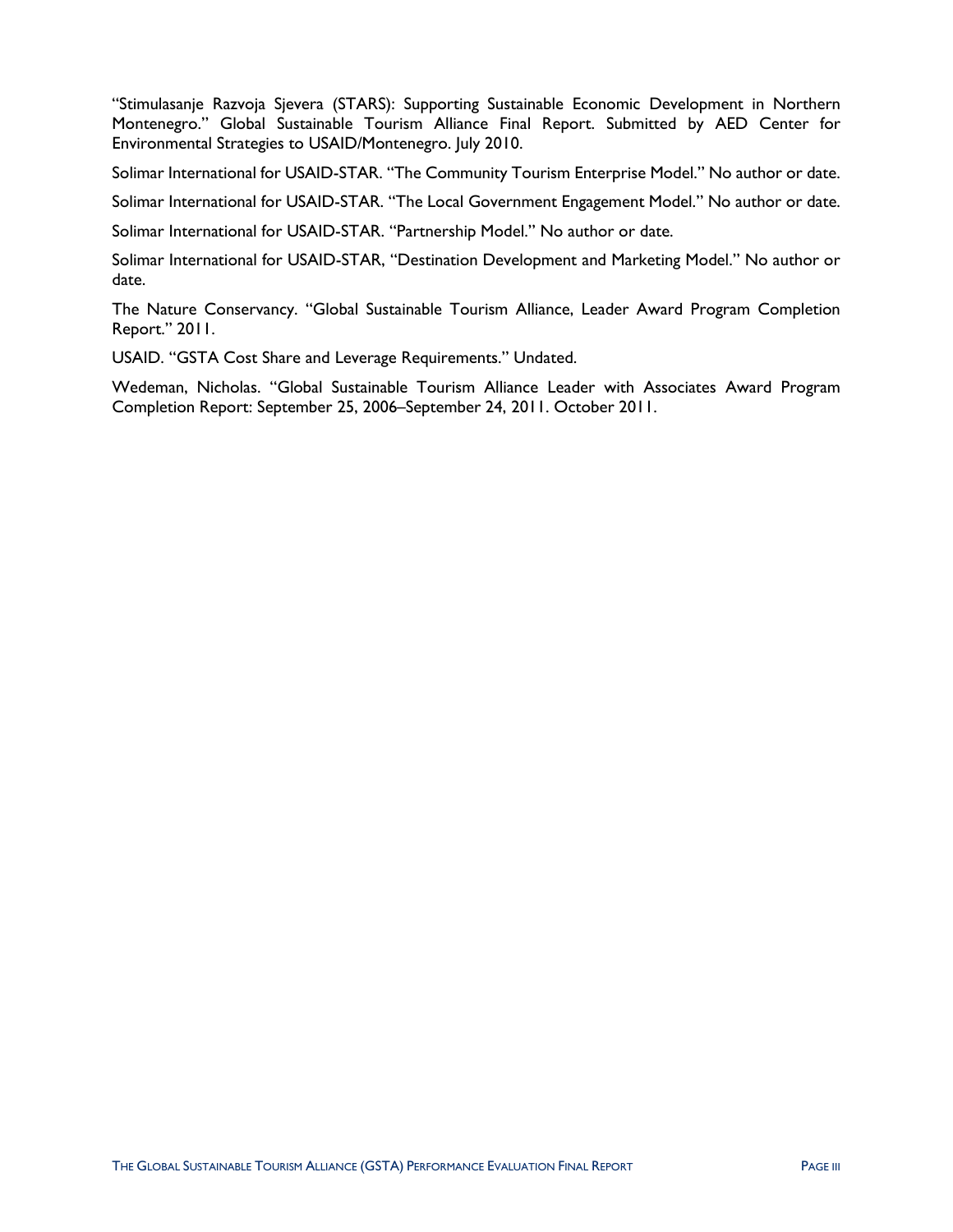### <span id="page-37-0"></span>APPENDIX 2: KEY INFORMANT INTERVIEWS

### **USAID/Washington**

- Megan Hill, LTRM/USAID
- Roberta Hilbruner, retired, LTRM/USAID
- Mike Colby, formerly LTRM/USAID

### **GSTA Partners**

### **FHI360**

- Nick Wedeman, Senior Technical Manager, Center for Environment, Energy, and Economic Development, FHI360
- Jenny Barker, Acting Director, Global FISH Alliance, FHI360
- Rick Bossi, Director, Environment Programs, FHI360 (conference call)
- Patrick Papania, SCALE Lead, FHI360 (conference call)
- Counterpart International
- Jennifer Norfolk, Senior Environmental Program Manager, Counterpart International
- Shelly Hicks, formerly of Counterpart International (now Senior Program Design and Planning Specialist, Environmental Incentives)

#### **Solimar**

- Chris Seek, Director, Solimar (conference call)
- Shawndra Herry, Program Director, Solimar
- Simon Jones, Vice President, Solimar
- Matt Humke, Solimar (conference call)

### **TNC**

- Andy Drumm, TNC (now Sustainable Tourism Specialist, Drumm Consulting; conference call)
- Jim Rieger, Senior Advisor for US Government Relations and Lead, Climate Adaptation, Latin America Region, TNC (conference call)

### **George Washington University**

• Kristen Lamoureux, Director, International Institute of Tourism Studies and Assistant Research Professor of Business and Tourism, George Washington University School of Business

### **Other**

• Matthew Edwardson, U.S. Forest Service consultant to STAR (now with TetraTech)

### **ETHIOPIA**

### **National:**

- Bedilu Shegen, Director, ESTA
- Mekonnen Egziabher, Tourism Specialist, ESTA
- Leykun Abunie, Biodiversity Conservation Specialist, ESTA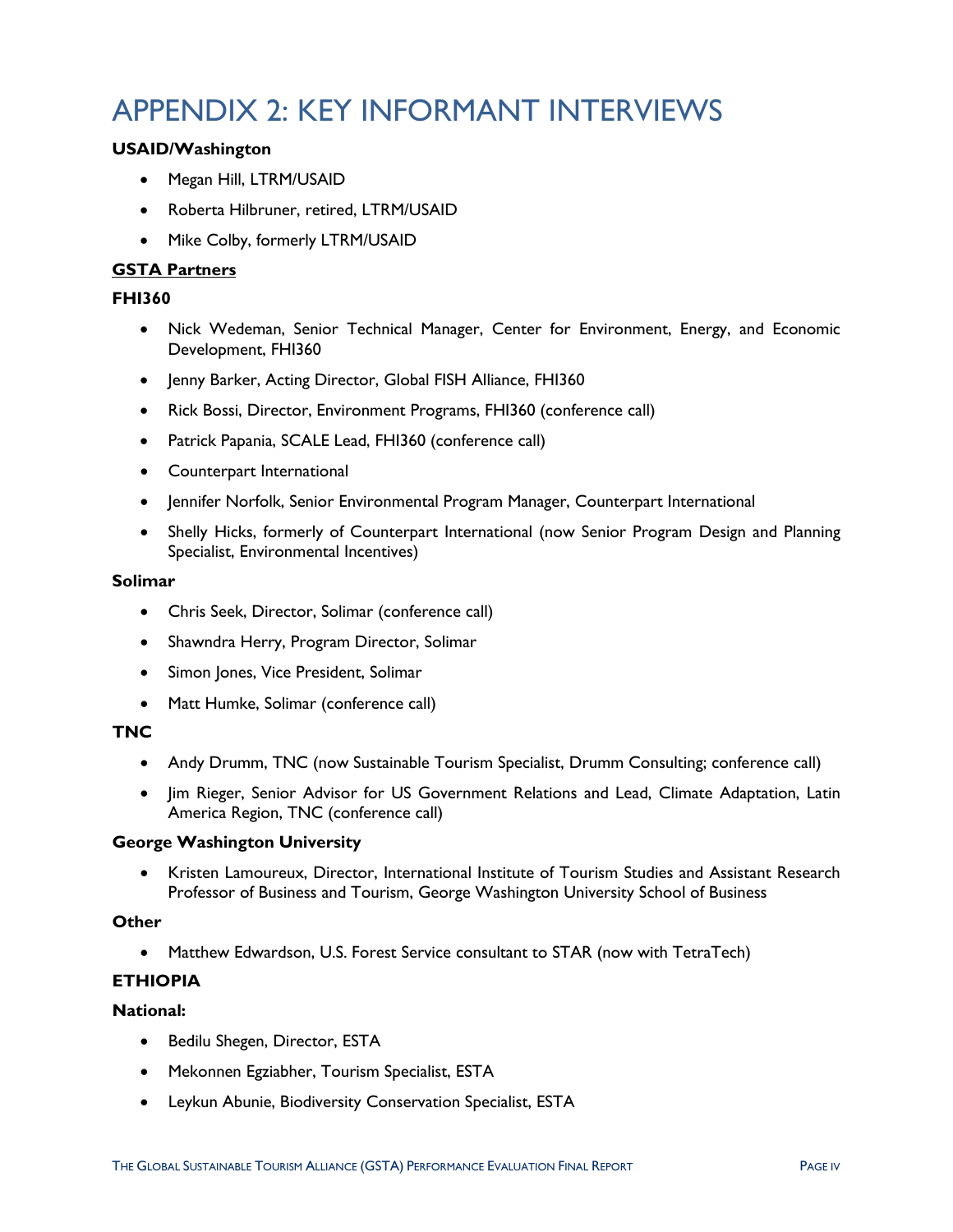- Fisseha Merawi, AOR, USAID/Ethiopia
- Kevin Smith, formerly USAID/Ethiopia (email exchanges only)
- Mengistu Wondafrash, Executive Director, Ethiopia Wildlife Conservation Society
- Amare Siraw, Senior HIV/AID Advisor, International Medical Corps

#### **Dorze Area:**

- Mayor of Chenche, Dorze area
- Staff of Mekon Lodge, Dorze
- Guides trained by ESTA
- Members of Dorze Weaving Cooperative
- Members of Dorze Pottery Cooperative

#### **Konso Area:**

- Henok Alene, Cultural Center, Konso
- Staff of Konso Tourist Office

### **Lephis Area:**

- Segni Hasso, Programme Officer, ANCEDA, Arsi Negele
- Basaznew Debale, Driver, ANCEDA (and former employee of Oromia Forest Concession)
- Azaria Jambo, Project Officer, ANCEDA
- Members of Lephis area craft cooperative
- Tujar Geda, Manager, Lephis Tourism Center
- Tour guides, Lephis Tourism Center

### **Langano Area:**

- Terene Tadesse, Project Officer, Rift Valley Children and Women's Development Organization
- Gemedo Berissa, Project Officer, Rift Valley Children and Women's Development Organization

### **Ziway Area:**

- Firaes Nebi, Manager, Boat Owner's Association
- Zewedie Kurkura, CCA Committee, Tulu Gudo
- Melaku Gebre Mariam, Local Priest, Tulu Gudo
- Bedhasa Gebru, Tulu Gudo Cooperative Manager
- Tesfaye Birhanu, Guide, Tulu Gudo
- Woldecherkos Turi, CCA Handicraft Association Committee, Weaver, Tulu Gudo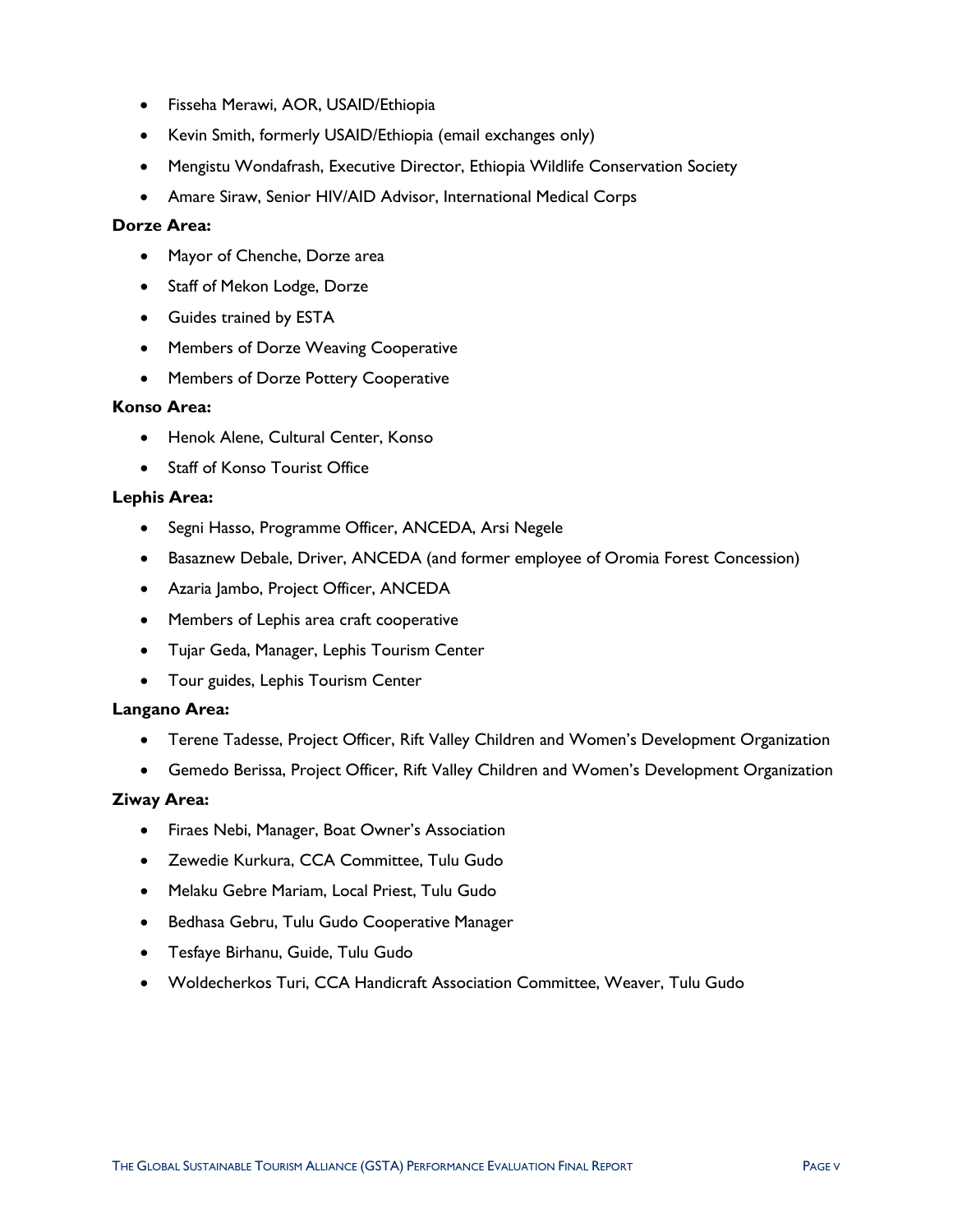### **UGANDA**

### **National:**

- Kaddu Sebunya, Director, STAR phases 1 and 2 (now director of T4B, African Wildlife Foundation)
- Ingrid Nyonza Nyakabwa, Marketing Manager, Uganda Wildlife Authority
- Charles Tumwesigye, Deputy Director of Conservation, Uganda Wildlife Authority
- Stephen Sanyi Masaba, Business Development Manager, Uganda Wildlife Authority
- Dianah Nalwanga Wabwire, Research and Monitoring Coordinator, Nature Uganda
- Helen Lubowa, Director, Uganda Community Tourism Association
- Felex Kamalha, Field Officer, Uganda Community Tourism Association
- Rebecca Carter, USAID
- Sudi Bamulesewa, USAID
- Robert Senkungu, USAID

#### **Rwenzori Area:**

- Irumba Alfred Ferdinand, Manager, Ruboni Camp
- Owerangi Enock, Tourism Manager, Ruboni Community Association
- Masereka Felex Klaita, Ruboni Community Association
- Fredric K. Kizza, Senior Warden In Charge, Rwenzori Mountains National Park, UWA
- Joseph Muhindo, Guide and Trails Ranger, Rwenzori Mountains National Park, UWA
- Solomon Mbusa, Guide Ranger, Rwenzori Mountains National Park, UWA
- Alex Kibonge, Law Enforcement Ranger, Rwenzori Mountains National Park, UWA

### **Kikorongo Area:**

- Jane Sabuni, Director, Kikorongo Women's Group
- Other members of the Kikorongo Women's Group

#### **Katwe Area:**

- Nicholas Kagongon, Guide, Katwe Tourism Information Center (KATIC)
- Kimulya Yokiasi, Member, KATIC
- Ouma Richardson, Member, KATIC
- M. Govetti, Member, KATIC
- Margaret Akol Komuruti, Member, KATIC
- Grace Kabugho, Cashier, KATIC

### **Kisoro Area (Batwa Trail):**

- Richard Munezero, Kisoro District Tourism Officer
- Christopher Masaba, Warden in Charge, Mgahinga National Park, UWA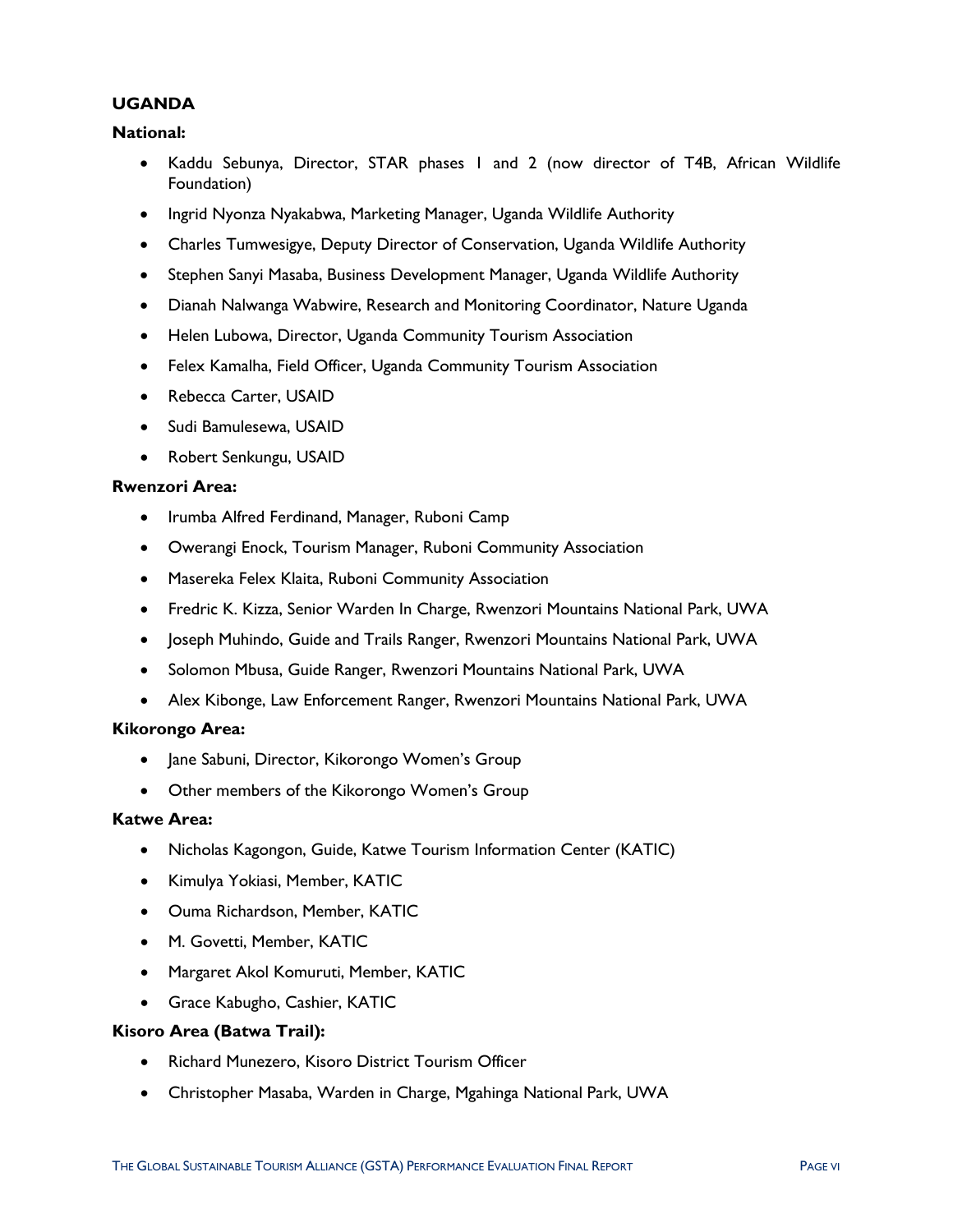- Steven Serutoke, Guide, Batwa Trail
- Haguma Kanyabikingi, Guide, Batwa Trail
- George Pagazihe, Guide, Batwa Trail
- Gad Nybagaragaza, Guide, Batwa Trail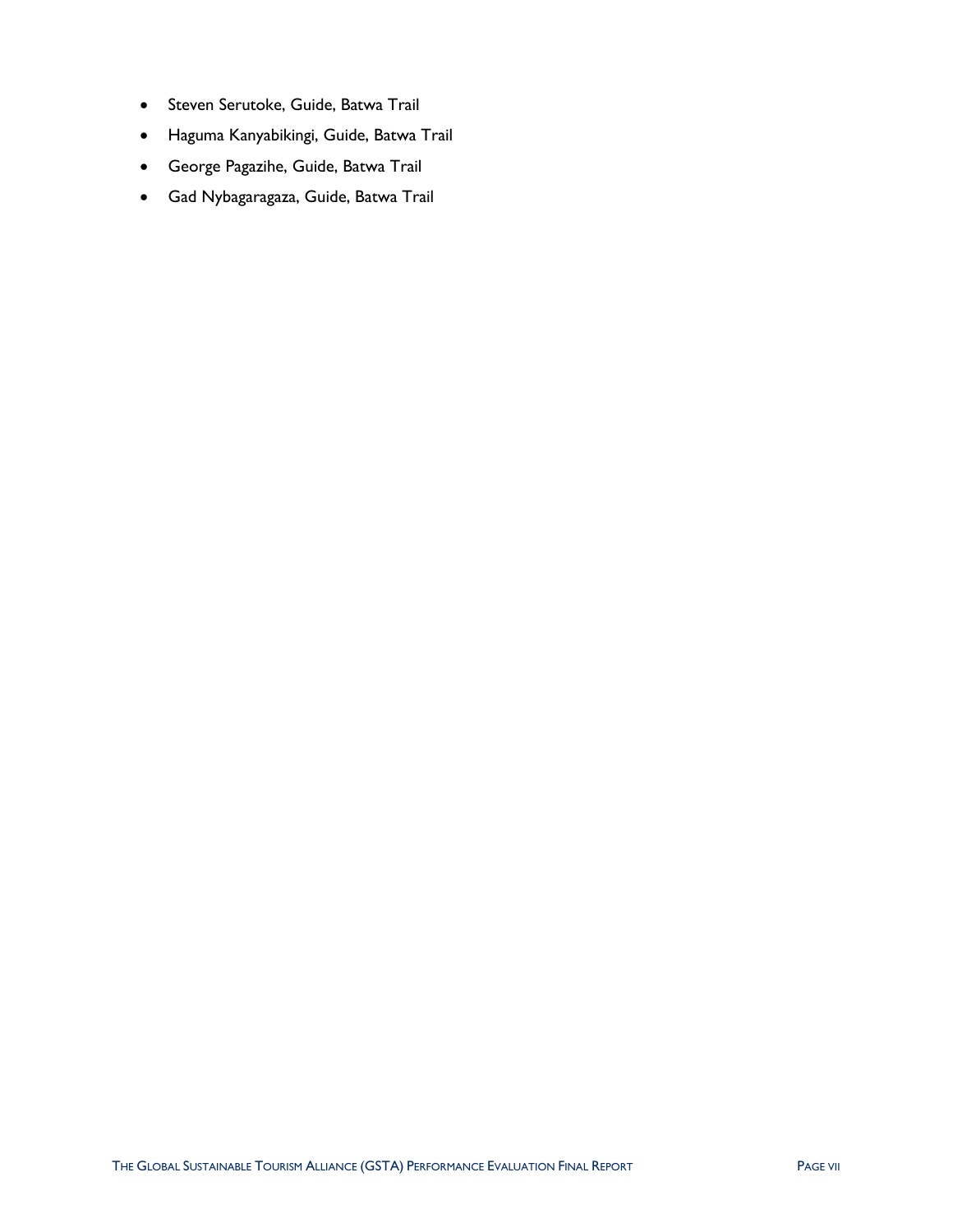### <span id="page-41-0"></span>APPENDIX 3: ETHIOPIA AND UGANDA FIELD TRIP ITINERARIES

### **Performance Evaluation Itinerary, Ethiopia, December 2013 Ethiopia Sustainable Tourism Alliance (ESTA)**

| <b>Date</b>          | <b>Location</b>   | <b>Time</b>     | <b>Activities</b>                                                                    |
|----------------------|-------------------|-----------------|--------------------------------------------------------------------------------------|
|                      | (overnight)       |                 |                                                                                      |
| R 12-5               | Addis Ababa       | 12:00 PM        | AM: Arrival; Overnight at Intercontinental Hotel                                     |
| $F$ 12-6             | Addis Ababa       | 6:00 PM         | AM: Meeting with Meti Ketema                                                         |
| $S$ 12-7             | Addis Ababa       | 10:00 AM        | AM: Meeting with Mekonen Egziabher                                                   |
| $S$ 12-7             | Addis Ababa       | 8:45 PM         | <b>IH: Arrival</b>                                                                   |
| <b>SU 12-8</b>       | Addis Ababa       |                 |                                                                                      |
| $M$ 12-9             | Addis Ababa       | 9:00 AM         | Meeting with Bedilu Shegan                                                           |
| $M$ 12-9             | Addis Ababa       | 4:30 PM         | Meeting with Megistu Wondafrash, ED, EWNHS                                           |
| $T$ 12-10            | Addis Ababa       | 9:00 AM         | Meeting with Leykun Abunie                                                           |
| $T$ 12-10            | Addis Ababa       | <b>II:00 AM</b> | Meeting with Amare Siraw                                                             |
| $T$ 12-10            | Addis Ababa       | 12:00 PM        | Meeting with Mekonen Egziabher                                                       |
| $\overline{W}$ 12-11 | Addis Ababa       | 11:30 AM        | Car rental agreement: Tehwodros, Serene Toru and Car Rent                            |
| $W12-11$             | Addis Ababa       | 2:00 PM         | Meeting with Fisseha Merawi, AOR, USAID/E                                            |
| $\overline{W}$ 12-11 | Addis Ababa       | 8:00 PM         | Meeting with Bedilu Shegan                                                           |
| $R$ 12-12            | Arba Minch        | 6:30 AM         | Depart Addis Ababa                                                                   |
| $R$ 12-12            | <b>Arba Minch</b> | mid-day         | Visit MAZE National Park & CCA; Meeting with Ato Alehegn,<br>Park Warden             |
| $R$ 12-12            | <b>Arba Minch</b> | pm              | Arrive Arba Minch; Overnight at Paradise Lodge                                       |
| $F$ 12-13            | Konso             | am              | Depart Arba Minch to KONSO                                                           |
| $F12-13$             | Konso             | am              | Visit DORZE CCA; Meetings with CCA Management<br>Committee                           |
| $F$ 12-13            | Konso             | pm              | Brief visit: Nechisar National Park                                                  |
| $F$ 12-13            | Konso             | pm              | Arrive KONSO; Overnight at Kanta Lodge                                               |
| $F$   2-  3          | Konso             | pm              | Meeting with Ato Kesene, Director of KDA                                             |
| $S$ 12-14            | Konso             | all day         | Visit KONSO CCA; Meetings with CCA Management<br>Committee; Overnight at Kanta Lodge |
| $S$ 12-14            | Konso             | pm              | Depart Konso for Arba Minch; Overnight at Paradise Lodge                             |
| $SU$ 12-15           | Lake Ziway        | am              | Depart Arba Minch                                                                    |
| $SU$ 12-15           | Lake Ziway        | pm              | Arrive Lake Ziway; Overnight at Bethlehem Hotel                                      |
| $M$ 12-16            | Lake Ziway        | am              | Visit LEPHIS CCA; Meetings with CCA Management<br>Committee                          |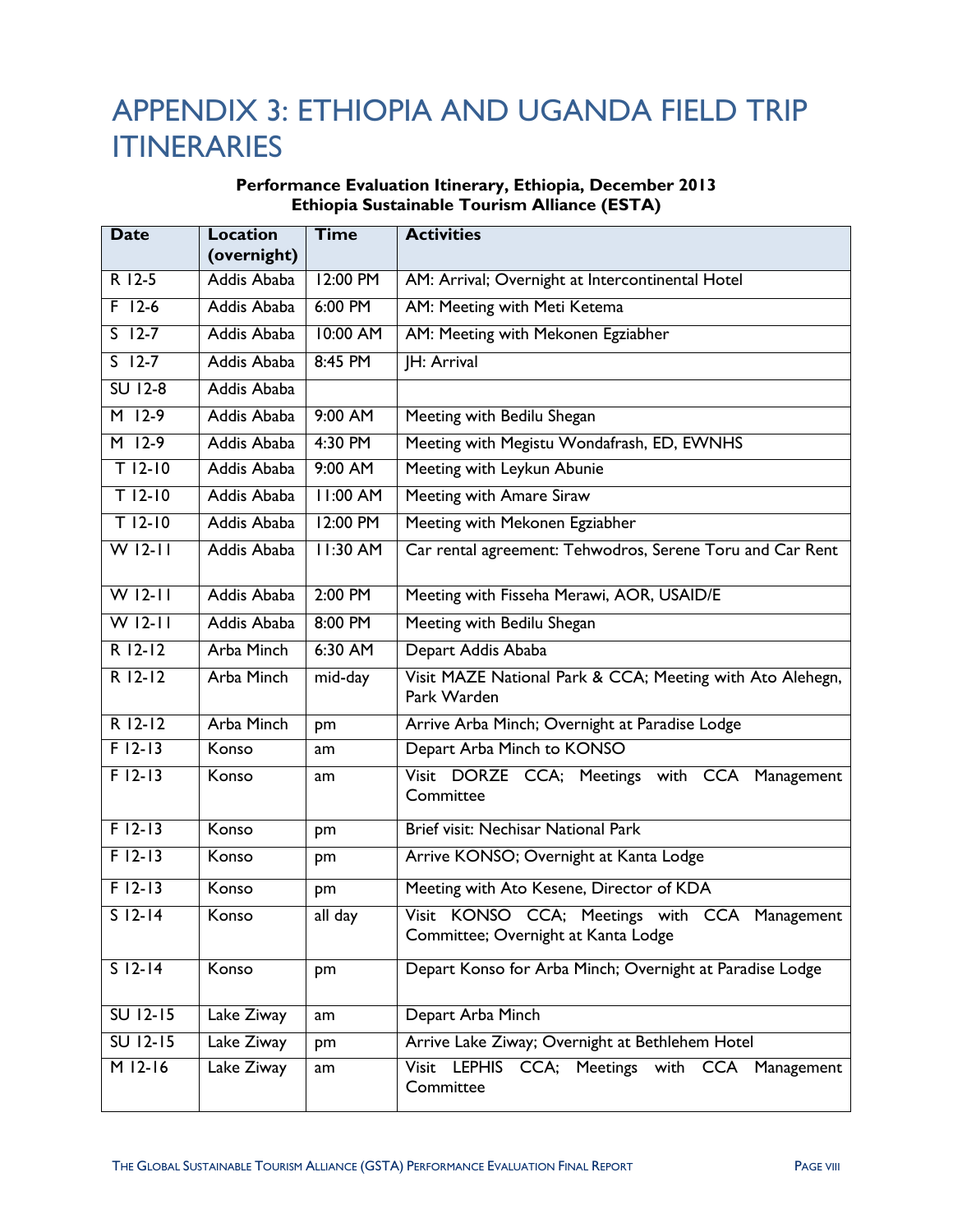| <b>Date</b>          | Location<br>(overnight) | <b>Time</b> | <b>Activities</b>                                                                |
|----------------------|-------------------------|-------------|----------------------------------------------------------------------------------|
| $M12-16$             | Lake Ziway              | pm          | Visit EAST LAKE LANGGANO CCA; Meetings w/ CCA Mgmt.<br>Committee                 |
| $\overline{M}$ 12-16 | Lake Ziway              | pm          | Return to Ziway; Overnight at Bethlehem Hotel                                    |
| $T$ 12-17            | Addis Ababa             | am-pm       | Visit LAKE ZIWAY CCA (incl. Tulu Gudo Island);                                   |
| $T$ 12-17            | Addis Ababa             | am-pm       | Meetings with CCA Management Committee                                           |
| $T$ 12-17            | Addis Ababa             | pm          | Depart Ziway                                                                     |
| $T$ 12-17            | Addis Ababa             | pm          | Arrive Addis Ababa; Overnight at Intercontinental Hotel                          |
| $W12-18$             | Addis Ababa             | am          | Exit briefing at USAID/E                                                         |
| $W12-18$             | Addis Ababa             | pm          | Meeting with Ato Kumara, EWCA                                                    |
| $W12-18$             | Addis Ababa             | pm          | Meeting with Ato Grema, Ethiopia Tourism Board                                   |
| R 12-19              | Addis Ababa             | 9:35 AM     | JH: Departure (via London) - arrival Newark 11/19 @<br>10:00<br>pm; AM: In Addis |
| $S$ 12-21            | Amsterdam               | $5:10$ AM   | AM: Departure from Addis Ababa                                                   |

### **Performance Evaluation Itinerary, UGANDA, January 2014**

### **Sustainable Tourism in the Albertine Rift (STAR)**

| <b>Date</b> | Location<br>(overnight) | <b>Time</b> | <b>Activities</b>                                                                                                                                                                                                                                                                                                      |
|-------------|-------------------------|-------------|------------------------------------------------------------------------------------------------------------------------------------------------------------------------------------------------------------------------------------------------------------------------------------------------------------------------|
| M I-6       | Kampala                 | 15:00       | Arrived Uganda; stayed at Metropole Hotel                                                                                                                                                                                                                                                                              |
| M I-6       | Kampala                 |             | Kaddu Sebunya, Director, STAR phases 1 and 2                                                                                                                                                                                                                                                                           |
| $T$ I-7     | Kampala                 |             | Ingrid Nyonza Nyakabwa, Marketing Manager, Uganda Wildlife<br>Authority; Charles Tumwesigye, Deputy Director of Conservation,<br>Uganda Wildlife Authority; Stephen Sanyi Masaba, Business<br>Development Manager, Uganda Wildlife Authority; Rebecca Carter,<br>USAID; Sudi Bamulesewa, USAID; Robert Senkungu, USAID |
| $W I - 8$   | Kampala                 |             | Helen Lubowa, Director, Uganda Community Tourism Association                                                                                                                                                                                                                                                           |
| $W I - 8$   | Kampala                 |             | Felex Kamalha, Field Officer, Uganda Community Tourism<br>Association                                                                                                                                                                                                                                                  |
| R 1-9       | Kampala                 |             | Reading, writing, planning field work                                                                                                                                                                                                                                                                                  |
| $F1-10$     | Kampala                 |             | Dianah Nalwanga Wabwire, Research and Monitoring Coordinator,<br>Nature Uganda; Reading, writing, planning field work                                                                                                                                                                                                  |
| S I-II      | Ruboni                  |             | Drive to Ruboni; stayed at Ruboni Lodge                                                                                                                                                                                                                                                                                |